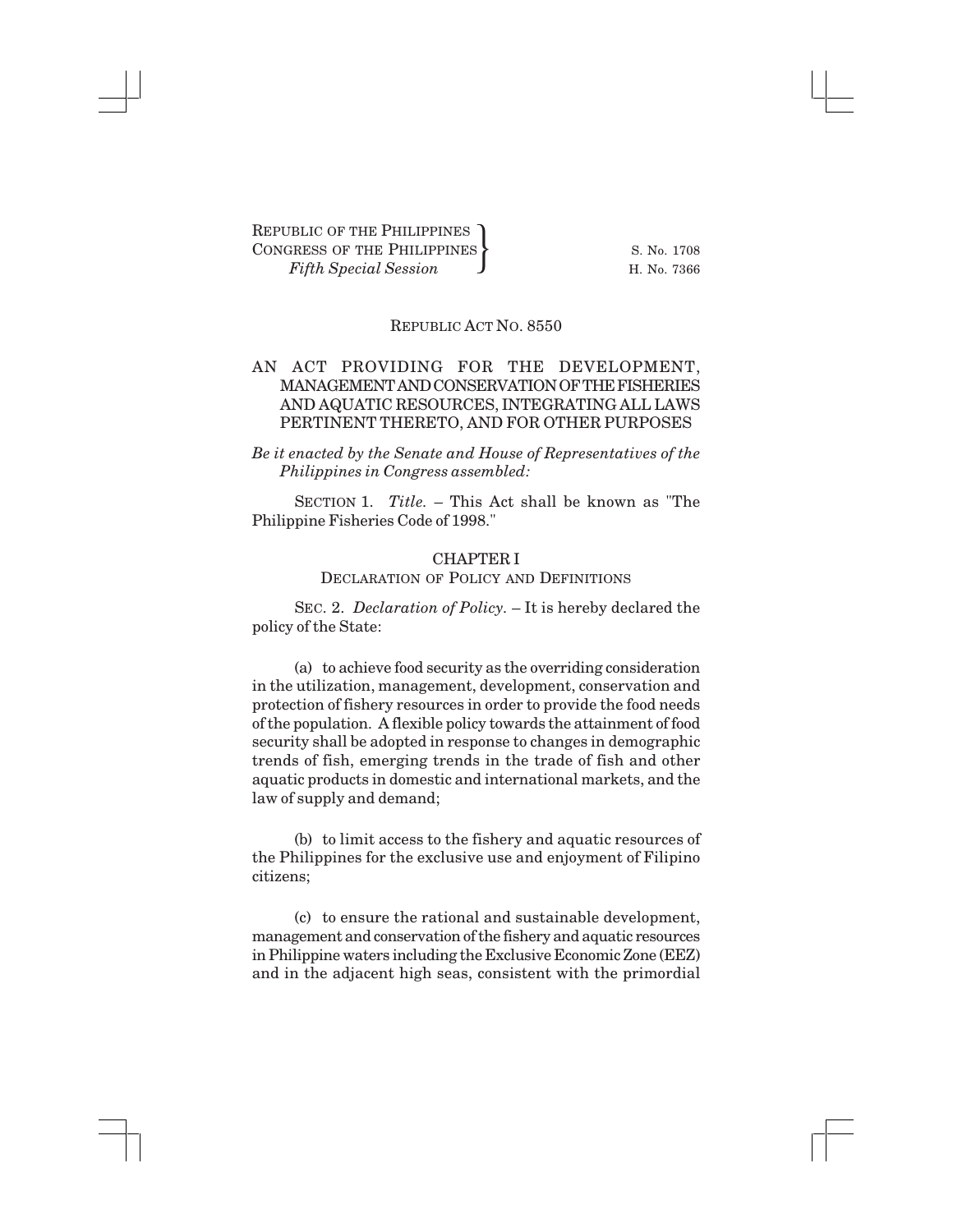objective of maintaining a sound ecological balance, protecting and enhancing the quality of the environment;

(d) to protect the rights of fisherfolk, especially of the local communities with priority to municipal fisherfolk, in the preferential use of the municipal waters. Such preferential use, shall be based on, but not limited to, Maximum Sustainable Yield (MSY) or Total Allowable Catch (TAC) on the basis of resources and ecological conditions, and shall be consistent with our commitments under international treaties and agreements;

(e) to provide support to the fishery sector, primarily to the municipal fisherfolk, including women and youth sectors, through appropriate technology and research, adequate financial, production, construction of post-harvest facilities, marketing assistance, and other services. The protection of municipal fisherfolk against foreign intrusion shall extend to offshore fishing grounds. Fishworkers shall receive a just share for their labor in the utilization of marine and fishery resources;

(f) to manage fishery and aquatic resources, in a manner consistent with the concept of an integrated coastal area management in specific natural fishery management areas, appropriately supported by research, technical services and guidance provided by the State; and

(g) to grant the private sector the privilege to utilize fishery resources under the basic concept that the grantee, licensee or permittee thereof shall not only be a privileged beneficiary of the State but also an active participant and partner of the Government in the sustainable development, management, conservation and protection of the fishery and aquatic resources of the country.

The State shall ensure the attainment of the following objectives of the fishery sector:

(1) Conservation, protection and sustained management of the country's fishery and aquatic resources;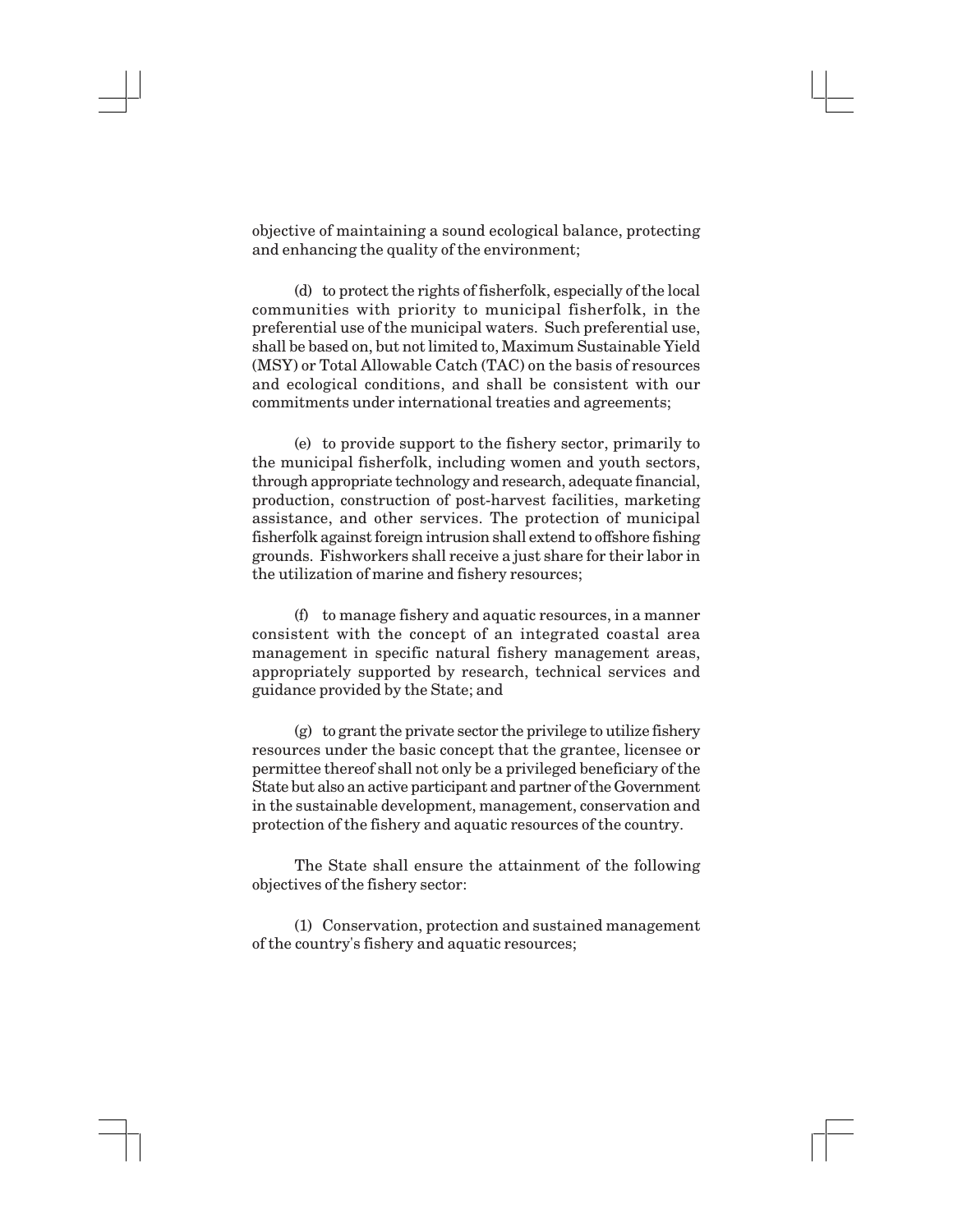(2) Poverty alleviation and the provision of supplementary livelihood among municipal fisherfolk;

(3) Improvement of productivity of aquaculture within ecological limits;

(4) Optimal utilization of offshore and deep-sea resources; and

(5) Upgrading of post-harvest technology.

SEC. 3. *Application of its Provisions.* – The provisions of this Code shall be enforced in:

(a) all Philippine waters including other waters over which the Philippines has sovereignty and jurisdiction, and the country's 200-nautical mile Exclusive Economic Zone (EEZ) and continental shelf;

(b) all aquatic and fishery resources whether inland, coastal or offshore fishing areas, including but not limited to fishponds, fish pens/cages; and

(c) all lands devoted to aquaculture, or businesses and activities relating to fishery, whether private or public lands.

SEC. 4. *Definition of Terms*. – As used in this Code, the following terms and phrases shall mean as follows:

(1) *Ancillary Industries* - firms or companies related to the supply, construction and maintenance of fishing vessels, gears, nets and other fishing paraphernalia; fishery machine shops; and other facilities such as hatcheries, nurseries, feed plants, cold storage and refrigeration, processing plants and other pre-harvest and post-harvest facilities.

(2) *Appropriate Fishing Technology* - adaptable technology, both in fishing and ancillary industries, that is ecologically sound, locally source-based and labor intensive.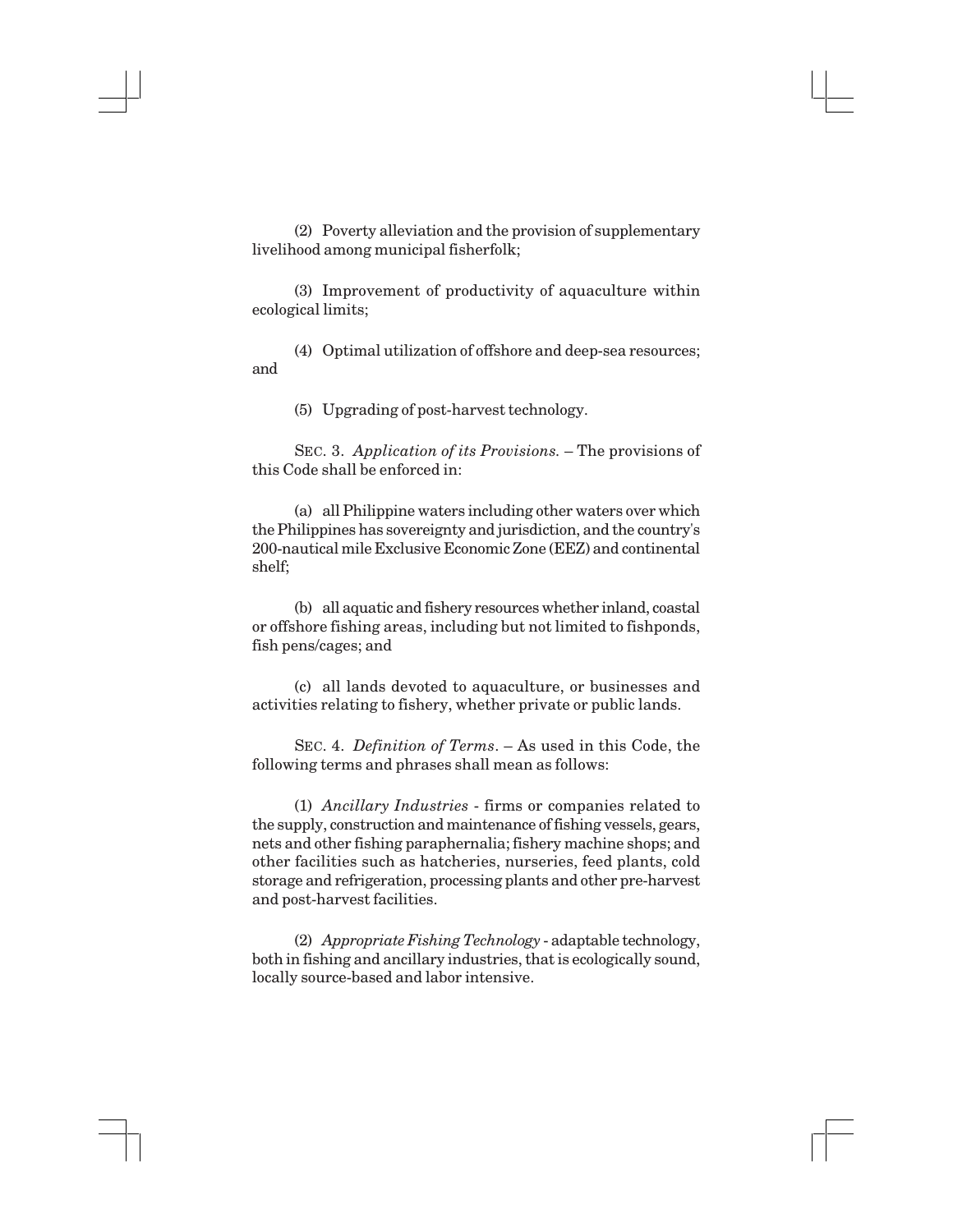(3) *Aquaculture* - fishery operations involving all forms of raising and culturing fish and other fishery species in fresh, brackish and marine water areas.

(4) *Aquatic Pollution* - the introduction by human or machine, directly or indirectly, of substances or energy to the aquatic environment which result or is likely to result in such deleterious effects as to harm living and non-living aquatic resources, pose potential and/or real hazard to human health, hindrance to aquatic activities such as fishing and navigation, including dumping/disposal of waste and other marine litters, discharge of petroleum or residual products of petroleum or carbonaceous materials/substances, and other radioactive, noxious or harmful liquid, gaseous or solid substances from any water, land or air transport or other human-made structure. Deforestation, unsound agricultural practices such as the use of banned chemicals and excessive use of chemicals, intensive use of artificial fish feed, and wetland conversion, which cause similar hazards and deleterious effects shall also constitute aquatic pollution.

(5) *Aquatic Resources* - includes fish, all other aquatic flora and fauna and other living resources of the aquatic environment, including, but not limited to, salt and corals.

(6) *Artificial Reefs* - any structure of natural or man-made materials placed on a body of water to serve as shelter and habitat, source of food, breeding areas for fishery species and shoreline protection.

(7) *Catch Ceilings* - refer to the annual catch limits allowed to be taken, gathered or harvested from any fishing area in consideration of the need to prevent overfishing and harmful depletion of breeding stocks of aquatic organisms.

(8) *Closed Season* - the period during which the taking of specified fishery species by a specified fishing gear is prohibited in a specified area or areas in Philippine waters.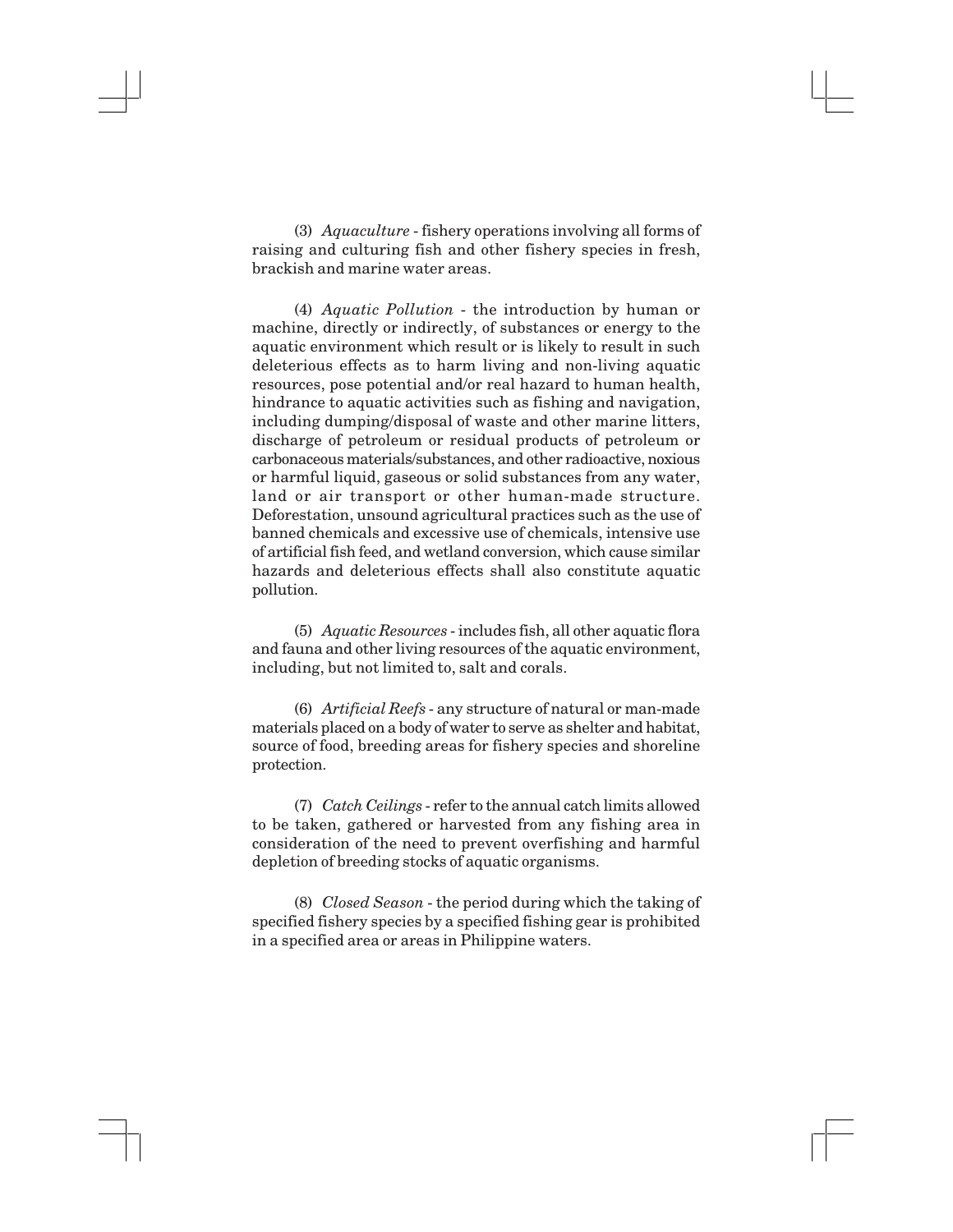(9) *Coastal Area/Zone* - is a band of dry land and adjacent ocean space (water and submerged land) in which terrestrial processes and uses directly affect oceanic processes and uses, and vice versa; its geographic extent may include areas within a landmark limit of one (1) kilometer from the shoreline at high tide to include mangrove swamps, brackish water ponds, nipa swamps, estuarine rivers, sandy beaches and other areas within a seaward limit of 200 meters isobath to include coral reefs, algal flats, seagrass beds and other soft-bottom areas.

(10) *Commercial Fishing* - the taking of fishery species by passive or active gear for trade, business or profit beyond subsistence or sports fishing, to be further classified as:

- 1) *Small scale commercial fishing* fishing with passive or active gear utilizing fishing vessels of 3.1 gross tons (GT) up to twenty (20) GT;
- 2) *Medium scale commercial fishing* fishing utilizing active gears and vessels of 20.1 GT up to one hundred fifty (150) GT; and
- 3) *Large scale commercial fishing* fishing utilizing active gears and vessels of more than one hundred fifty (150) GT.

(11) *Commercial Scale* - a scheme of producing a minimum harvest per hectare per year of milkfish or other species including those raised in pens, cages, and tanks to be determined by the Department in consultation with the concerned sectors;

(12) *Coral* - the hard calcareous substance made up of the skeleton of marine coelenterate polyps which include reefs, shelves and atolls or any of the marine coelenterate animals living in colonies where their skeletons form a stony mass. They include: (a) skeletons of anthozoan coelenterates characterized as having a rigid axis of compact calcareous or horny spicules, belonging to the genus *corallium* as represented by the red, pink, and white corals which are considered precious corals; (b) skeletons of anthozoan coelenterates characterized by thorny, horny axis such as the antipatharians represented by the black corals which are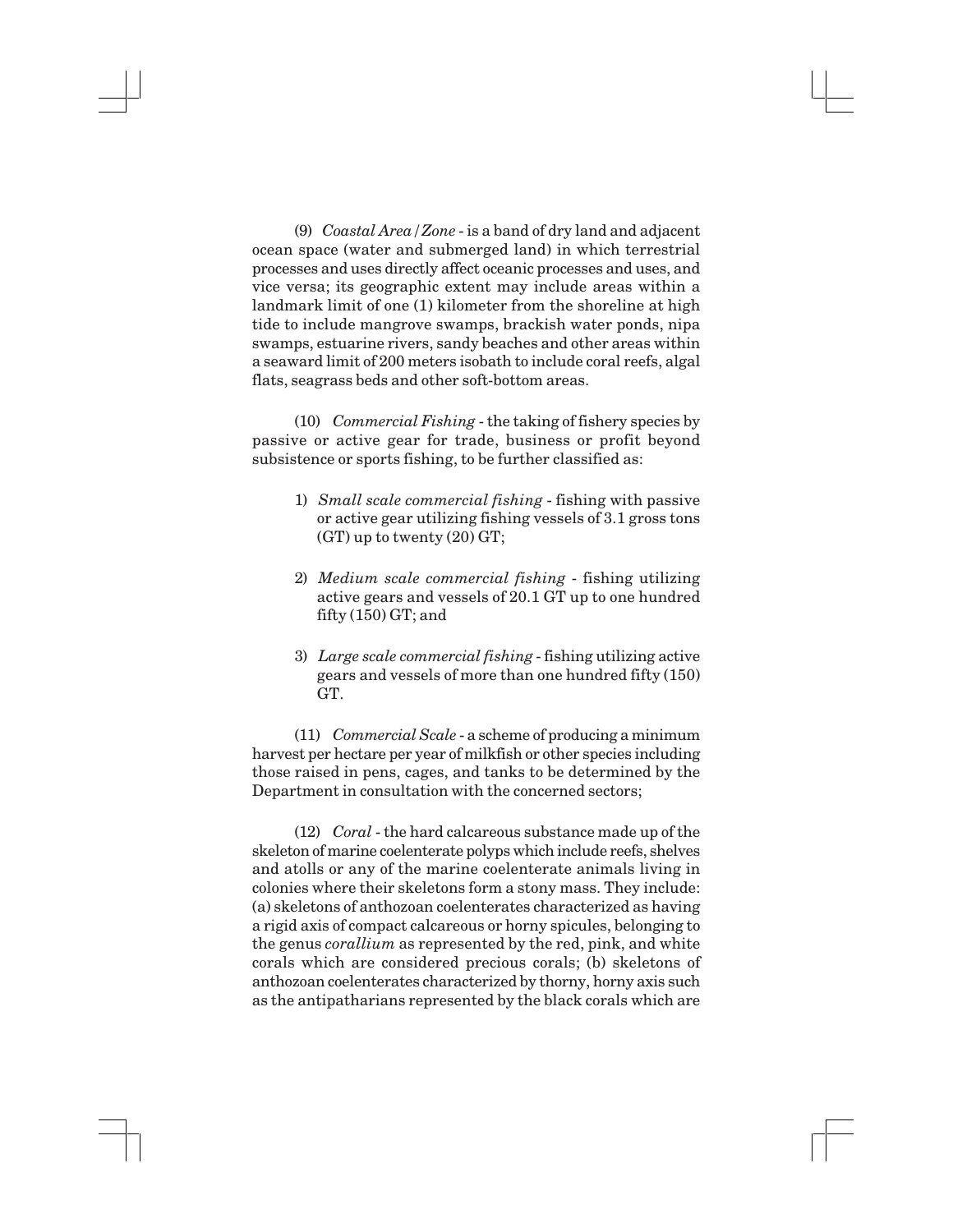considered semi-precious corals; and (c) ordinary corals which are any kind of corals that are not precious nor semi-precious.

(13) *Coral Reef* - a natural aggregation of coral skeleton, with or without living coral polyps, occurring in intertidal and subtidal marine waters.

(14) *Demarcated Areas* - boundaries defined by markers and assigned exclusively to specific individuals or organizations for certain specified and limited uses such as:

- (a) Aquaculture, sea ranching and sea farming;
- (b) Fish aggregating devices;
- (c) Fixed and passive fishing gears; and
- (d) Fry and fingerlings gathering.

(15) *Department* - shall mean the Department of Agriculture.

(16) *Electrofishing* - the use of electricity generated by batteries, electric generators and other source of electric power to kill, stupefy, disable or render unconscious fishery species, whether or not the same are subsequently recovered.

(17) *Endangered, Rare and/or Threatened Species* aquatic plants, animals, including some varieties of corals and sea shells in danger of extinction as provided for in existing fishery laws, rules and regulations or in the Protected Areas and Wildlife Bureau of the Department of Environment and Natural Resources (DENR) and in the Convention on the International Trade of Endangered Species of Flora and Fauna (CITES).

(18) *Exclusive Economic Zone (EEZ)* - an area beyond and adjacent to the territorial sea which shall not extend beyond 200 nautical miles from the baselines as defined under existing laws.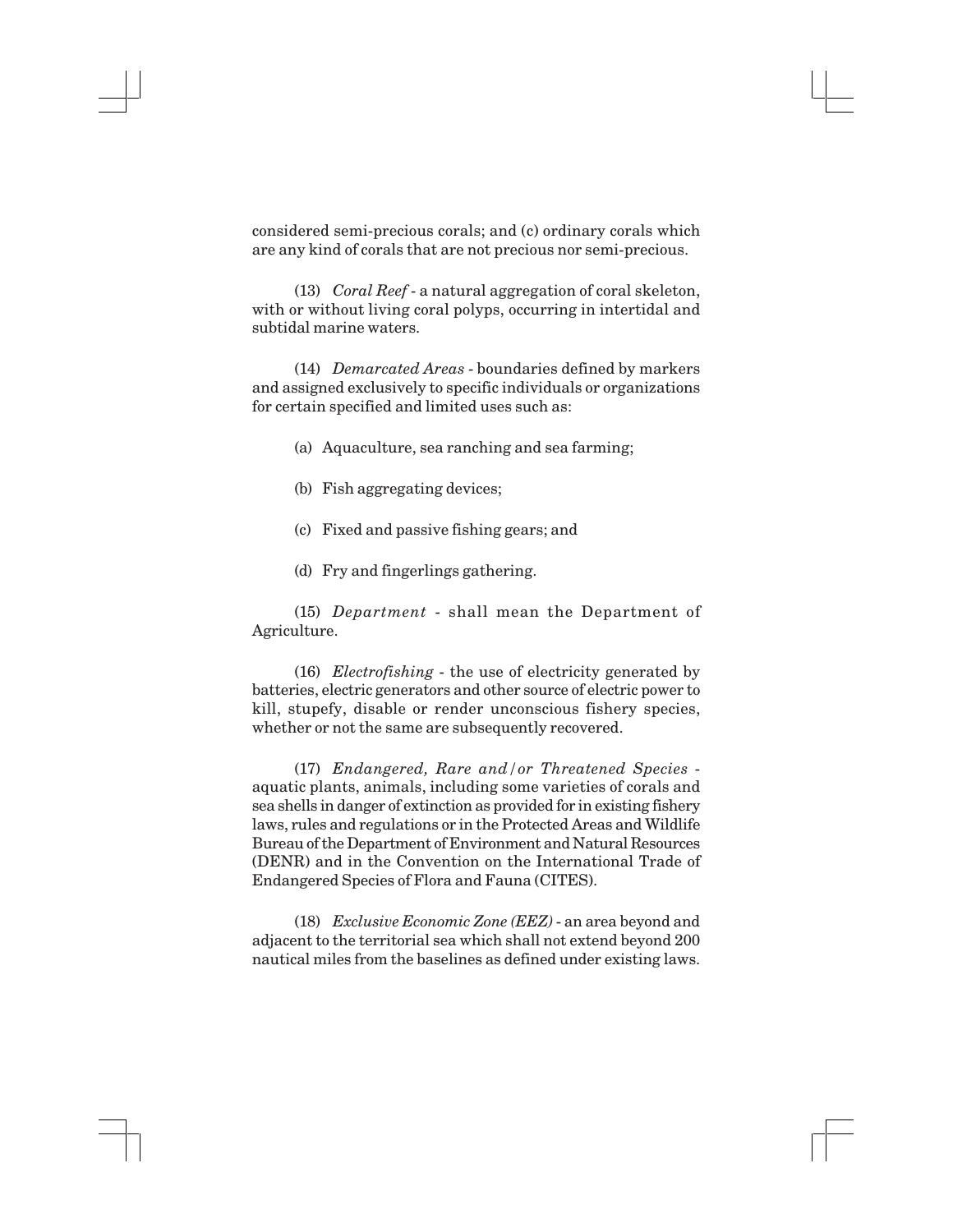(19) *FARMCs* - the Fisheries and Aquatic Resources Management Councils.

(20) *Farm-to-Market Roads* - shall include roads linking the fisheries production sites, coastal landing points and other post-harvest facilities to major market and arterial roads and highways.

(21) *Fine Mesh Net* - net with mesh size of less than three centimeters (3 cm.) measured between two (2) opposite knots of a full mesh when stretched or as otherwise determined by the appropriate government agency.

(22) *Fish and Fishery/Aquatic Products* - include not only finfish but also mollusks, crustaceans, echinoderms, marine mammals, and all other species of aquatic flora and fauna and all other products of aquatic living resources in any form.

(23) *Fish Cage* - refers to an enclosure which is either stationary or floating made up of nets or screens sewn or fastened together and installed in the water with opening at the surface or covered and held in a place by wooden/bamboo posts or various types of anchors and floats.

(24) *Fish Corral of "Baklad"* - a stationary weir or trap devised to intercept and capture fish consisting of rows of bamboo stakes, plastic nets and other materials fenced with split bamboo mattings or wire mattings with one or more enclosures, usually with easy entrance but difficult exit, and with or without leaders to direct the fish to the catching chambers, purse or bags.

(25) *Fish fingerlings* - a stage in the life cycle of the fish measuring to about 6-13 cm. depending on the species.

(26) *Fish fry* - a state at which a fish has just been hatched usually with sizes from 1-2.5 cm.

(27) *Fish pen* - an artificial enclosure constructed within a body of water for culturing fish and fishery/aquatic resources made up of poles closely arranged in an enclosure with wooden materials, screen or nylon netting to prevent escape of fish.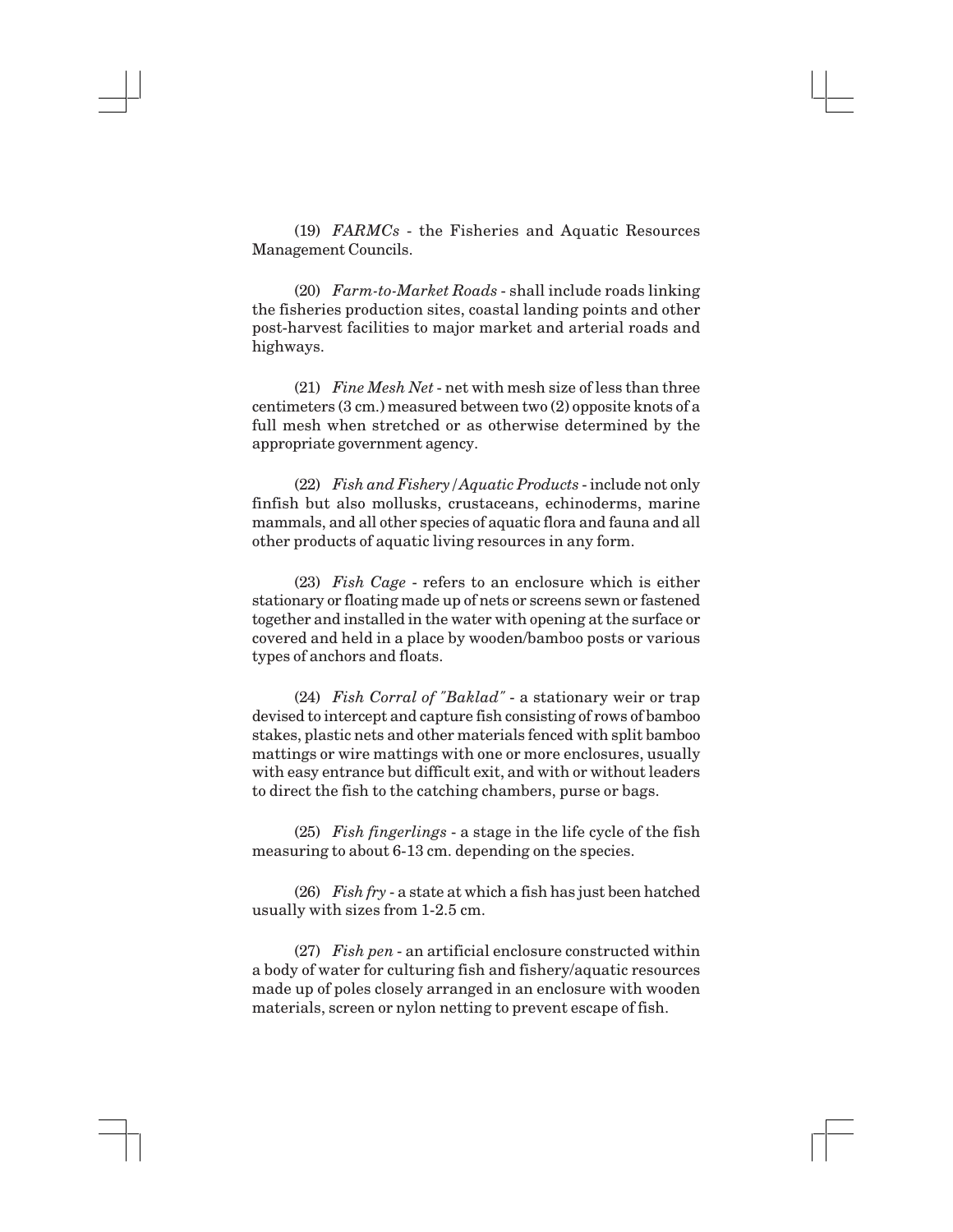(28) *Fisherfolk* - people directly or personally and physically engaged in taking and/or culturing and processing fishery and/or aquatic resources.

(29) *Fisherfolk Cooperative* - a duly registered association of fisherfolk with a common bond of interest, who have voluntarily joined together to achieve a lawful common social or economic end, making equitable contribution to the capital requirement and accepting a fair share of the risks and benefits of the undertakings in accordance with universally accepted cooperative principles.

(30) *Fisherfolk Organization* - an organized group, association, federation, alliance or an institution of fisherfolk which has at least fifteen (15) members, a set of officers, a constitution and by-laws, an organizational structure and a program of action.

(31) *Fisheries* - refers to all activities relating to the act or business of fishing, culturing, preserving, processing, marketing, developing, conserving and managing aquatic resources and the fishery areas, including the privilege to fish or take aquatic resource thereof.

(32) *Fish Pond* - a land-based facility enclosed with earthen or stone material to impound water for growing fish.

(33) *Fishing Boat/Gear License* - a permit to operate specific types of fishing boat/gear for specific duration in areas beyond municipal waters for demersal or pelagic fishery resources.

(34) *Fishery Management Areas* - a bay, gulf, lake or any other fishery area which may be delineated for fishery resource management purposes.

(35) *Fishery Operator* - one who owns and provides the means including land, labor, capital, fishing gears and vessels, but does not personally engage in fishery.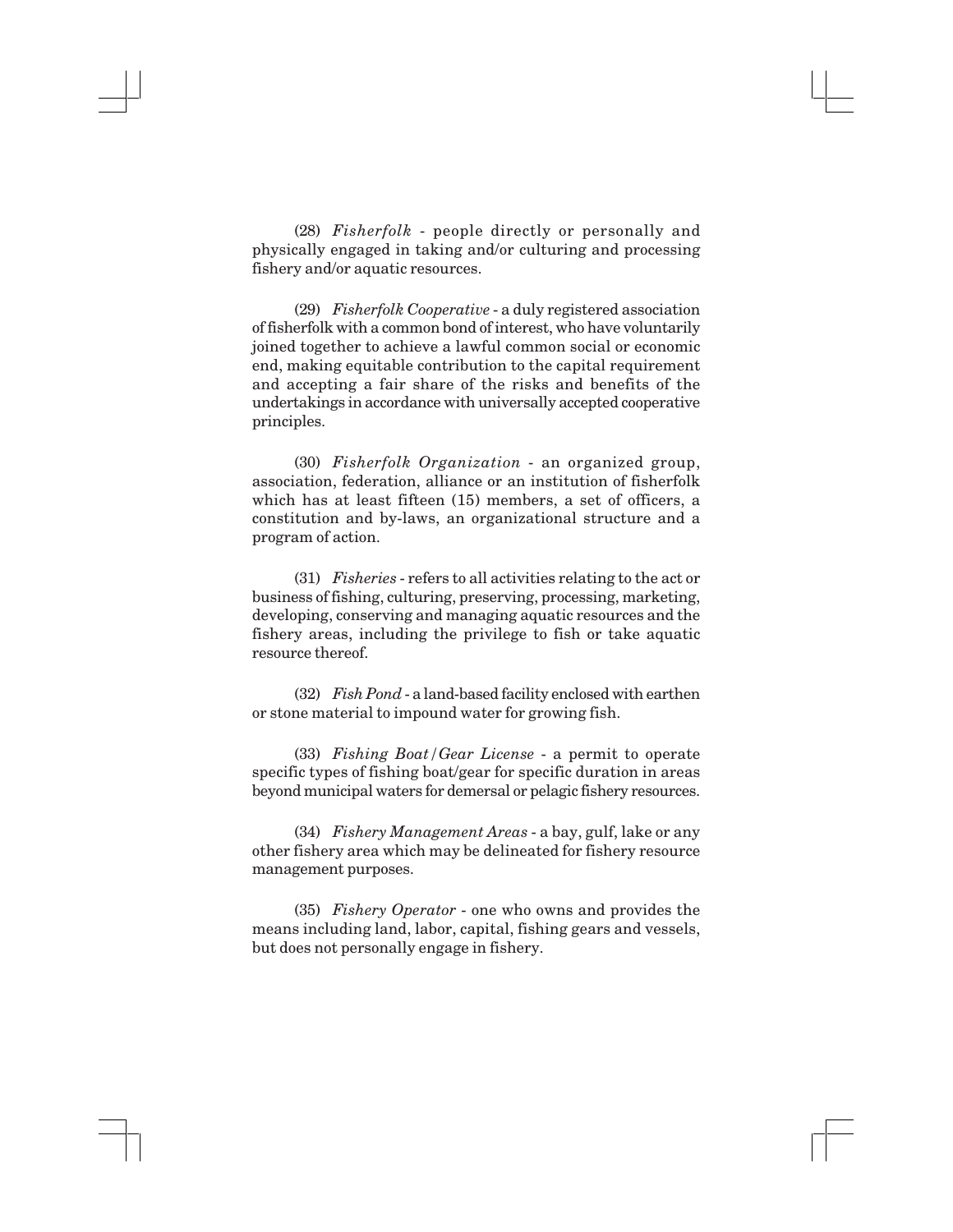(36) *Fishery Refuge and Sanctuaries* - a designated area where fishing or other forms of activities which may damage the ecosystem of the area is prohibited and human access maybe restricted.

(37) *Fishery Reserve* - a designated area where activities are regulated and set aside for educational and research purposes.

(38) *Fishery Species* - all aquatic flora and fauna including, but not restricted to, fish, algae, coelenterates, mollusks, crustaceans, echinoderms and cetaceans.

(39) *Fishing* - the taking of fishery species from their wild state or habitat, with or without the use of fishing vessels.

(40) *Fishing gear* - any instrument or device and its accessories utilized in taking fish and other fishery species.

- (a) *Active fishing gear* is a fishing device characterized by gear movements, and/or the pursuit of the target species by towing, lifting, and pushing the gears, surrounding, covering, dredging, pumping and scaring the target species to impoundments; such as, but not limited to, trawl, *purse seines*, Danish seines, bag nets, *paaling*, drift gill net and tuna longline.
- (b) *Passive fishing gear -* is characterized by the absence of gear movements and/or the pursuit of the target species; such as, but not limited to, hook and line, fishpots, traps and gill nets across the path of the fish.

(41) *Fishing vessel* - any boat, ship or other watercraft equipped to be used for taking of fishery species or aiding or assisting one (1) or more vessels in the performance of any activity relating to fishing, including, but not limited to, preservation, supply, storage, refrigeration, transportation and/or processing.

(42) *Fishing with Explosives* - the use of dynamite, other explosives or other chemical compounds that contains combustible elements or ingredients which upon ignition by friction, concussion,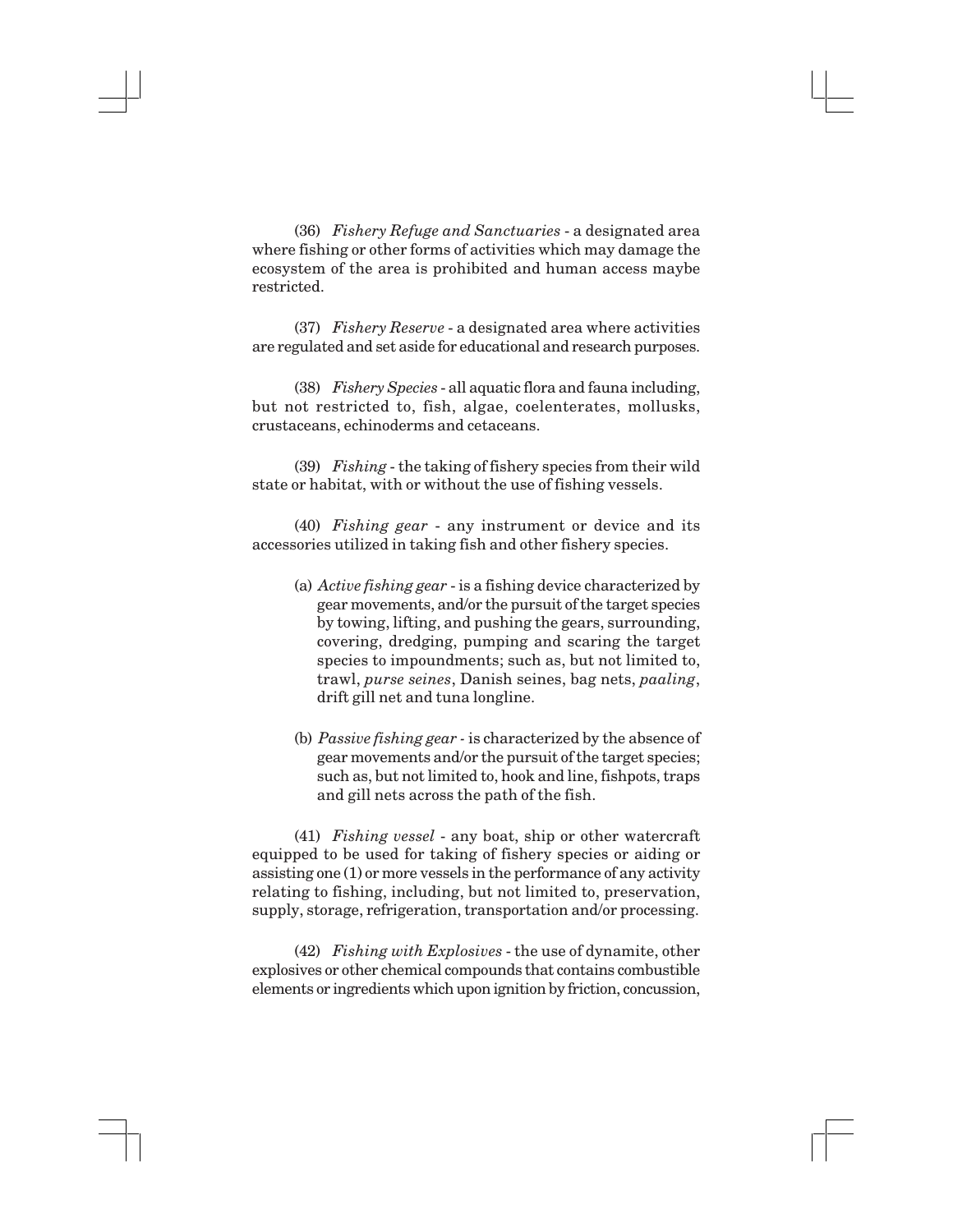percussion or detonation of all parts of the compound, will kill, stupefy, disable or render unconscious any fishery species. It also refers to the use of any other substance and/or device which causes an explosion that is capable of producing the said harmful effects on any fishery species and aquatic resources and capable of damaging and altering the natural habitat.

(43) *Fishing with Noxious or Poisonous Substances* - the use of any substance, plant extracts or juice thereof, sodium cyanide and/or cyanide compounds or other chemicals either in a raw or processed form, harmful or harmless to human beings, which will kill, stupefy, disable or render unconscious any fishery species and aquatic resources and capable of damaging and altering the natural habitat.

(44) *Fishworker* - a person regularly or not regularly employed in commercial fishing and related industries, whose income is either in wage, profit-sharing or stratified sharing basis, including those working in fish pens, fish cages, fish corrals/ traps, fishponds, prawn farms, sea farms, salt beds, fish ports, fishing boats or trawlers, or fish processing and/or packing plants. Excluded from this category are administrators, security guards and overseers.

(45) *Food Security* - refers to any plan, policy or strategy aimed at ensuring adequate supplies of appropriate food at affordable prices. Food security may be achieved through selfsufficiency (i.e. ensuring adequate food supplies from domestic production), through self-reliance (i.e. ensuring adequate food supplies through a combination of domestic production and importation), or through pure importation.

(46) *Foreshore Land* - a string of land margining a body of water; the part of a seashore between the low-water line usually at the seaward margin of a low tide terrace and the upper limit of wave wash at high tide usually marked by a beach scarp or berm.

(47) *Fully-developed Fishpond Area* - a clean leveled area enclosed by dikes, at least one foot higher than the highest floodwater level in the locality and strong enough to resist pressure at the highest flood tide; consists of at least a nursery pond, a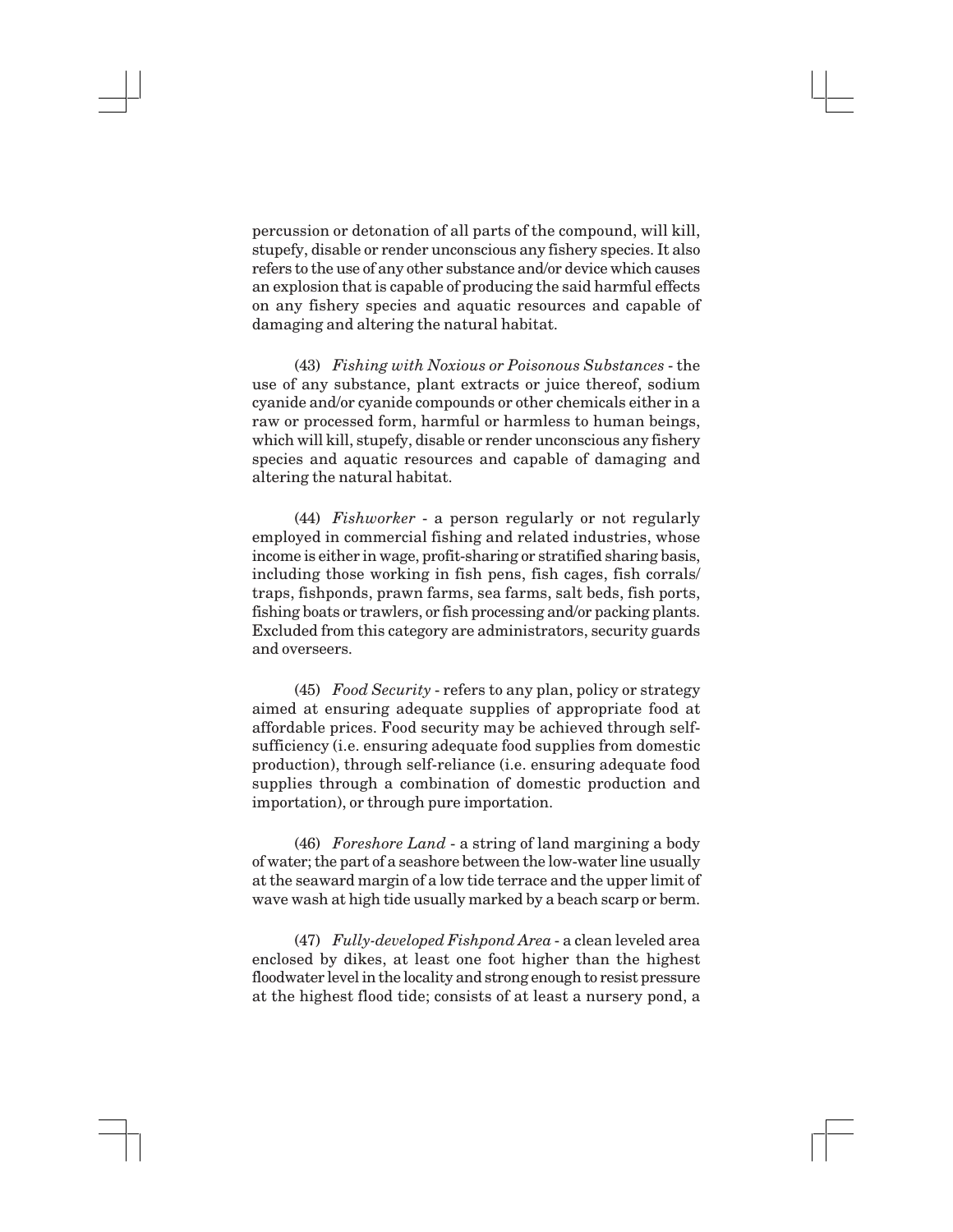transition pond, a rearing pond or a combination of any or all said classes of ponds, and a functional water control system and producing in a commercial scale.

(48) *Gross Tonnage* - includes the underdeck tonnage, permanently enclosed spaces above the tonnage deck, except for certain exemptions. In broad terms, all the vessel's 'closed-in' spaces expressed in volume terms on the bases of one hundred cubic feet (that equals one gross ton).

(49) *Inland Fishery* - the freshwater fishery and brackish water fishponds.

(50) *Lake* - an inland body water, an expanded part of a river, a reservoir formed by a dam, or a lake basin intermittently or formerly covered by water.

(51) *Limited Access* - a fishery policy by which a system of equitable resource use and allocation is established by law through fishery rights granting and licensing procedure as provided by this Code.

(52) *Mangroves* - a community of intertidal plants including all species of trees, shrubs, vines and herbs found on coasts, swamps, or border of swamps.

(53) *Maximum Sustainable Yield (MSY)* - is the largest average quantity of fish that can be harvested from a fish stocks/ resource within a period of time (e.g. one year) on a sustainable basis under existing environmental conditions.

(54) *Migratory species* - refers to any fishery species which in the course of their life could travel from freshwater to marine water or vice versa, or any marine species which travel over great distances in waters of the ocean as part of their behavioral adaptation for survival and speciation:

(a) *Anadromous species* - marine fishes which migrate to freshwater areas to spawn;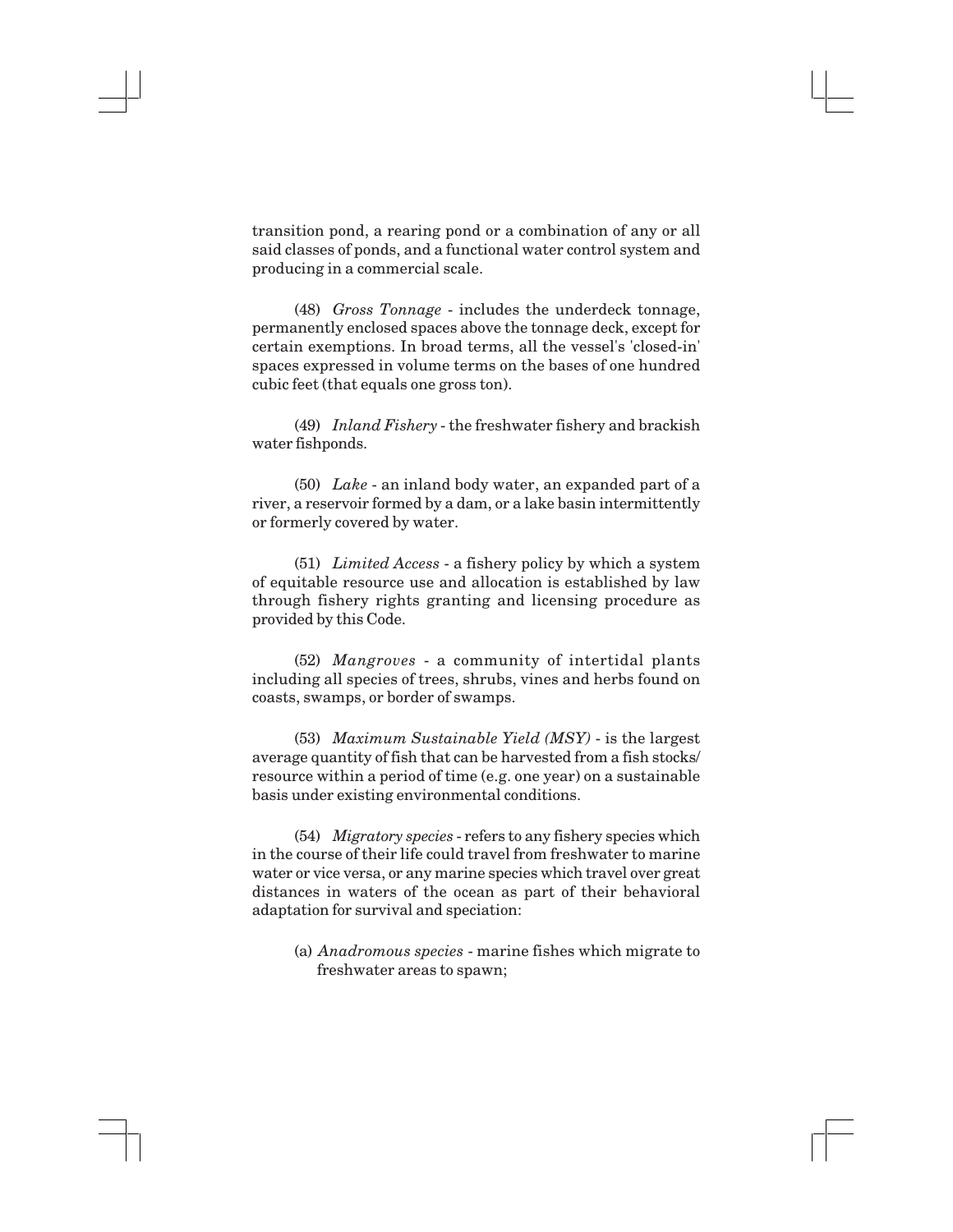- (b) *Catadromous species* freshwater fishes which migrate to marine areas to spawn.
- (55) *Monitoring, control and surveillance* -
- (a) *Monitoring* the requirement of continuously observing: (1) fishing effort which can be expressed by the number of days or hours of fishing, number of fishing gears and number of fisherfolk; (2) characteristics of fishery resources; and (3) resource yields (catch);
- (b) *Control*  the regulatory conditions (legal framework) under which the exploitation, utilization and disposition of the resources may be conducted; and
- (c) *Surveillance*  the degree and types of observations required to maintain compliance with regulations.

(56) *Municipal fisherfolk* - persons who are directly or indirectly engaged in municipal fishing and other related fishing activities.

(57) *Municipal fishing* - refers to fishing within municipal waters using fishing vessels of three (3) gross tons or less, or fishing not requiring the use of fishing vessels.

(58) *Municipal waters* - include not only streams, lakes, inland bodies of water and tidal waters within the municipality which are not included within the protected areas as defined under Republic Act No. 7586 (The NIPAS Law), public forest, timber lands, forest reserves or fishery reserves, but also marine waters included between two (2) lines drawn perpendicular to the general coastline from points where the boundary lines of the municipality touch the sea at low tide and a third line parallel with the general coastline including offshore islands and fifteen (15) kilometers from such coastline. Where two (2) municipalities are so situated on opposite shores that there is less than thirty (30) kilometers of marine waters between them, the third line shall be equally distant from opposite shore of the respective municipalities.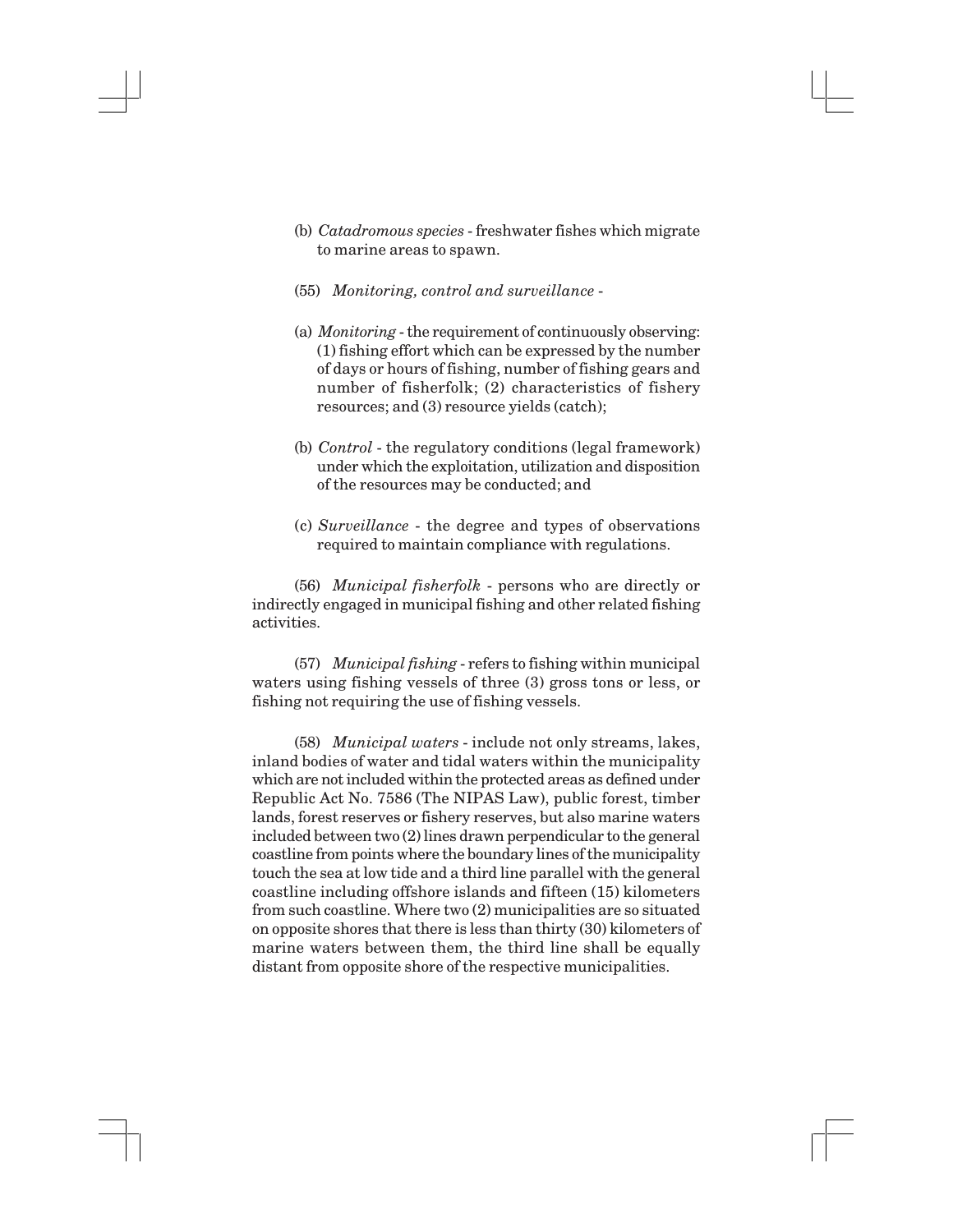(59) *Non-governmental organization (NGO)* - an agency, institution, a foundation or a group of persons whose purpose is to assist peoples organizations/associations in various ways including, but not limited to, organizing, education, training, research and/or resource accessing.

(60) *Payao* - a fish aggregating device consisting of a floating raft anchored by a weighted line with suspended materials such as palm fronds to attract pelagic and schooling species common in deep waters.

(61) *Pearl Farm Lease* - public waters leased for the purpose of producing cultured pearls.

(62) *People's Organization* - a *bona fide* association of citizens with demonstrated capacity to promote the public interest and with identifiable leadership, membership and structure. Its members belong to a sector/s who voluntarily band themselves together to work for and by themselves for their own upliftment, development and greater good.

(63) *Persons* - natural or juridical entities such as individuals, associations, partnerships, cooperatives or corporations.

(64) *Philippine waters -* include all bodies of water within the Philippine territory such as lakes, rivers, streams, creeks, brooks, ponds, swamps, lagoons, gulfs, bays and seas and other bodies of water now existing or which may hereafter exist in the provinces, cities, municipalities and barangays, and the waters around, between and connecting the islands of the archipelago regardless of their breadth and dimensions, the territorial sea, the sea beds, the insular shelves, and all other waters over which the Philippines has sovereignty and jurisdiction including the 200-nautical miles Exclusive Economic Zone and the continental shelf.

(65) *Post-harvest facilities* - these facilities include, but are not limited to, fishport, fishlanding, ice plants and cold storages, fish processing plants.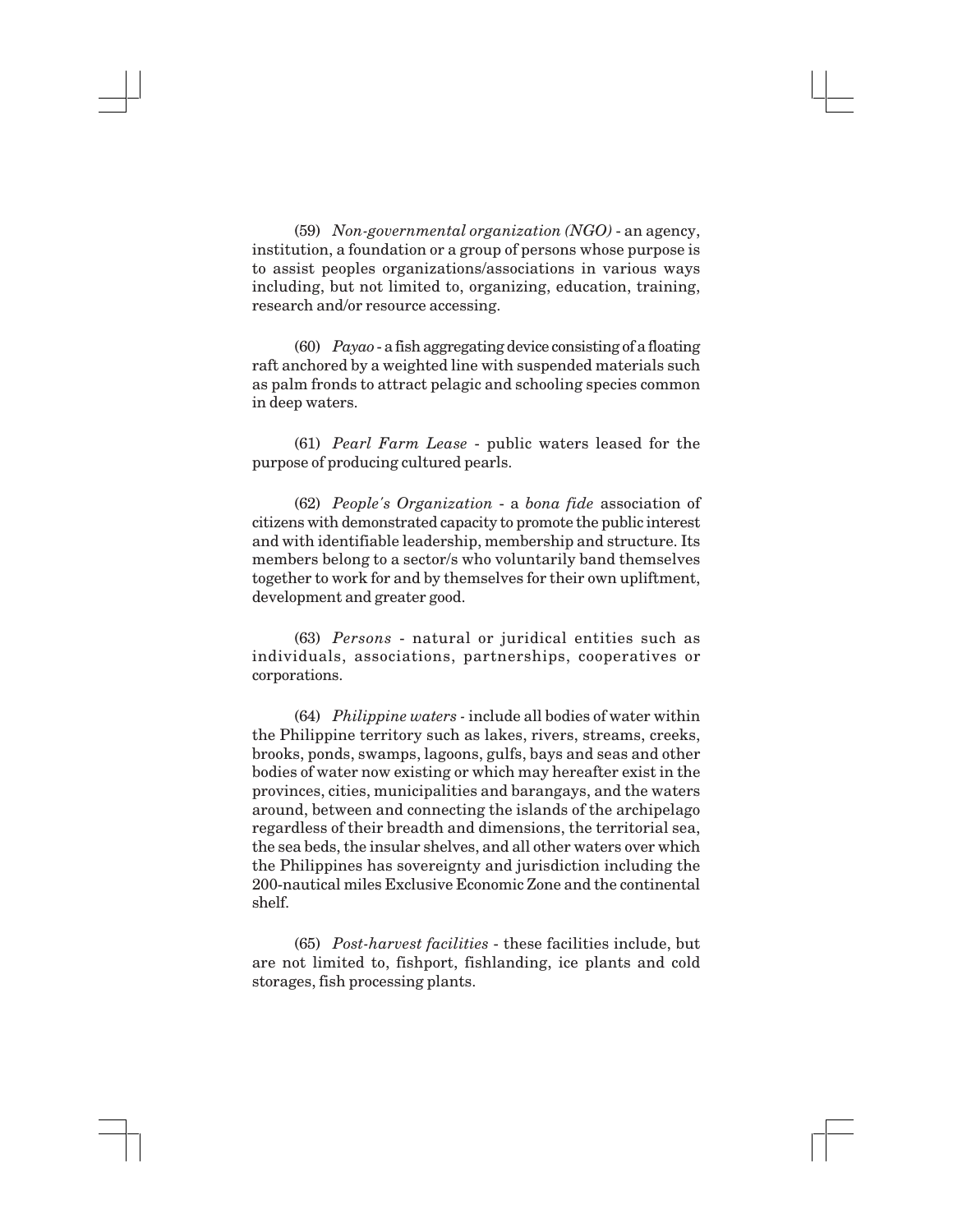(66) *Purse Seine* - a form of encircling net having a line at the bottom passing through rings attached to the net, which can be drawn or pursed. In general, the net is set from a boat or pair of boats around the school of fish. The bottom of the net is pulled closed with the purse line. The net is then pulled aboard the fishing boat or boats until the fish are concentrated in the bunt or fish bag.

(67) *Resource Rent* - the difference between the value of the products produced from harvesting a publicly owned resource less the cost of producing it, where cost includes the normal return to capital and normal return to labor.

(68) *Sea farming* - the stocking of natural or hatcheryproduced marine plants or animals, under controlled conditions, for purposes of rearing and harvesting, but not limited to commercially-important fishes, mollusks (such as pearl and giant clam culture), including seaweeds and seagrasses.

(69) *Sea ranching -* the release of the young of fishery species reared in hatcheries and nurseries into natural bodies of water for subsequent harvest at maturity or the manipulation of fishery habitat, to encourage the growth of the wild stocks.

(70) *Secretary* - the Secretary of the Department of Agriculture.

(71) *Superlight* - also called magic light, is a type of light using halogen or metal halide bulb which may be located above the sea surface or submerged in the water. It consists of a ballast, regulator, electric cable and socket. The source of energy comes from a generator, battery or dynamo coupled with the main engine.

(72) *Total Allowable Catch (TAC)* - the maximum harvest allowed to be taken during a given period of time from any fishery area, or from any fishery species or group of fishery species, or a combination of area and species and normally would not exceed the MSY.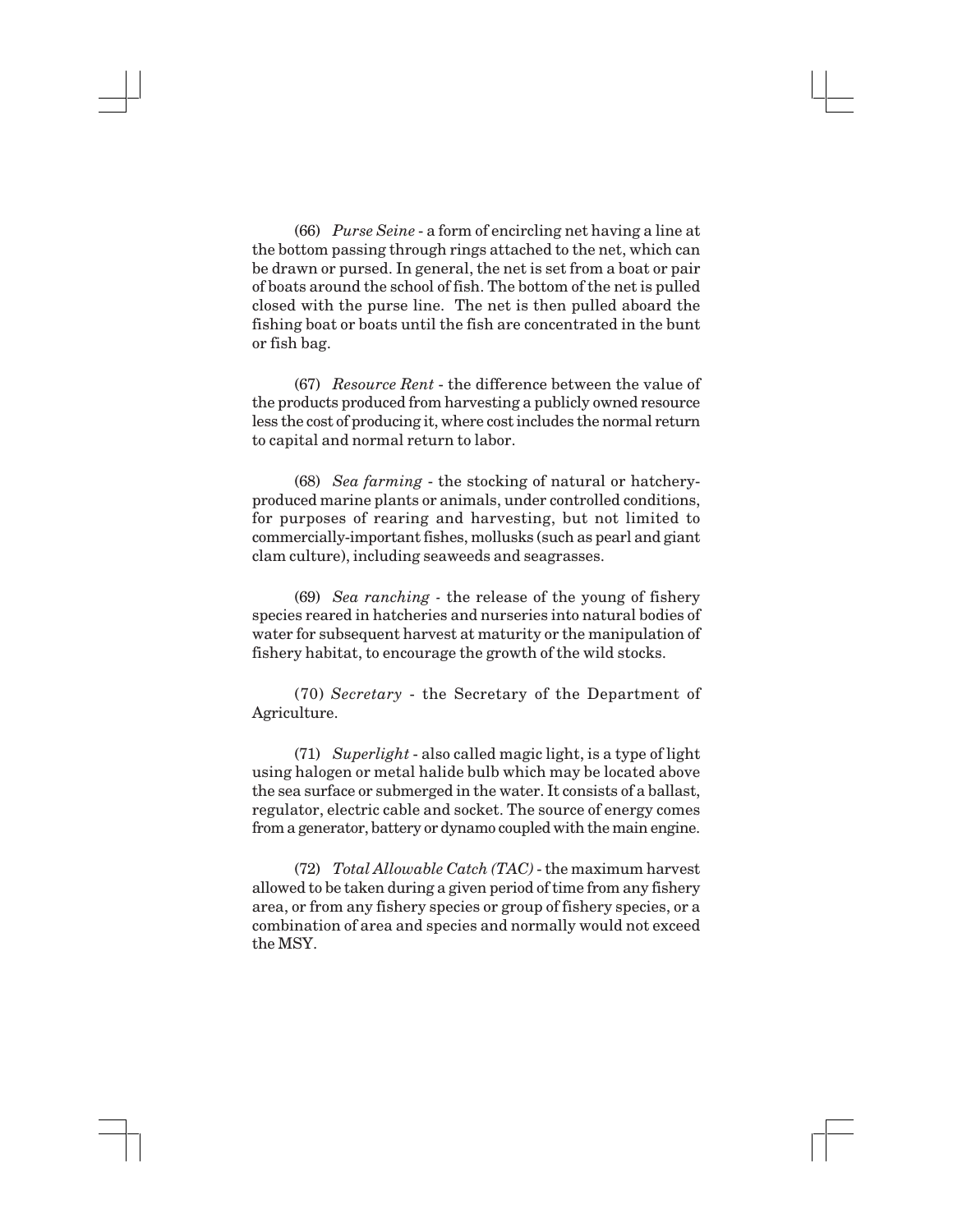(73) *Trawl* - an active fishing gear consisting of a bag shaped net with or without otter boards to open its opening which is dragged or towed along the bottom or through the water column to take fishery species by straining them from the water, including all variations and modifications of trawls (bottom, mid-water, and baby trawls) and tow nets.

#### CHAPTER II

# UTILIZATION, MANAGEMENT, DEVELOPMENT, CONSERVATION AND ALLOCATION SYSTEM OF FISHERIES AND AQUATIC RESOURCES

SEC. 5. *Use of Philippine Waters.* – The use and exploitation of the fishery and aquatic resources in Philippine waters shall be reserved exclusively to Filipinos: *Provided, however*, That research and survey activities may be allowed under strict regulations, for purely research, scientific, technological and educational purposes that would also benefit Filipino citizens.

SEC. 6. *Fees and Other Fishery Charges.* – The rentals for fishpond areas covered by the Fishpond Lease Agreement (FLA) and license fees for Commercial Fishing Boat Licenses (CFBL) shall be set at levels that reflect resource rent accruing from the utilization of resources and shall be determined by the Department: *Provided,* That the Department shall also prescribe fees and other fishery charges and issue the corresponding license or permit for fishing gear, fishing accessories and other fishery activities beyond the municipal waters: *Provided, further*, That the license fees of fishery activity in municipal waters shall be determined by the Local Government Units (LGUs) in consultation with the FARMCs. The FARMCs may also recommend the appropriate license fees that will be imposed.

SEC. 7. *Access to Fishery Resources*. – The Department shall issue such number of licenses and permits for the conduct of fishery activities subject to the limits of the MSY of the resource as determined by scientific studies or best available evidence. Preference shall be given to resource users in the local communities adjacent or nearest to the municipal waters.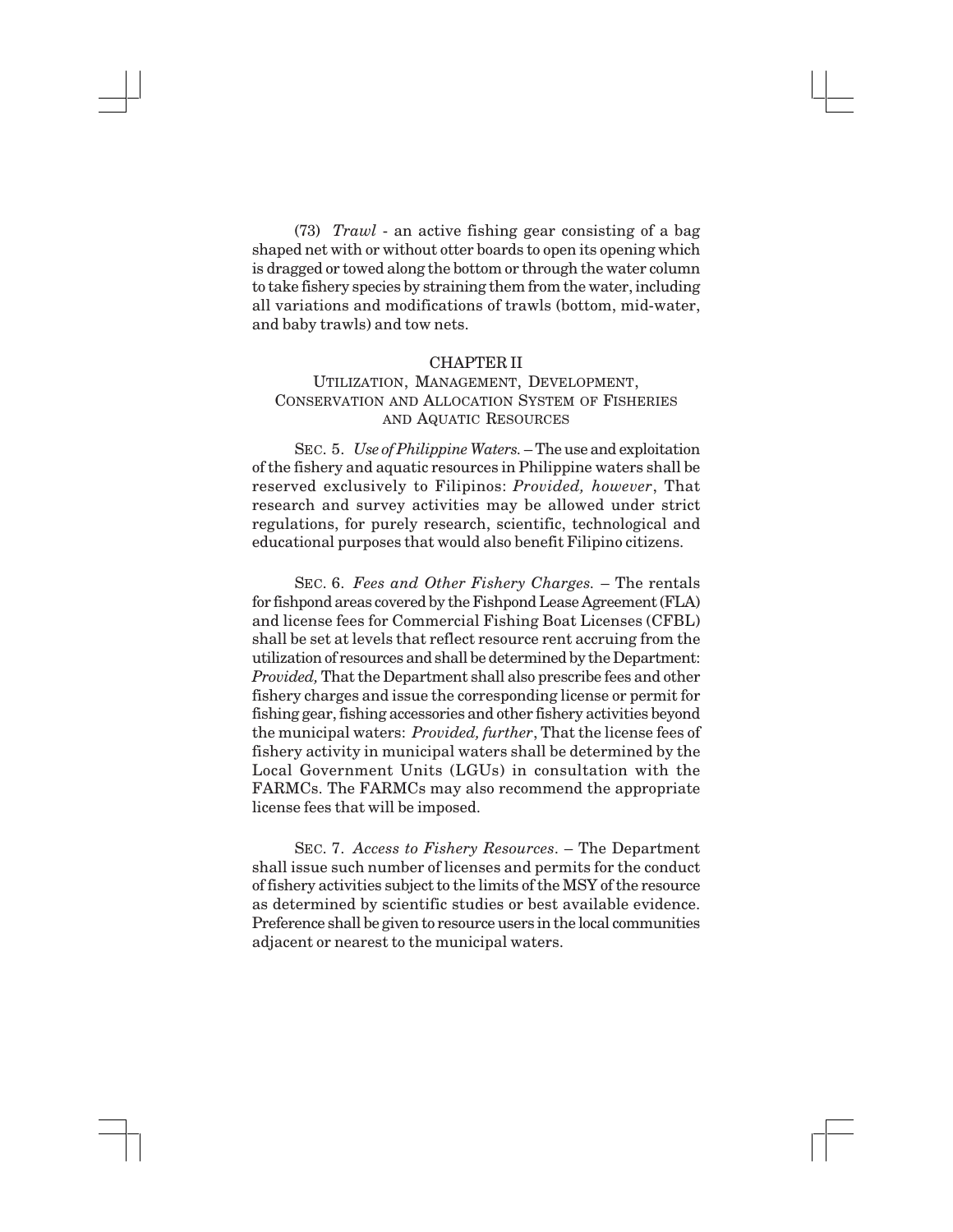SEC. 8. *Catch Ceiling Limitations.* – The Secretary may prescribe limitations or quota on the total quantity of fish captured, for a specified period of time and specified area based on the best available evidence. Such a catch ceiling may be imposed per species of fish whenever necessary and practicable: *Provided, however,* That in municipal waters and fishery management areas, and waters under the jurisdiction of special agencies, catch ceilings may be established upon the concurrence and approval or recommendation of such special agency and the concerned LGU in consultation with the FARMC for conservation or ecological purposes.

SEC. 9. *Establishment of Closed Season*. – The Secretary may declare, through public notice in at least two (2) newspapers of general circulation or in public service announcements, whichever is applicable, at least five (5) days before the declaration, a closed season in any or all Philippine waters outside the boundary of municipal waters and in bays, for conservation and ecological purposes. The Secretary may include waters under the jurisdiction of special agencies, municipal waters and bays, and/or other areas reserved for the use of the municipal fisherfolk in the area to be covered by the closed season: *Provided, however*, That this shall be done only upon the concurrence and approval or recommendation of such special agency and the concerned LGU and FARMC: *Provided, further,* That in municipal waters, fishery management areas and other areas reserved for the use of municipal fisherfolk, closed season may be established by the concerned LGU in consultation with the FARMC for conservation or ecological purposes. The FARMCs may also recommend the establishment of closed seasons in municipal waters, fisheries management and other areas reserved for the use of the municipal fisherfolk.

SEC. 10. *Introduction of Foreign Aquatic Species.* – No foreign finfish, mollusks, crustacean or aquatic plants shall be introduced in Philippine waters without a sound ecological, biological and environmental justification based on scientific studies subject to the bio-safety standard as provided for by existing laws: *Provided, however,* That the Department may approve the introduction of foreign aquatic species for scientific/research purposes.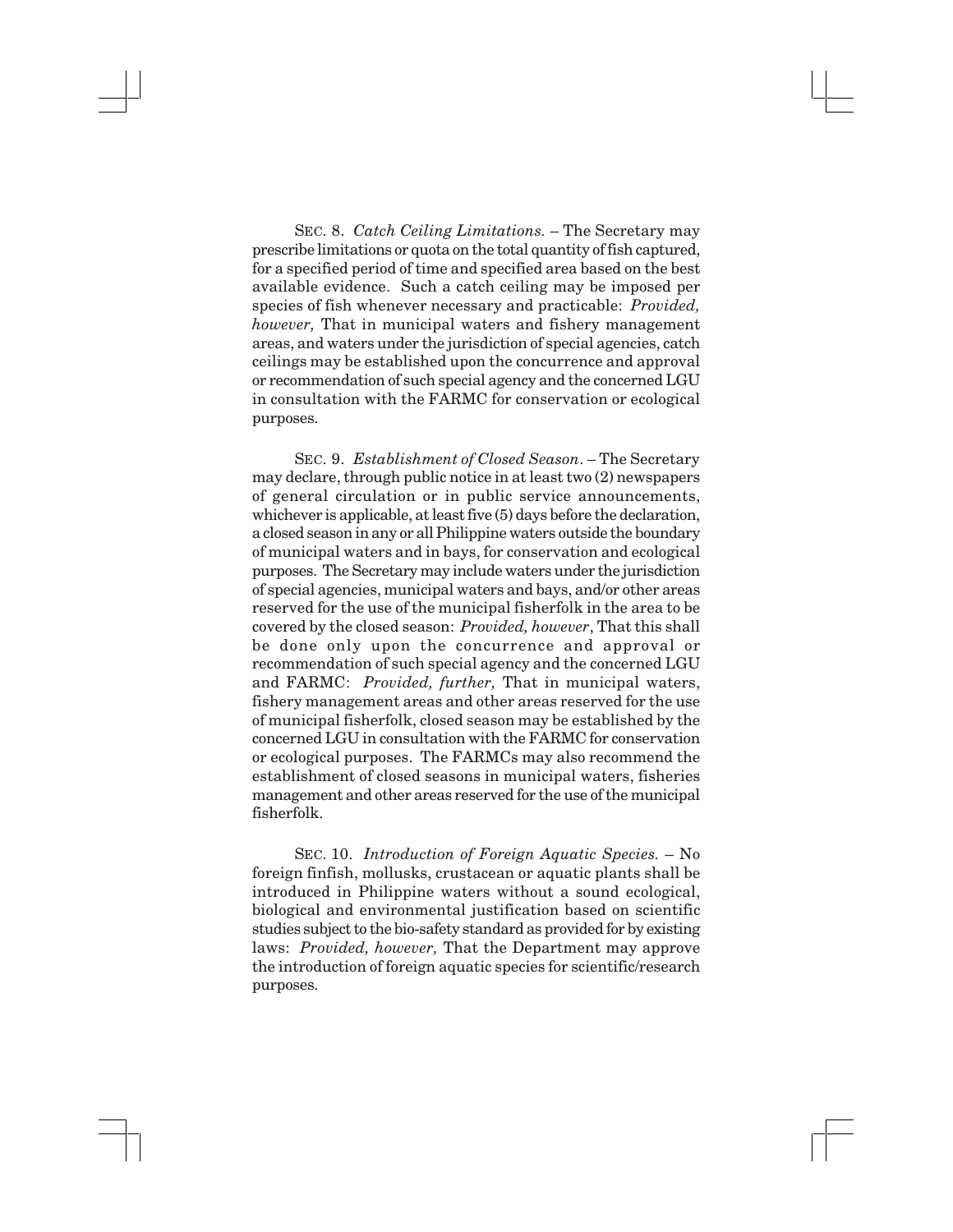SEC. 11. *Protection of Rare, Threatened and Endangered Species.* – The Department shall declare closed seasons and take conservation and rehabilitation measures for rare, threatened and endangered species, as it may determine, and shall ban the fishing and/or taking of rare, threatened and/or endangered species, including their eggs/offspring as identified by existing laws in concurrence with concerned government agencies.

SEC. 12. *Environmental Impact Statement (EIS).* – All government agencies as well as private corporations, firms and entities who intend to undertake activities or projects which will affect the quality of the environment shall be required to prepare a detailed Environmental Impact Statement (EIS) prior to undertaking such development activity. The preparation of the EIS shall form an integral part of the entire planning process pursuant to the provisions of Presidential Decree No. 1586 as well as its implementing rules and regulations.

SEC. 13. *Environmental Compliance Certificate (ECC).* – All Environmental Impact Statements (EIS) shall be submitted to the Department of Environment and Natural Resources (DENR) for review and evaluation. No person, natural or juridical, shall undertake any development project without first securing an Environmental Compliance Certificate (ECC) from the Secretary of the DENR.

SEC. 14. *Monitoring, Control and Surveillance of Philippine Waters.* – A monitoring, control and surveillance system shall be established by the Department in coordination with LGUs, FARMCs, the private sector and other agencies concerned to ensure that the fisheries and aquatic resources in Philippine waters are judiciously and wisely utilized and managed on a sustainable basis and conserved for the benefit and enjoyment exclusively of Filipino citizens.

SEC. 15. *Auxiliary Invoices.* – All fish and fishery products must have an auxiliary invoice to be issued by the LGUs or their duly authorized representatives prior to their transport from their point of origin to their point of destination in the Philippines and/ or export purposes upon payment of a fee to be determined by the LGUs to defray administrative costs therefor.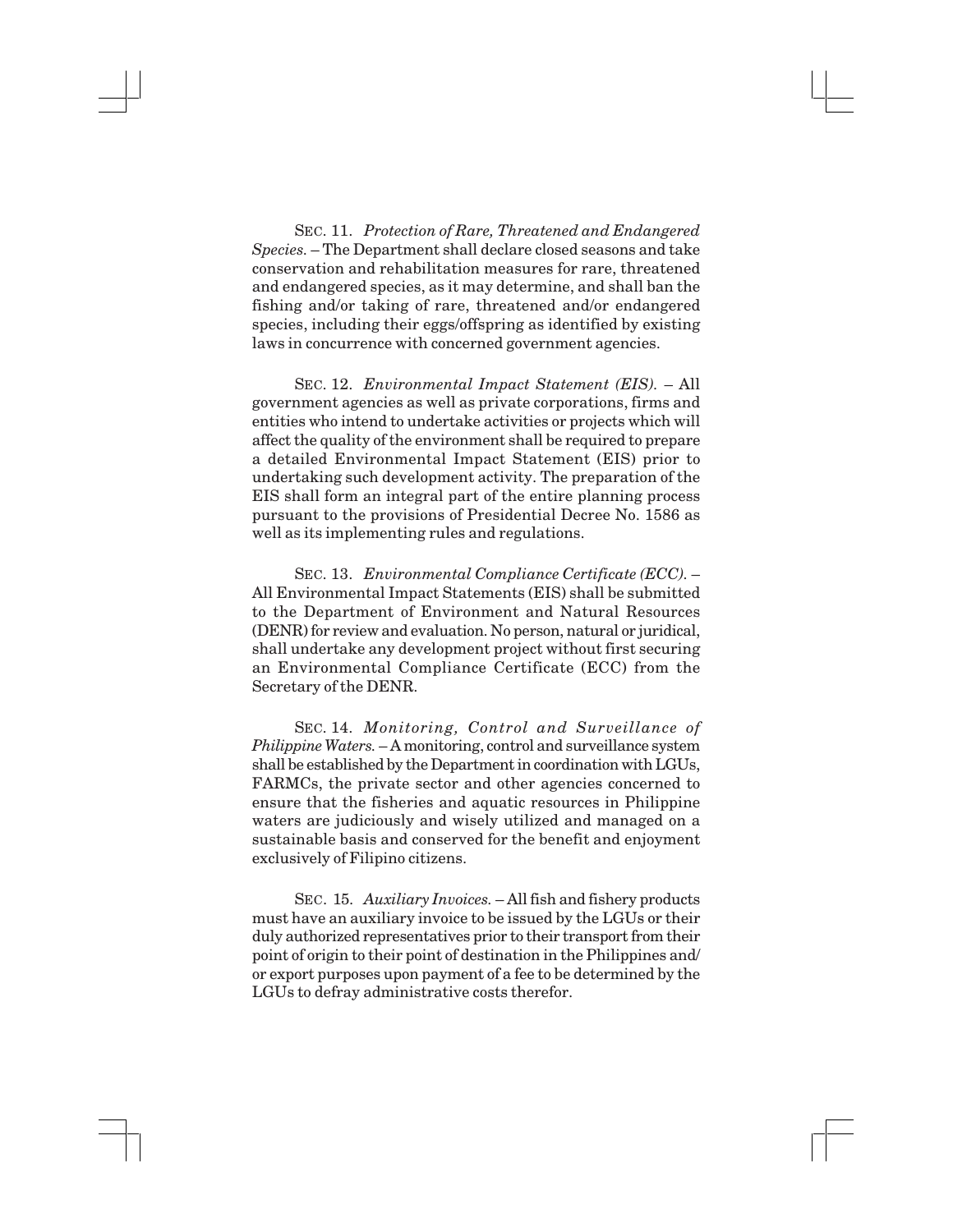## ARTICLE I *MUNICIPAL FISHERIES*

SEC. 16. *Jurisdiction of Municipal/City Governments.* – The municipal/city government shall have jurisdiction over municipal waters as defined in this Code. The municipal/city government, in consultation with the FARMC shall be responsible for the management, conservation, development, protection, utilization, and disposition of all fish and fishery/aquatic resources within their respective municipal waters.

The municipal/city government may, in consultation with the FARMC, enact appropriate ordinances for this purpose and in accordance with the National Fisheries Policy. The ordinances enacted by the municipality and component city shall be reviewed pursuant to Republic Act No. 7160 by the sanggunian of the province which has jurisdiction over the same.

The LGUs shall also enforce all fishery laws, rules and regulations as well as valid fishery ordinances enacted by the municipality/city council.

The management of contiguous fishery resources such as bays which straddle several municipalities, cities or provinces, shall be done in an integrated manner, and shall not be based on political subdivisions of municipal waters in order to facilitate their management as single resource systems. The LGUs which share or border such resources may group themselves and coordinate with each other to achieve the objectives of integrated fishery resource management. The Integrated Fisheries and Aquatic Resources Management Councils (IFARMCs) established under Section 76 of this Code shall serve as the venues for close collaboration among LGUs in the management of contiguous resources.

SEC. 17. *Grant of Fishing Privileges in Municipal Waters.* – The duly registered fisherfolk organizations/cooperatives shall have preference in the grant of fishery rights by the Municipal/ City Council pursuant to Section 149 of the Local Government Code: *Provided*, That in areas where there are special agencies or offices vested with jurisdiction over municipal waters by virtue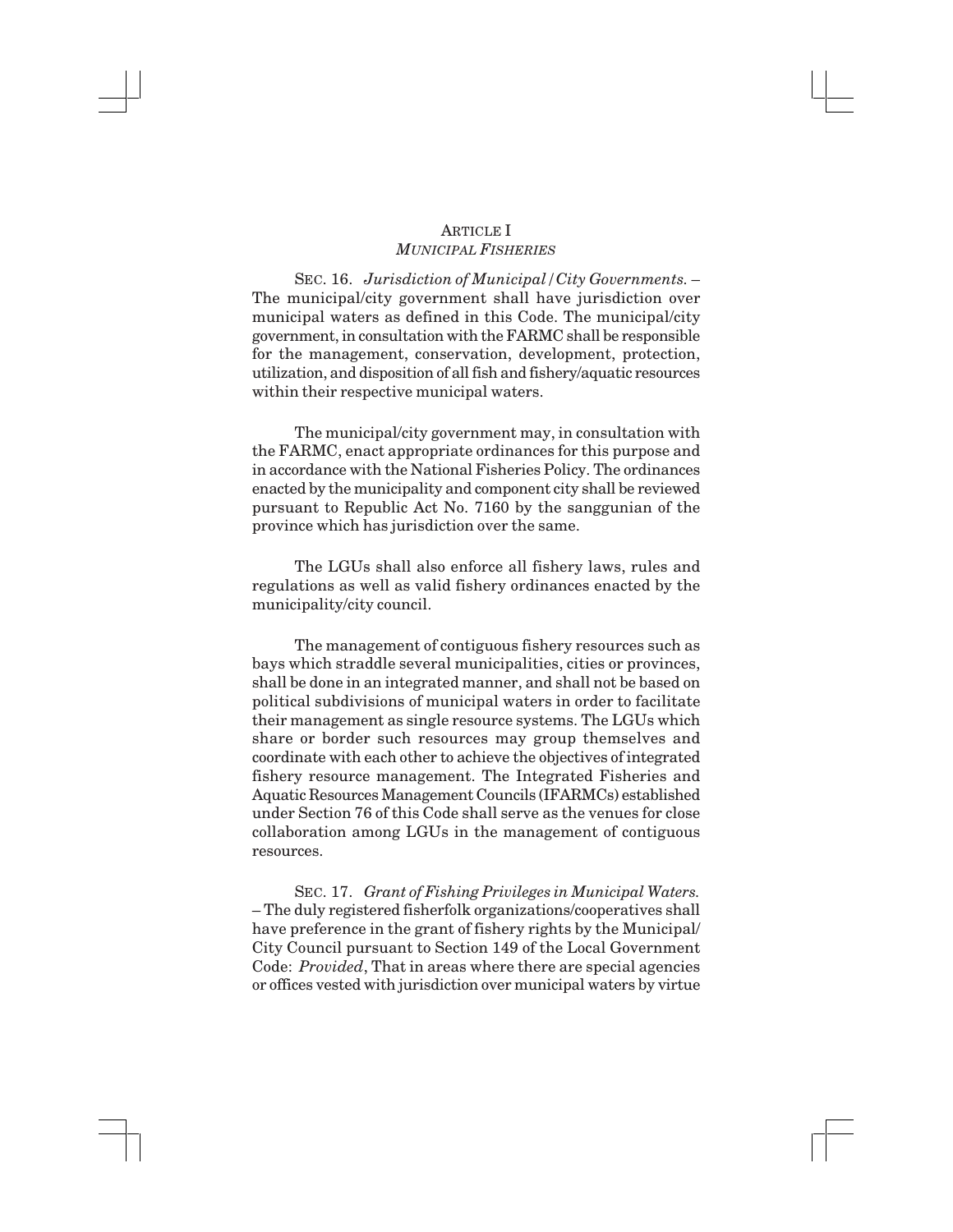of special laws creating these agencies such as, but not limited to, the Laguna Lake Development Authority and the Palawan Council for Sustainable Development, said offices and agencies shall continue to grant permits for proper management and implementation of the aforementioned structures.

SEC. 18. *Users of Municipal Waters*. – All fishery related activities in municipal waters, as defined in this Code, shall be utilized by municipal fisherfolk and their cooperatives/ organizations who are listed as such in the registry of municipal fisherfolk.

The municipal or city government, however, may, through its local chief executive and acting pursuant to an appropriate ordinance, authorize or permit small and medium commercial fishing vessels to operate within the ten point one (10.1) to fifteen (15) kilometer area from the shoreline in municipal waters as defined herein, provided, that all the following are met:

(a) no commercial fishing in municipal waters with depth less than seven (7) fathoms as certified by the appropriate agency;

(b) fishing activities utilizing methods and gears that are determined to be consistent with national policies set by the Department;

(c) prior consultation, through public hearing, with the M/CFARMC has been conducted; and

(d) the applicant vessel as well as the shipowner, employer, captain and crew have been certified by the appropriate agency as not having violated this Code, environmental laws and related laws.

In no case shall the authorization or permit mentioned above be granted for fishing in bays as determined by the Department to be in an environmentally critical condition and during closed season as provided for in Section 9 of this Code.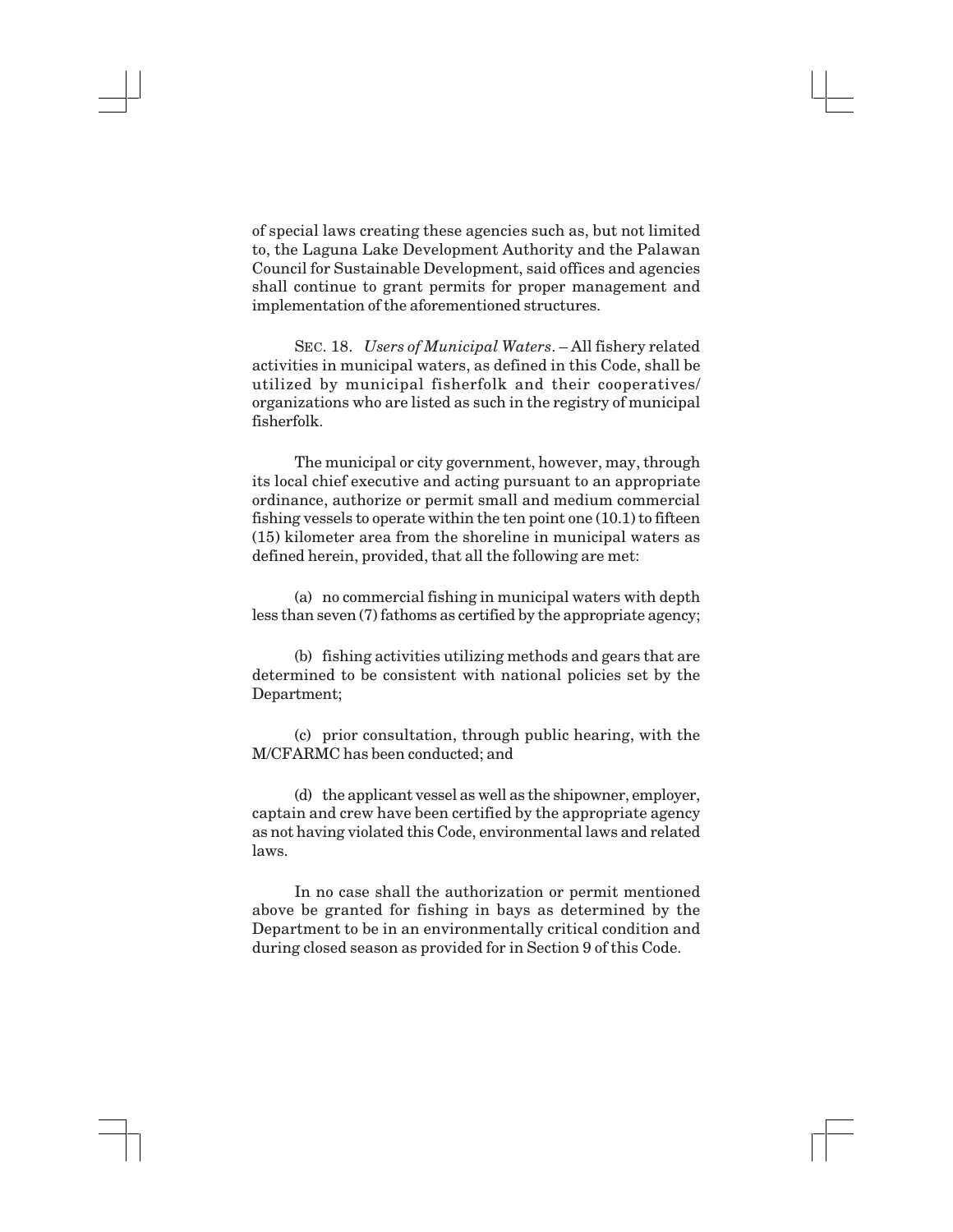SEC. 19. *Registry of Municipal Fisherfolk*. – The LGU shall maintain a registry of municipal fisherfolk, who are fishing or may desire to fish in municipal waters for the purpose of determining priorities among them, of limiting entry into the municipal waters, and of monitoring fishing activities and/or other related purposes: *Provided,* That the FARMC shall submit to the LGU the list of priorities for its consideration.

Such list or registry shall be updated annually or as may be necessary, and shall be posted in barangay halls or other strategic locations where it shall be open to public inspection, for the purpose of validating the correctness and completeness of the list. The LGU, in consultation with the FARMCs, shall formulate the necessary mechanisms for inclusion or exclusion procedures that shall be most beneficial to the resident municipal fisherfolk. The FARMCs may likewise recommend such mechanisms.

The LGUs shall also maintain a registry of municipal fishing vessels by type of gear and other boat particulars with the assistance of the FARMC.

SEC. 20. *Fisherfolk Organizations and/or Cooperatives.* – Fisherfolk organizations/cooperatives whose members are listed in the registry of municipal fisherfolk, may be granted use of demarcated fishery areas to engage in fish capture, mariculture and/or fish farming: *Provided, however,* That an organization/ cooperative member whose household is already in possession of a fishery right other than for fish capture cannot enjoy the fishing rights granted to the organization or cooperative.

SEC. 21. *Priority of Resident Municipal Fisherfolk.* – Resident municipal fisherfolk of the municipality concerned and their organizations/cooperatives shall have priority to exploit municipal and demarcated fishery areas of the said municipality.

SEC. 22. *Demarcated Fishery Right.* – The LGU concerned shall grant demarcated fishery rights to fishery organizations/ cooperatives for mariculture operation in specific areas identified by the Department.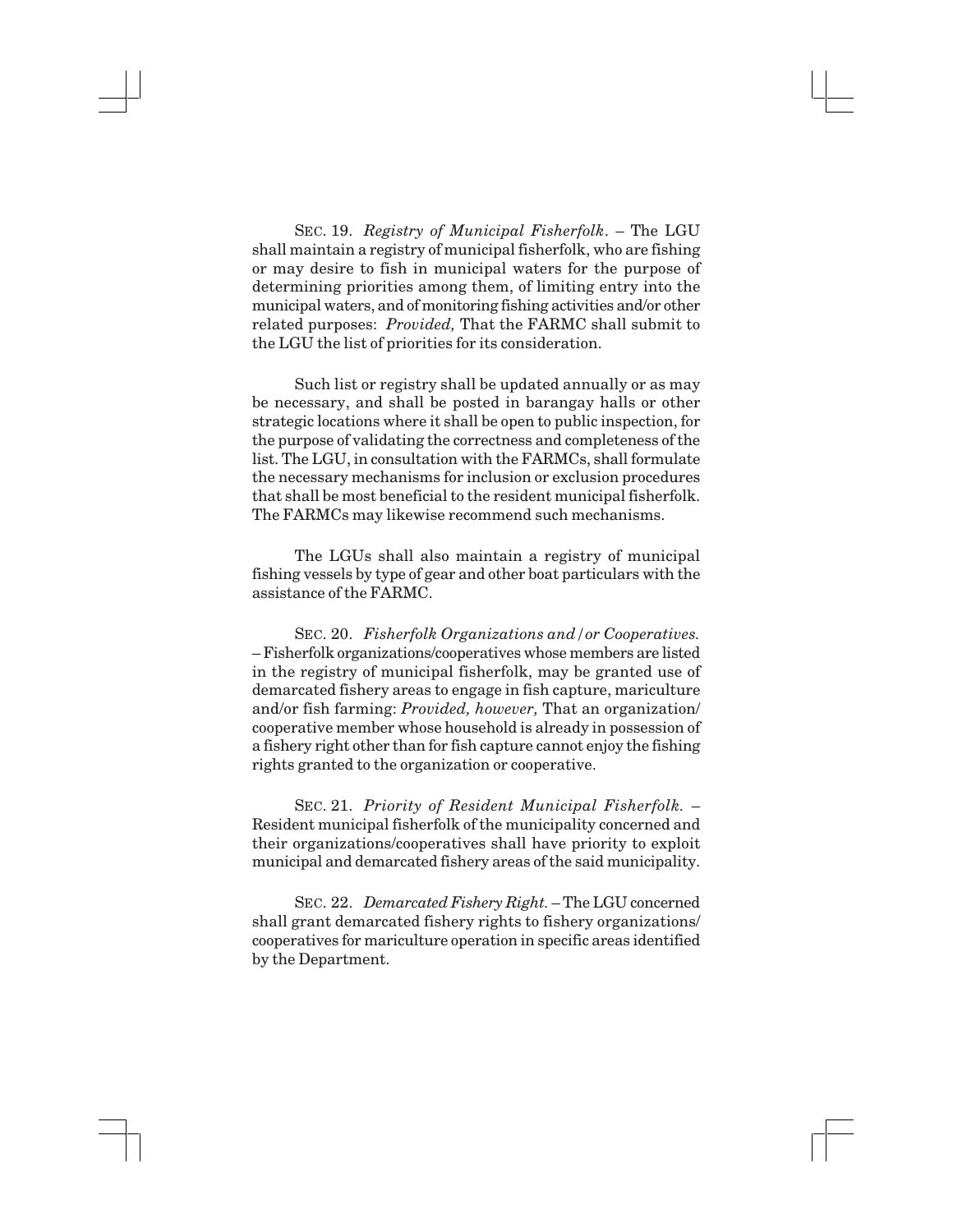SEC. 23. *Limited Entry into Overfished Areas*. – Whenever it is determined by the LGUs and the Department that a municipal water is overfished based on available data or information or in danger of being overfished, and that there is a need to regenerate the fishery resources in that water, the LGU shall prohibit or limit fishery activities in the said waters.

SEC. 24. *Support to Municipal Fisherfolk*. – The Department and the LGUs shall provide support to municipal fisherfolk through appropriate technology and research, credit, production and marketing assistance and other services such as, but not limited to training for additional/supplementary livelihood.

SEC. 25. *Rights and Privileges of Fishworkers.* – The fishworkers shall be entitled to the privileges accorded to other workers under the Labor Code, Social Security System and other benefits under other laws or social legislation for workers: *Provided*, That fishworkers on board any fishing vessels engaged in fishing operations are hereby covered by the Philippine Labor Code, as amended.

#### ARTICLE II *COMMERCIAL FISHERIES*

SEC. 26. *Commercial Fishing Vessel License and Other Licenses.* – No person shall operate a commercial fishing vessel, pearl fishing vessel or fishing vessel for scientific, research or educational purposes, or engage in any fishery activity, or seek employment as a fishworker or pearl diver without first securing a license from the Department, the period of which shall be prescribed by the Department: *Provided,* That no such license shall be required of a fishing vessel engaged in scientific, research or educational purposes within Philippine waters pursuant to an international agreement of which the Philippines is a signatory and which agreement defines the status, privileges and obligations of said vessel and its crew and the non-Filipino officials of the international agency under which said vessel operates: *Provided, further*, That members of the crew of a fishing vessel used for commercial fishing except the duly licensed and/or authorized patrons, marine engineers, radio operators and cooks shall be considered as fisherfolk: *Provided, furthermore,* That all skippers/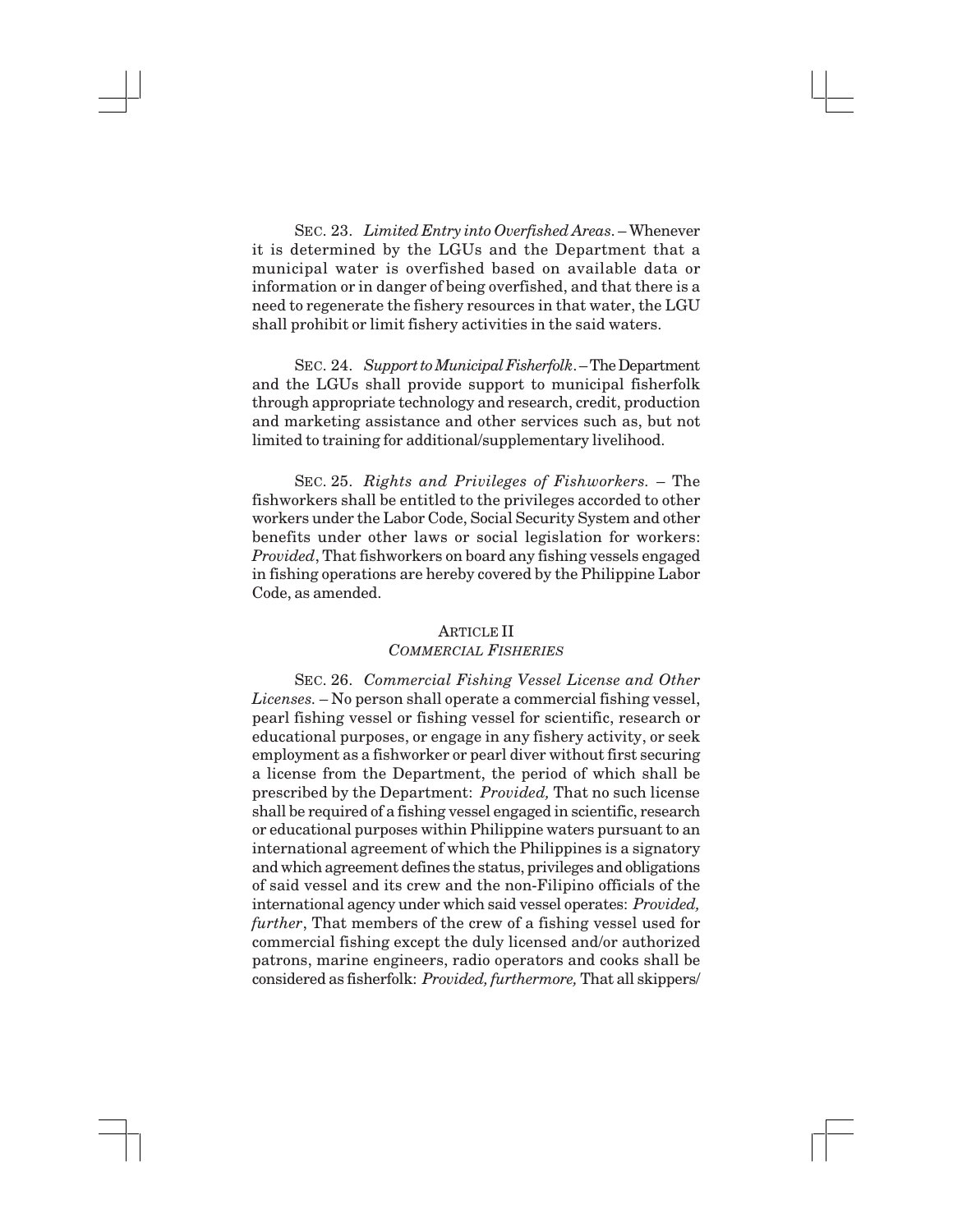master fishers shall be required to undertake an orientation training on detection of fish caught by illegal means before they can be issued their fishworker licenses: *Provided, finally,* That the large commercial fishing vessel license herein authorized to be granted shall allow the licensee to operate only in Philippine waters seven (7) or more fathoms deep, the depth to be certified by the NAMRIA, and subject to the conditions that may be stated therein and the rules and regulations that may be promulgated by the Department.

SEC. 27. *Persons Eligible for Commercial Fishing Vessel License. –* No commercial fishing vessel license shall be issued except to citizens of the Philippines, partnerships or to associations, cooperatives or corporations duly registered in the Philippines at least sixty percent (60%) of the capital stock of which is owned by Filipino citizens. No person to whom a license has been issued shall sell, transfer or assign, directly or indirectly, his stock or interest therein to any person not qualified to hold a license. Any such transfer, sale or assignment shall be null and void and shall not be registered in the books of the association, cooperative or corporation.

For purposes of commercial fishing, fishing vessels owned by citizens of the Philippines, partnerships, corporations, cooperatives or associations qualified under this section shall secure Certificates of Philippine Registry and such other documents as are necessary for fishing operations from the concerned agencies: *Provided,* That the commercial fishing vessel license shall be valid for a period to be determined by the Department.

SEC. 28. *Commercial Fishing Vessel Registration*. – The registration, documentation, inspection and manning of the operation of all types of fishing vessels plying Philippine waters shall be in accordance with existing laws, rules and regulations.

SEC. 29. *Registration and Licensing of Fishing Gears Used in Commercial Fishing.* – Before a commercial fishing vessel holding a commercial fishing vessel license may begin fishing operations in Philippine waters, the fishing gear it will utilize in fishing shall be registered and a license granted therefor. The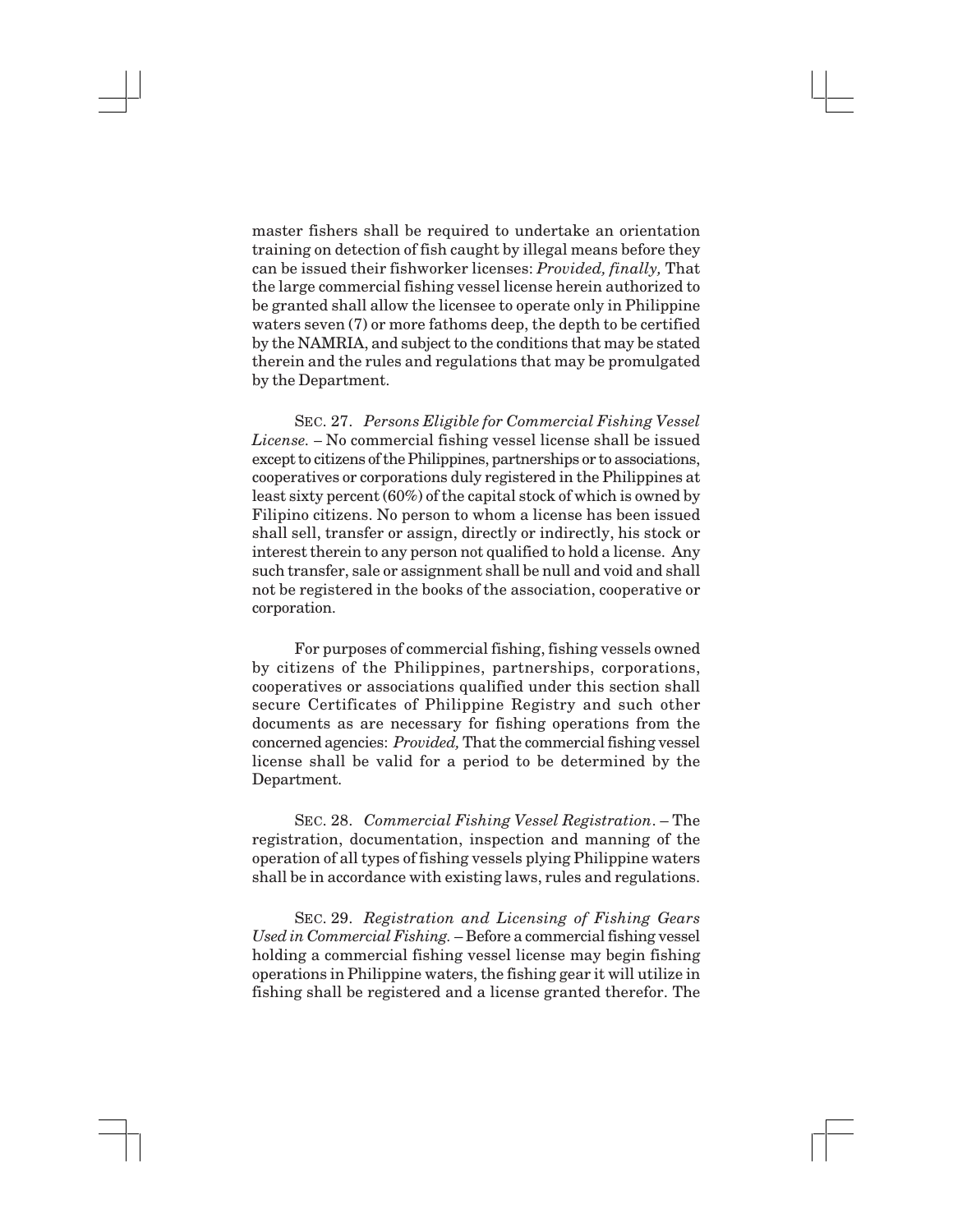Department shall promulgate guidelines to implement this provision within sixty (60) days from approval of this Code.

SEC. 30. *Renewal of Commercial Boat License.* – The commercial fishing boat license shall be renewed every three years (3) years.

The owner/operator of a fishing vessel has a period of sixty (60) days prior to the expiration of the license within which to renew the same.

SEC. 31. *Report of Transfer of Ownership.* – The owner/ operator of a registered fishing vessel shall notify the Department in writing of the transfer of the ownership of the vessel with a copy of such document within ten (10) days after its transfer to another person.

SEC. 32. *Fishing by Philippine Commercial Fishing Fleet in International Waters.* – Fishing vessels of Philippine registry may operate in international waters or waters of other countries which allow such fishing operations: *Provided,* That they comply with the safety, manning and other requirements of the Philippine Coast Guard, Maritime Industry Authority and other agencies concerned: *Provided, however*, That they secure an international fishing permit and certificate of clearance from the Department: *Provided, further,* That the fish caught by such vessels shall be considered as caught in Philippine waters and therefore not subject to all import duties and taxes only when the same is landed in duly designated fish landings and fish ports in the Philippines: *Provided, furthermore,* That landing ports established by canneries, seafood processors and all fish landing sites established prior to the effectivity of this Code shall be considered authorized landing sites: *Provided, finally,* That fishworkers on board Philippine registered fishing vessels conducting fishing activities beyond the Philippine Exclusive Economic Zone are not considered as overseas Filipino workers.

SEC. 33. *Importation of Fishing Vessels or Construction of New Fishing Boats*. – Prior to the importation of fishing vessels and the construction of new fishing vessels, the approval/clearance of the Department must first be obtained.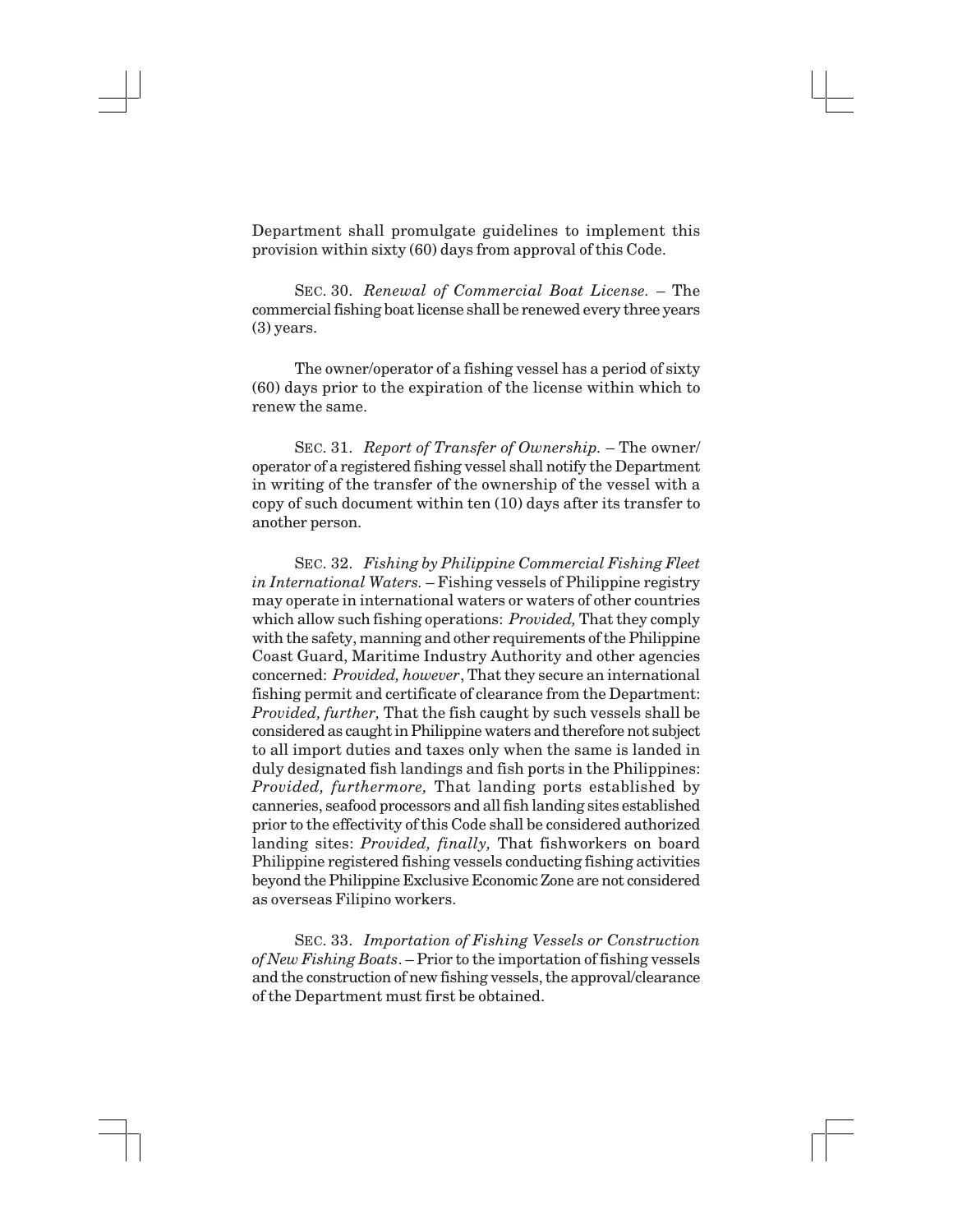SEC. 34. *Incentives for Municipal and Small-Scale Commercial Fisherfolk.* – Municipal and small-scale commercial fisherfolk shall be granted incentives which shall include, but are not limited to, the following:

(a) at least ten percent (10%) of the credit and the guarantee funds of government financing institutions shall be made available for post-harvest and marketing projects for the purpose of enhancing our fisherfolk competitiveness by reducing post-harvest losses. Qualified projects shall include, but shall not be limited to, ice plants, cold storage, canning, warehouse, transport and other related infrastructure projects and facilities; and

(b) the Department shall undertake the following programs:

1. a capability-building program for targeted parties shall be developed by the Department to promote greater bankability and credit worthiness of municipal and small-scale commercial fishers. Such program shall include organizing activities, technology transfer, and skills training related to commercial fishing as well as credit management. Groups and cooperatives organized under the program shall have priority access over credit guarantee funds established under this Code; and

2. an information campaign shall be conducted to promote the capability-building and credit programs. The campaign shall ensure greater information dissemination and accessibility to targeted fisherfolk.

SEC. 35. *Incentives for Commercial Fishers to Fish Farther into the Exclusive Economic Zone (EEZ).* – In order to encourage fishing vessel operators to fish farther in the EEZ and beyond, new incentives for improvement of fishing vessels and acquisition of fishing equipment shall be granted in addition to incentives already available from Board of Investments (BOI). Such incentives shall be granted subject to exhaustive evaluation of resource and exploitation conditions in the specified areas of fishing operations. The incentive shall include, but not limited to: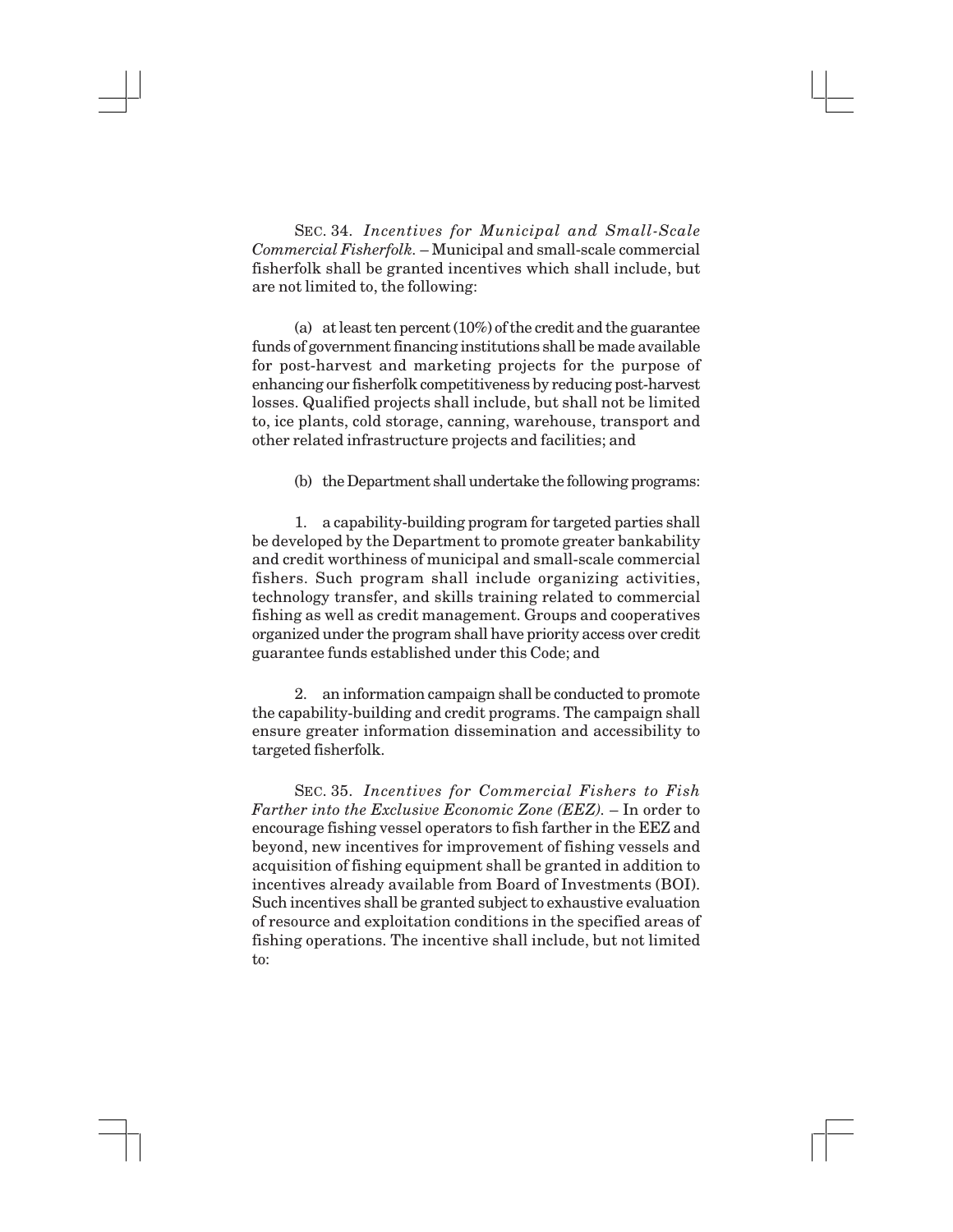(a) long term loans supported by guarantee facilities to finance the building and acquisition and/or improvement of fishing vessels and equipment;

(b) commercial fishing vessel operators of Philippine registry shall enjoy a limited period of tax and duty exemptions on the importation of fishing vessels not more than five (5) years old, equipment and paraphernalia, the period of exemption and guidelines shall be fixed by the Department within ninety (90) days from the effectivity of this Code;

(c) commercial fishing operator of Philippine registry engaged in fisheries in the high seas shall be entitled to duty and tax rebates on fuel consumption for commercial fisheries operations. Guidelines shall be promulgated within ninety (90) days from the effectivity of this Code by the Department; and

(d) all applicable incentives available under the Omnibus Investment Code of 1987: *Provided*, That the fishing operation project is qualified for registration and is duly registered with the BOI.

SEC. 36. *Complement of Fishing Vessels*. – Every commercial fishing vessel of Philippine registry when actually operated, shall be manned in accordance with the requirements of the Philippine Merchant Marine rules and regulations.

SEC. 37. *Medical Supplies and Life-Saving Devices.* – All fishing vessels shall be provided with adequate medical supplies and life-saving devices to be determined by the Occupational Safety and Health Center: *Provided*, That a fishing vessel of twenty (20) GT or more shall have as a member of its crew a person qualified as a first aider duly certified by the Philippine National Red Cross.

SEC. 38. *Reportorial Requirements*. – Each commercial fishing vessel shall keep a daily record of fish catch and spoilage, landing points, and quantity and value of fish caught, and offloaded for transshipment, sale and/or other disposal. Detailed information shall be duly certified by the vessel's captain and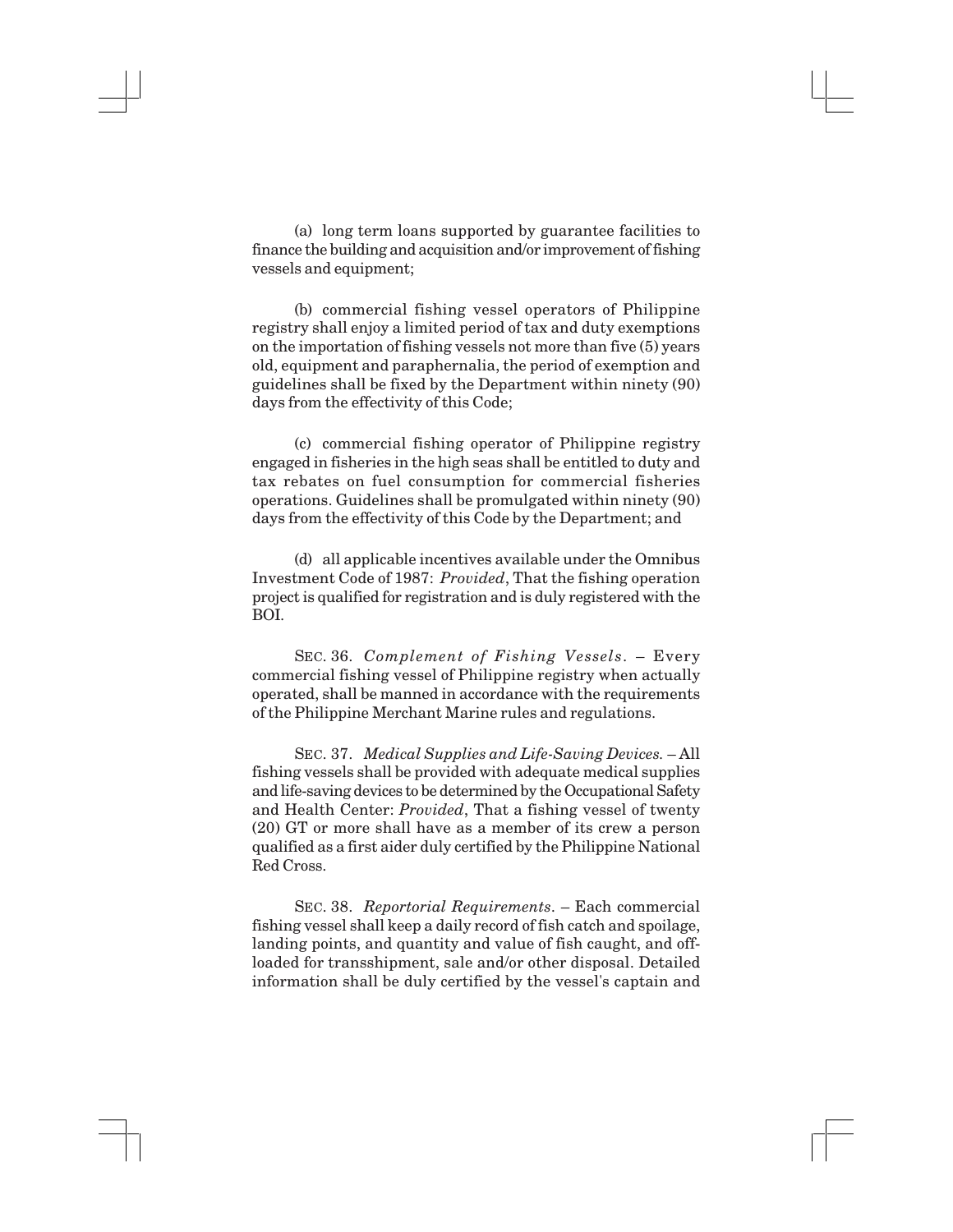transmitted monthly to the officer or representative of the Department, at the nearest designated landing point.

SEC. 39. *Report of Meteorological and Other Data.* – All vessels and crafts passing navigational lanes or engaged in fisheries activity shall be required to contribute to meteorological and other data, and shall assist the Department in documentation or reporting of information vital to navigation and the fishing industry.

SEC. 40. *Color Code and Radio Frequency.* – For administrative efficiency and enforcement of regulations, registered fishing vessels shall bear a color code as may be determined by the Department and may be assigned a radio frequency specific and distinct to its area of operation.

SEC. 41. *Passage.* – Commercial and other passage not in the regular conduct of fisheries activity shall be made at designated navigational lanes.

SEC. 42. *Transshipment.* – Foreign fishing vessels wishing to avail of land, air and sea facilities available in the Philippines to transport fishery products which are caught outside Philippine territorial waters to its final destination shall call only at duly designated government-owned or -controlled regional fishport complexes after securing clearance from the Department.

SEC. 43. *Operation of Radio Communication Facilities on Board Fishing Vessels.* – The Department shall promulgate guidelines in the operation of radio communication facilities on board fishing vessels and the assignment of radio frequencies specific and distinct to area of operation in coordination with the National Telecommunications Commission.

SEC. 44. *Use of Superlight.* – The number and wattage of superlights used in commercial fishing vessels shall be regulated by the Department: *Provided*, That the use of superlights is banned within municipal waters and bays.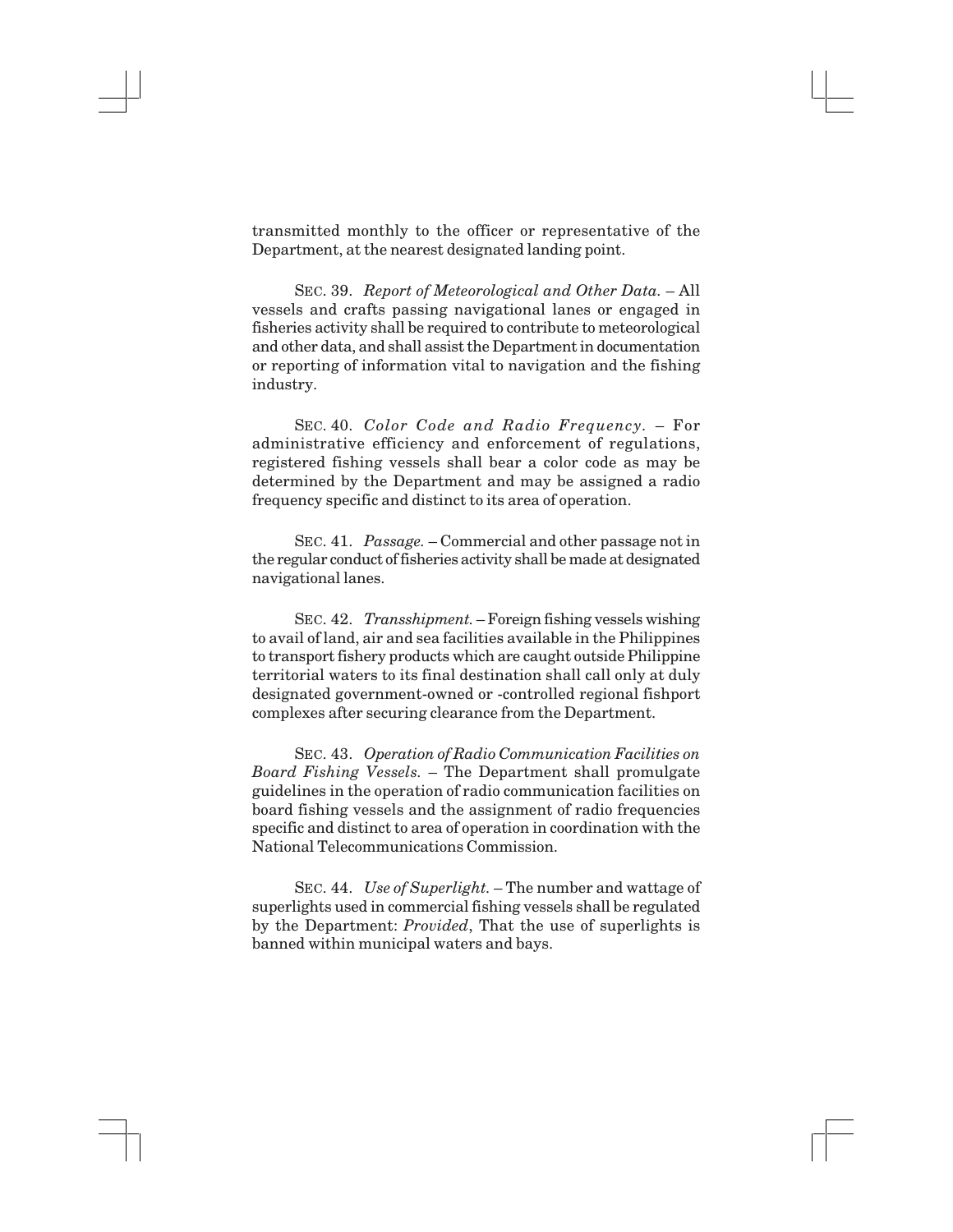# ARTICLE III *AQUACULTURE*

SEC. 45. *Disposition of Public Lands for Fishery Purposes.* – Public lands such as tidal swamps, mangroves, marshes, foreshore lands and ponds suitable for fishery operations shall not be disposed or alienated. Upon effectivity of this Code, FLA may be issued for public lands that may be declared available for fishpond development primarily to qualified fisherfolk cooperatives/ associations: *Provided, however*, That upon the expiration of existing FLAs the current lessees shall be given priority and be entitled to an extension of twenty-five (25) years in the utilization of their respective leased areas. Thereafter, such FLAs shall be granted to any Filipino citizen with preference, primarily to qualified fisherfolk cooperatives/associations as well as small and medium enterprises as defined under Republic Act No. 8289: *Provided, further,* That the Department shall declare as reservation, portions of available public lands certified as suitable for fishpond purposes for fish sanctuary, conservation, and ecological purposes: *Provided, finally,* That two (2) years after the approval of this Act, no fish pens or fish cages or fish traps shall be allowed in lakes.

SEC. 46. *Lease of Fishponds*. – Fishponds leased to qualified persons and fisherfolk organizations/cooperatives shall be subject to the following conditions:

(a) Areas leased for fishpond purposes shall be no more than 50 hectares for individuals and 250 hectares for corporations or fisherfolk organizations;

(b) The lease shall be for a period of twenty-five (25) years and renewable for another twenty-five (25) years: *Provided,* That in case of death of the lessee, his spouse and/or children, as his heirs, shall have preemptive rights to the unexpired term of his Fishpond Lease Agreement subject to the same terms and conditions provided herein provided that the said heirs are qualified;

(c) Lease rates for fishpond areas shall be determined by the Department: *Provided*, That all fees collected shall be remitted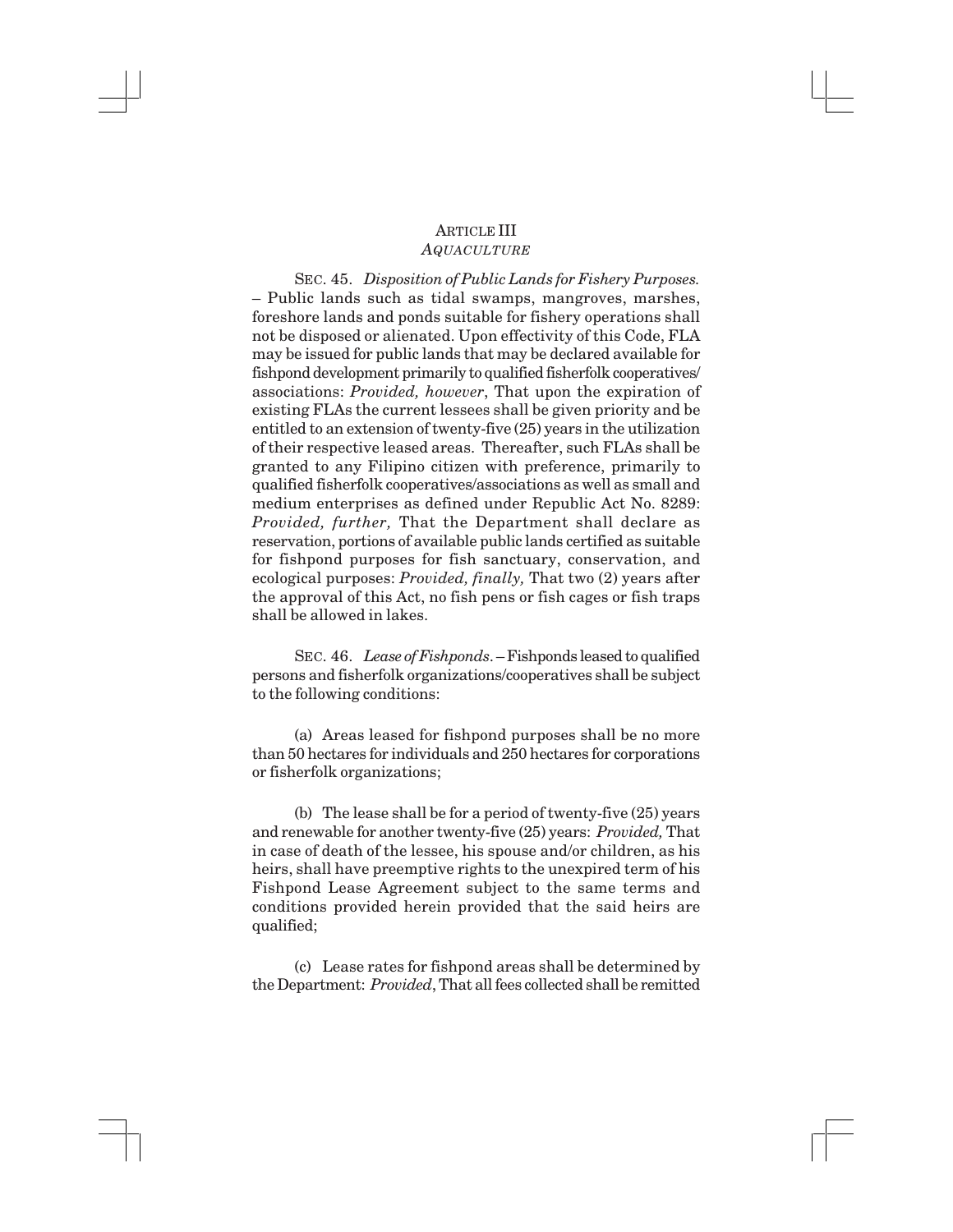to the National Fisheries Research and Development Institute and other qualified research institutions to be used for aquaculture research development;

(d) The area leased shall be developed and producing on a commercial scale within three (3) years from the approval of the lease contract: *Provided, however,* That all areas not fully producing within five (5) years from the date of approval of the lease contract shall automatically revert to the public domain for reforestation;

(e) The fishpond shall not be subleased, in whole or in part, and failure to comply with this provision shall mean cancellation of FLA;

(f) The transfer or assignment of rights to FLA shall be allowed only upon prior written approval of the Department;

(g) The lessee shall undertake reforestation for river banks, bays, streams and seashore fronting the dike of his fishpond subject to the rules and regulations to be promulgated thereon; and

(h) The lessee shall provide facilities that will minimize environmental pollution, i.e., settling ponds, reservoirs, etc: *Provided,* That failure to comply with this provision shall mean cancellation of FLA.

SEC. 47. *Code of Practice for Aquaculture.* – The Department shall establish a code of practice for aquaculture that will outline general principles and guidelines for environmentallysound design and operation to promote the sustainable development of the industry. Such Code shall be developed through a consultative process with the DENR, the fishworkers, FLA holders, fishpond owners, fisherfolk cooperatives, small-scale operators, research institutions and the academe, and other potential stakeholders. The Department may consult with specialized international organizations in the formulation of the code of practice.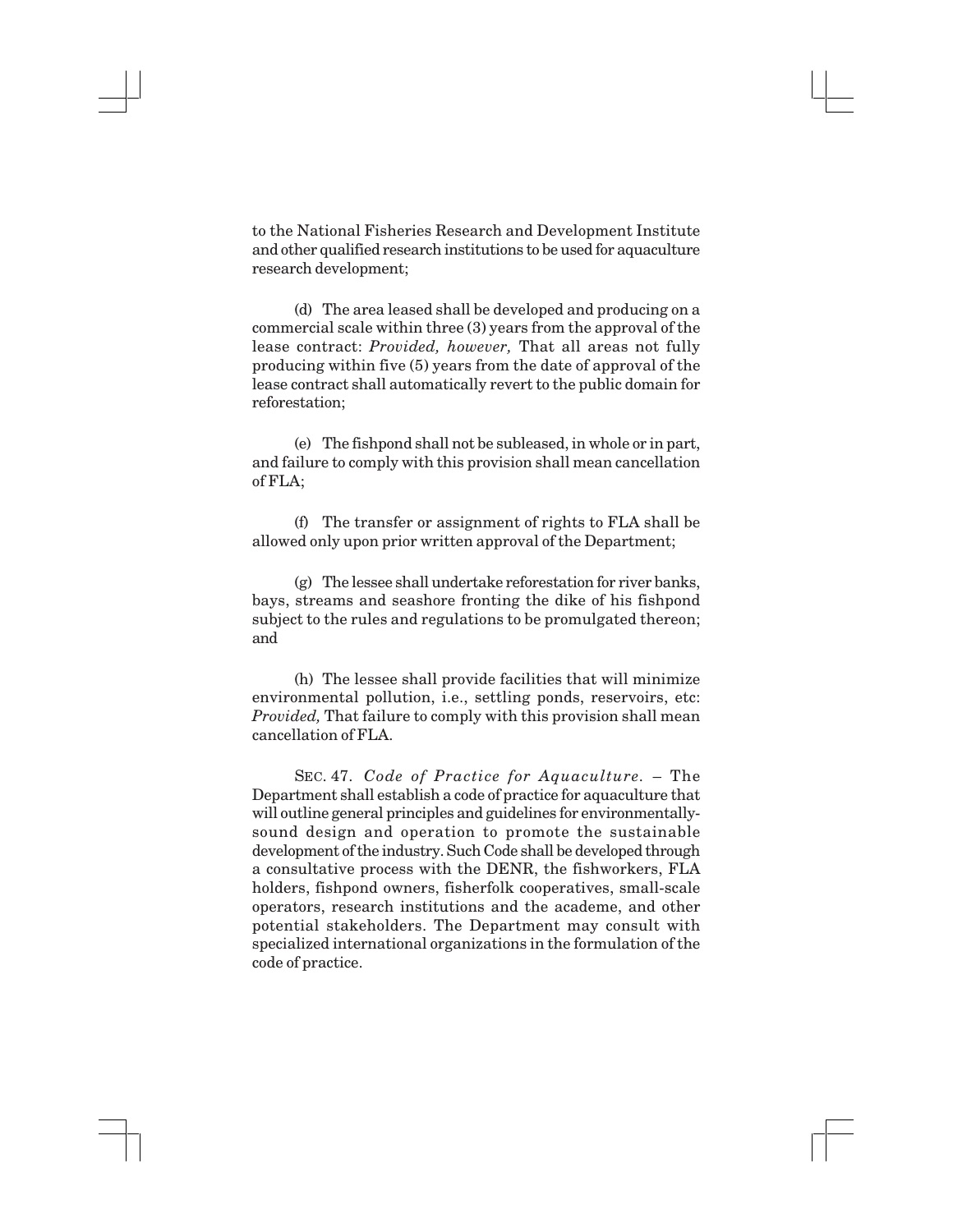SEC. 48. *Incentives and Disincentives for Sustainable Aquaculture Practices*. – The Department shall formulate incentives and disincentives, such as, but not limited to, effluent charges, user fees and negotiable permits, to encourage compliance with the environmental standards and to promote sustainable management practices.

SEC. 49. *Reversion of All Abandoned, Undeveloped or Underutilized Fishponds*. – The DENR, in coordination with the Department, LGUs, other concerned agencies and FARMCs shall determine which abandoned, undeveloped or underutilized fishponds covered by FLAs can be reverted to their original mangrove state and after having made such determination shall take all steps necessary to restore such areas in their original mangrove state.

SEC. 50. *Absentee Fishpond Lease Agreement Holders.* – Holders of fishpond lease agreements who have acquired citizenship in another country during the existence of the FLA shall have their lease automatically cancelled and the improvements thereon to be forfeited in favor of the government and disposed of in accordance with rules and regulations promulgated thereon.

SEC. 51. *License to Operate Fish Pens, Fish Cages, Fish Traps and Other Structures for the Culture of Fish and Other Fishery Products.* – Fish pens, fish cages, fish traps and other structures for the culture of fish and other fishery products shall be constructed and shall operate only within established zones duly designated by LGUs in consultation with the FARMCs concerned consistent with national fisheries policies after the corresponding licenses thereof have been secured. The area to be utilized for this purpose for individual person shall be determined by the LGUs in consultation with the concerned FARMC: *Provided, however,* That not over ten percent (10%) of the suitable water surface area of all lakes and rivers shall be allotted for aquaculture purposes like fish pens, fish cages and fish traps; and the stocking density and feeding requirement which shall be controlled and determined by its carrying capacity: *Provided, further*, That fish pens and fish cages located outside municipal waters shall be constructed and operated only within fish pen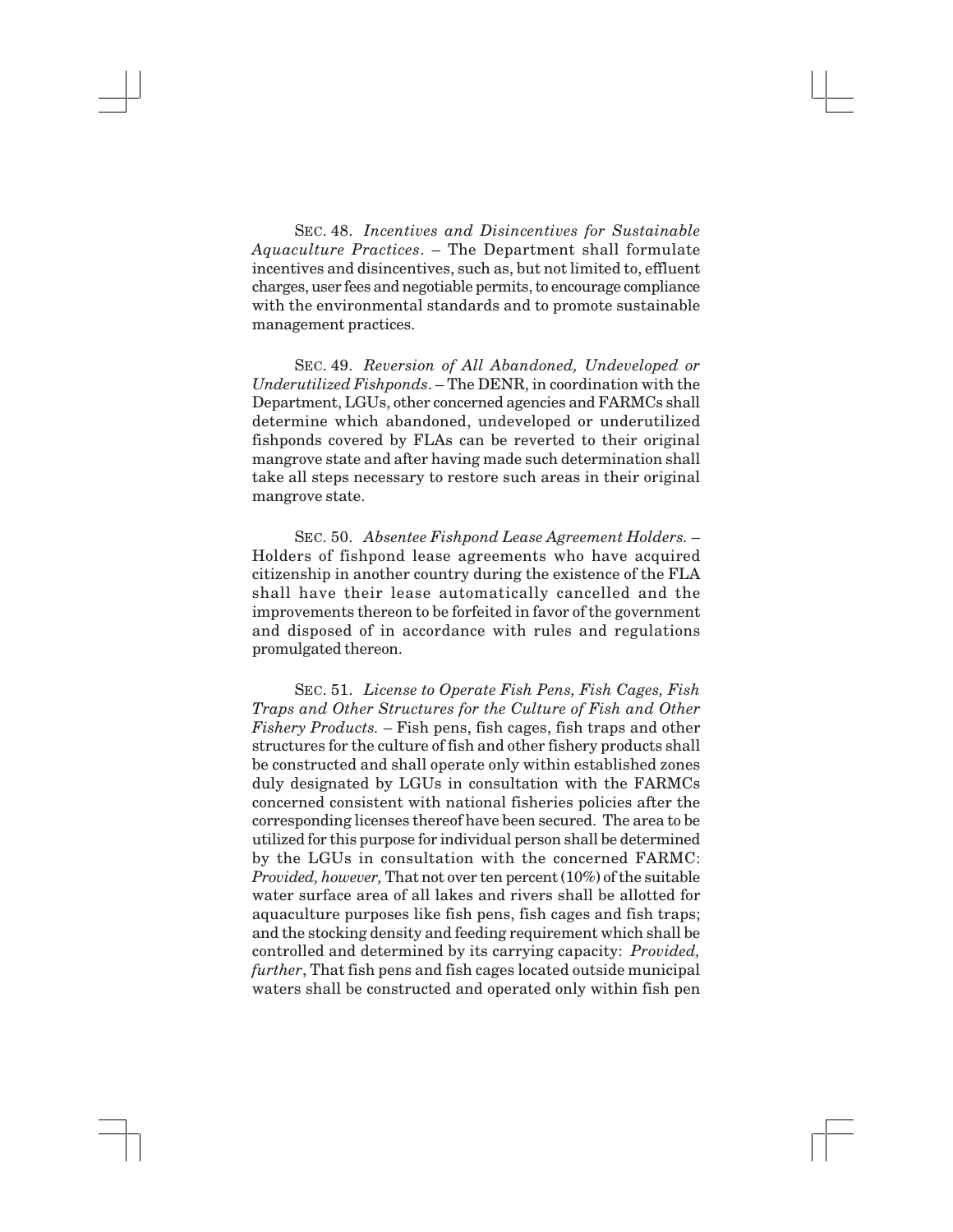and fish cage belts designated by the Department and after corresponding licenses therefore have been secured and the fees thereof paid.

SEC. 52. *Pearl Farm Leases.* – The foregoing provisions notwithstanding, existing pearl farm leases shall be respected and allowed to operate under the terms thereof. New leases may be granted to qualified persons who possess the necessary capital and technology, by the LGUs having jurisdiction over the area.

SEC. 53. *Grant of Privileges for Operations of Fish Pens, Cages, Corrals/Traps and Similar Structures*. – No new concessions, licenses, permits, leases and similar privileges for the establishment or operation of fish pens, fish cages, fish corrals/ traps and other similar structures in municipal areas shall be granted except to municipal fisherfolk and their organizations.

SEC. 54. *Insurance for Fishponds, Fish Cages and Fish Pens.* – Inland fishponds, fish cages and fish pens shall be covered under the insurance program of the Philippine Crop Insurance Corporation for losses caused by *force majeure* and fortuitous events.

SEC. 55. *Non-Obstruction to Navigation*. – Nothing in the foregoing sections shall be construed as permitting the lessee, licensee, or permittee to undertake any construction which will obstruct the free navigation in any stream, river, lake, or bay flowing through or adjoining the fish pens, fish cages, fish traps and fishponds, or impede the flow of the tide to and from the area. Any construction made in violation hereof shall be removed upon the order of the Department in coordination with the other government agencies concerned at the expense of the lessee, licensee, or occupants thereof, whenever applicable. The Department shall within thirty (30) days after the effectivity of this Code formulate and implement rules and regulations for the immediate dismantling of existing obstruction to navigation.

SEC. 56. *Non-Obstruction to Defined Migration Paths.* – Nothing in the foregoing sections shall be construed as permitting the lessee, permittee, or licensee to undertake any construction which will obstruct any defined migration path of migratory fish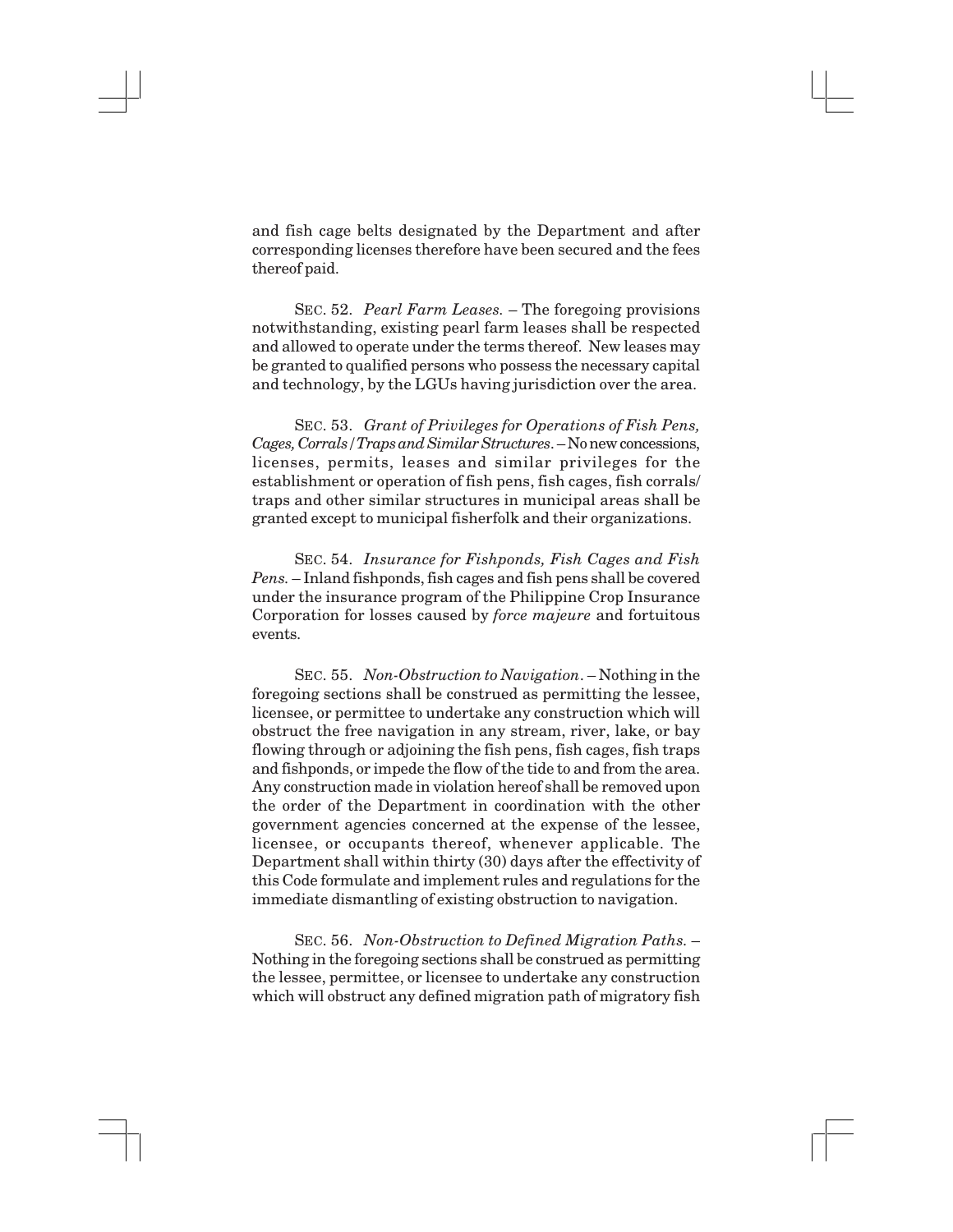species such as river mouths and estuaries within a distance determined by the concerned LGUs in consultation with and upon the recommendation of the FARMCs.

SEC. 57. *Registration of Fish Hatcheries and Private Fishponds, etc.* – All fish hatcheries, fish breeding facilities and private fishponds must be registered with the LGUs which shall prescribe minimum standards for such facilities in consultation with the Department: *Provided,* That the Department shall conduct a yearly inventory of all fishponds, fish pens and fish cages whether in public or private lands: *Provided, further,* That all fishpond, fish pen and fish cage operators shall annually report to the Department the type of species and volume of production in areas devoted to aquaculture.

## ARTICLE IV *POST-HARVEST FACILITIES, ACTIVITIES AND TRADES*

SEC. 58. *Comprehensive Post-Harvest and Ancillary Industries Plan.* – The Department shall conduct a regular study of fisheries post-harvest operations and ancillary industries, in the formulation of a comprehensive plan for post-harvest and ancillary industries. It shall take into account, among others, the following:

a. detailed and clear guidelines on the distribution, construction, maintenance and use of post-harvest infrastructure facilities;

b. extension of credit and incentives for post-harvest operations;

c. promotion and strengthening of semi-processing, processing and handling;

d. development of domestic fishmeal industry;

e. development of fisheries ship-building and repair as a viable industry;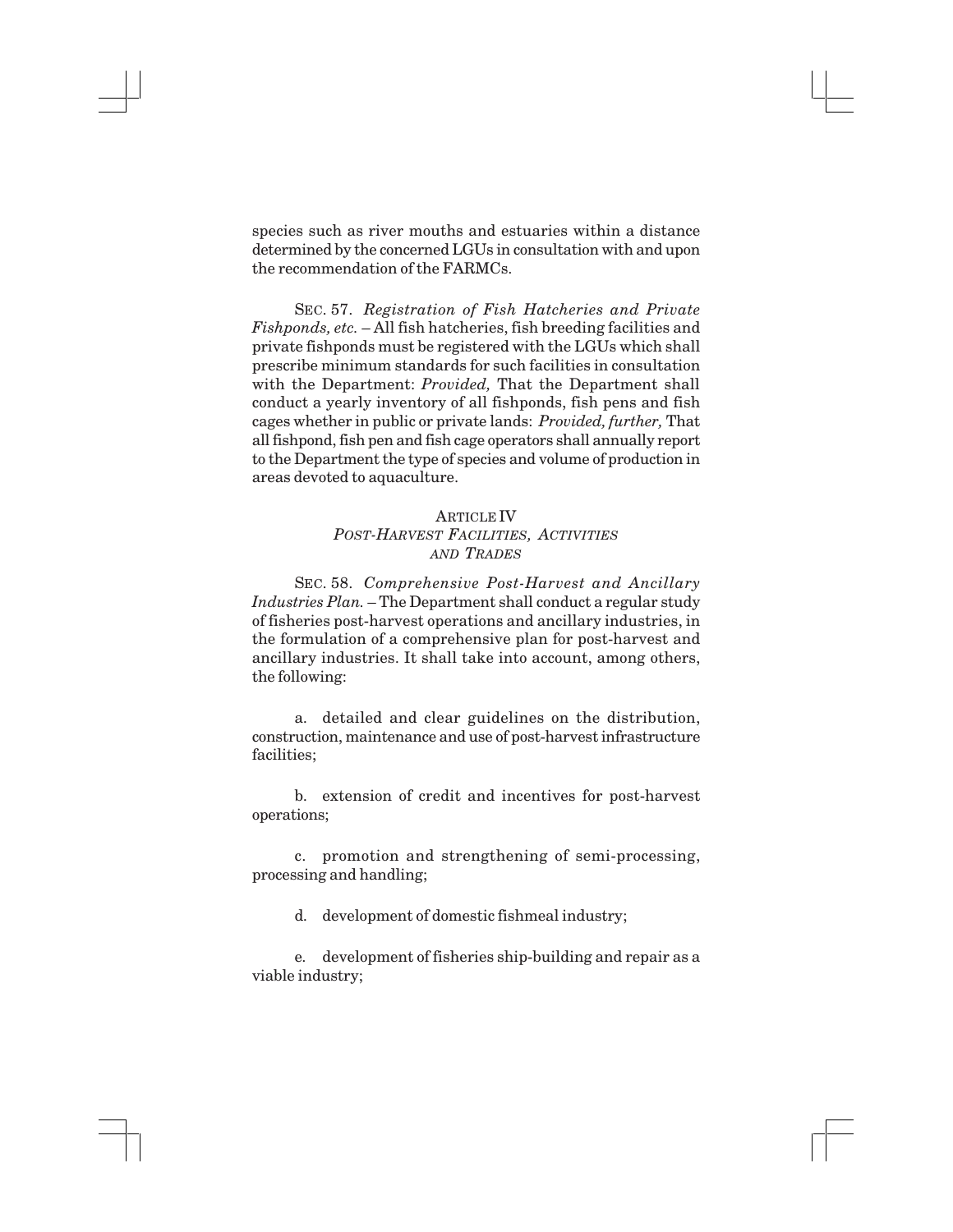f. development and strengthening of marketing facilities and activities, including the pricing system, with emphasis on collective marketing and the elimination of middlemen;

g. increased participation of cooperatives and nongovernmental organizations in post-harvest operations and ancillary industries; and

h. integration of fisheries post-harvest operations into the national fisheries plan.

SEC. 59. *Establishment of Post-Harvest Facilities for Fishing Communities*. – The LGUs shall coordinate with the private sector and other concerned agencies and FARMCs in the establishment of post-harvest facilities for fishing communities such as, but not limited to, municipal fish landing sites, fish ports, ice plants and cold storage and other fish processing establishments to serve primarily the needs of municipal fisherfolk: *Provided,* That such post-harvest facilities shall be consistent with the Comprehensive Post-Harvest and Ancillary Industries Plan.

SEC. 60. *Registration and Licensing of all Post-Harvest Facilities.* – All post-harvest facilities such as fish processing plants, ice plants, and cold storages, fish ports/landings and other fishery business establishments must register with and be licensed by the LGUs which shall prescribe minimum standards for such facilities in consultation with the Department.

SEC. 61. *Importation and Exportation of Fishery Products. –*

a. Export of fishery products shall be regulated whenever such exportation affects domestic food security and production: *Provided,* That exportation of live fish shall be prohibited except those which are hatched or propagated in accredited hatcheries and ponds;

b. To protect and maintain the local biodiversity or ensure the sufficiency of domestic supply, spawners, breeders, eggs and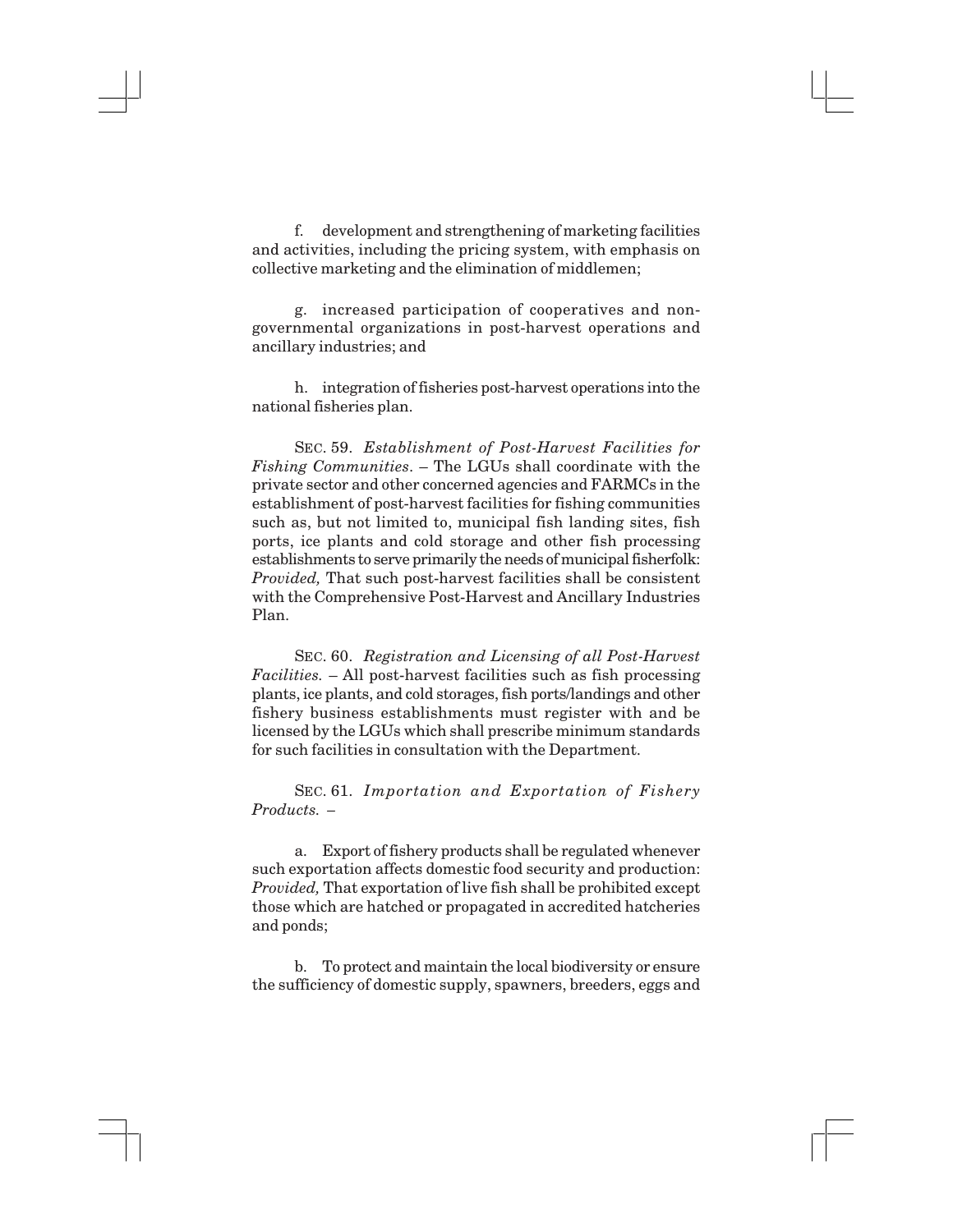fry of bangus, prawn and other endemic species, as may be determined by the Department, shall not be exported or caused to be exported by any person;

c. Fishery products may be imported only when the importation has been certified as necessary by the Department, in consultation with the FARMC, and all the requirements of this Code, as well as all existing rules and regulations have been complied with: *Provided*, That fish imports for canning/processing purposes only may be allowed without the necessary certification, but within the provisions of Section 61 (d) of this Code; and

d. No person, shall import and/or export fishery products of whatever size, stage or form for any purpose without securing a permit from the Department.

The Department in consultation with the FARMC shall promulgate rules and regulations on importation and exportation of fish and fishery/aquatic resources with the Government's export/import simplification procedures.

SEC. 62. *Instruments of Weights and Measures, and Quality Grades/Standards.* – Standards for weights, volume and other measurements for all fishery transactions shall be set by the Department*.*

All fish and fishery products for export, import and domestic consumption shall meet the quality grades/standards as determined by the Department.

The LGU concerned shall, by appropriate ordinance, penalize fraudulent practices and unlawful possession or use of instruments of weights and measures.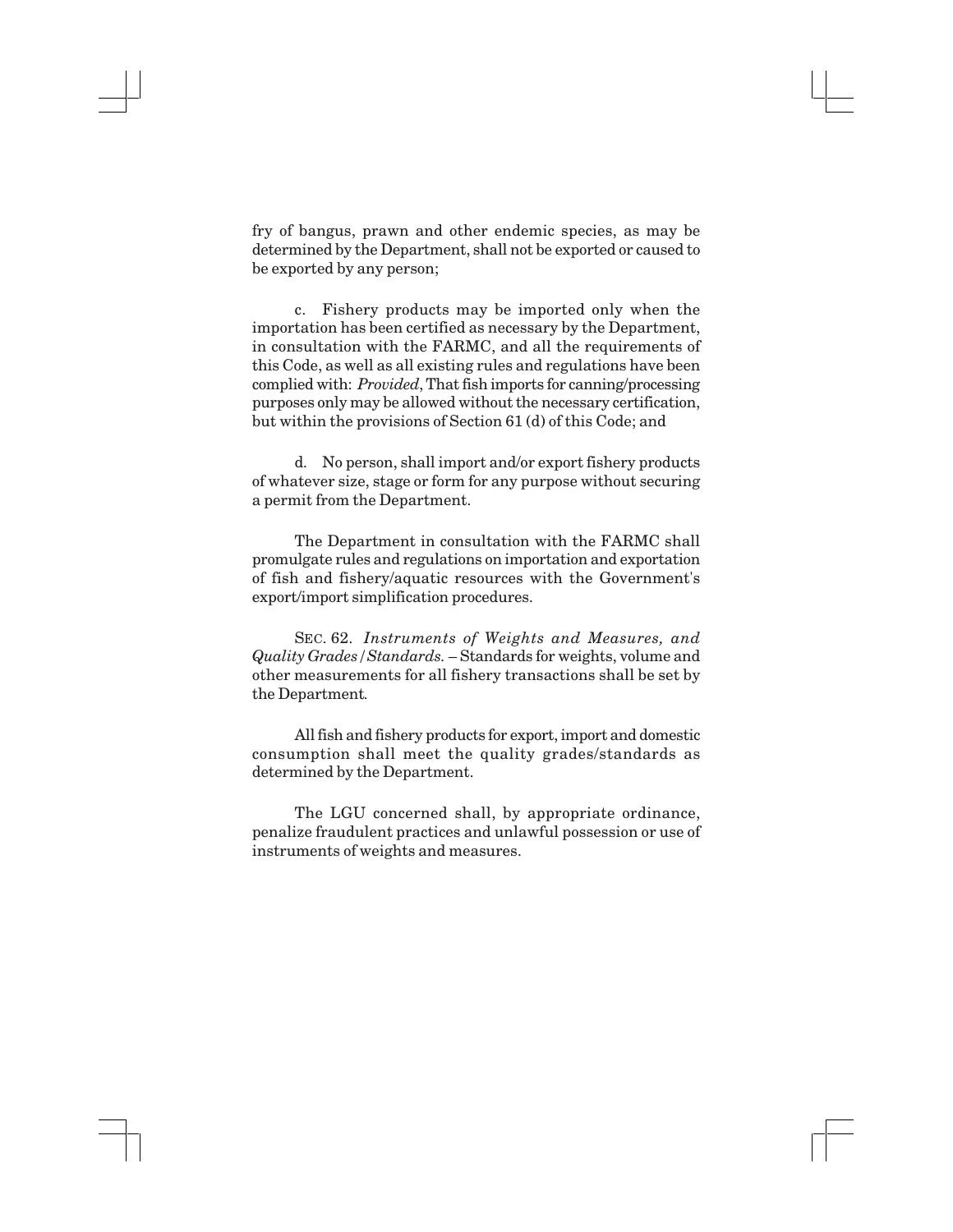#### CHAPTER III

## RECONSTITUTION OF THE BUREAU OF FISHERIES AND AQUATIC RESOURCES AND CREATION OF FISHERIES AND AQUATIC RESOURCES MANAGEMENT COUNCILS

#### ARTICLE I

## *RECONSTITUTION OF THE BUREAU OF FISHERIES AND AQUATIC RESOURCES*

SEC. 63. *Creation of the Position of Undersecretary for Fisheries and Aquatic Resources.* – There is hereby created in the Department of Agriculture the position of Undersecretary for Fisheries and Aquatic Resources, solely for the purpose of attending to the needs of the fishing industry, to be appointed by the President. Such Undersecretary shall have the following functions:

a. set policies and formulate standards for the effective, efficient and economical operations of the fishing industry in accordance with the programs of the government;

b. exercise overall supervision over all functions and activities of all offices and instrumentalities and other offices related to fisheries including its officers;

c. establish, with the assistance of the director, such regional, provincial and other fishery officers as may be necessary and appropriate and organize the internal structure of BFAR in such manner as is necessary for the efficient and effective attainment of its objectives and purposes; and

d. perform such other functions as maybe necessary or proper to attain the objectives of this Code.

SEC. 64. *Reconstitution of the BFAR*. – The Bureau of Fisheries and Aquatic Resources (BFAR) is hereby reconstituted as a line bureau under the Department of Agriculture.

SEC. 65. *Functions of the Bureau of Fisheries and Aquatic Resources. –* As a line bureau, the BFAR shall have the following functions: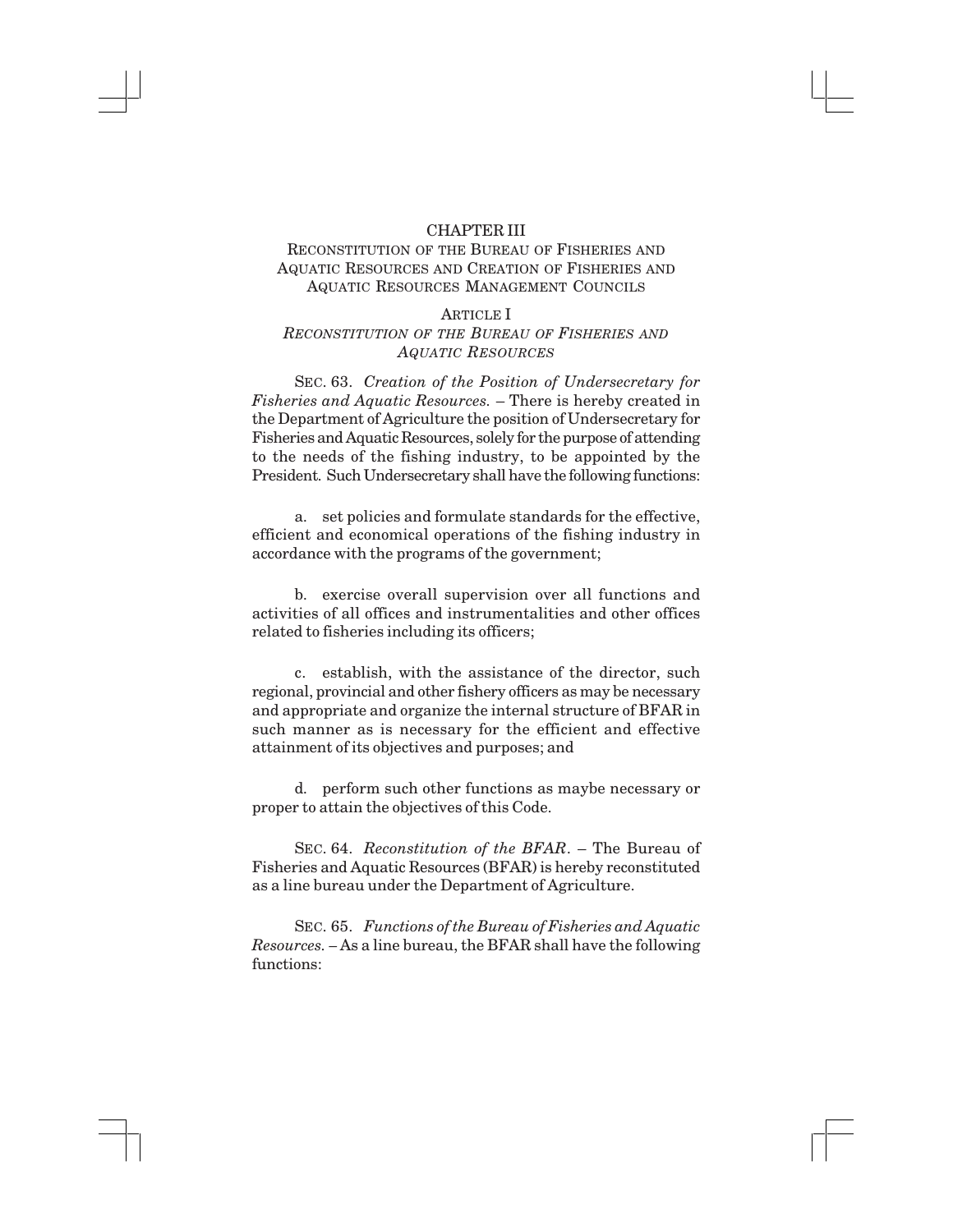a. prepare and implement a Comprehensive National Fisheries Industry Development Plan;

b. issue licenses for the operation of commercial fishing vessels;

c. issue identification cards free of charge to fishworkers engaged in commercial fishing;

d. monitor and review joint fishing agreements between Filipino citizens and foreigners who conduct fishing activities in international waters, and ensure that such agreements are not contrary to Philippine commitment under international treaties and convention on fishing in the high seas;

e. formulate and implement a Comprehensive Fishery Research and Development Program, such as, but not limited to, sea farming, sea ranching, tropical/ornamental fish and seaweed culture, aimed at increasing resource productivity, improving resource use efficiency, and ensuring the long-term sustainability of the country's fishery and aquatic resources;

f. establish and maintain a Comprehensive Fishery Information System;

g. provide extensive development support services in all aspects of fisheries production, processing and marketing;

h. provide advisory services and technical assistance on the improvement of quality of fish from the time it is caught (i.e. on board fishing vessel, at landing areas, fish markets, to the processing plants and to the distribution and marketing chain);

i. coordinate efforts relating to the fishery production undertaken by the primary fishery producers, LGUs, FARMCs, fishery and organizations/cooperatives;

j. advise and coordinate with LGUs on the maintenance of proper sanitation and hygienic practices in fish markets and fish landing areas;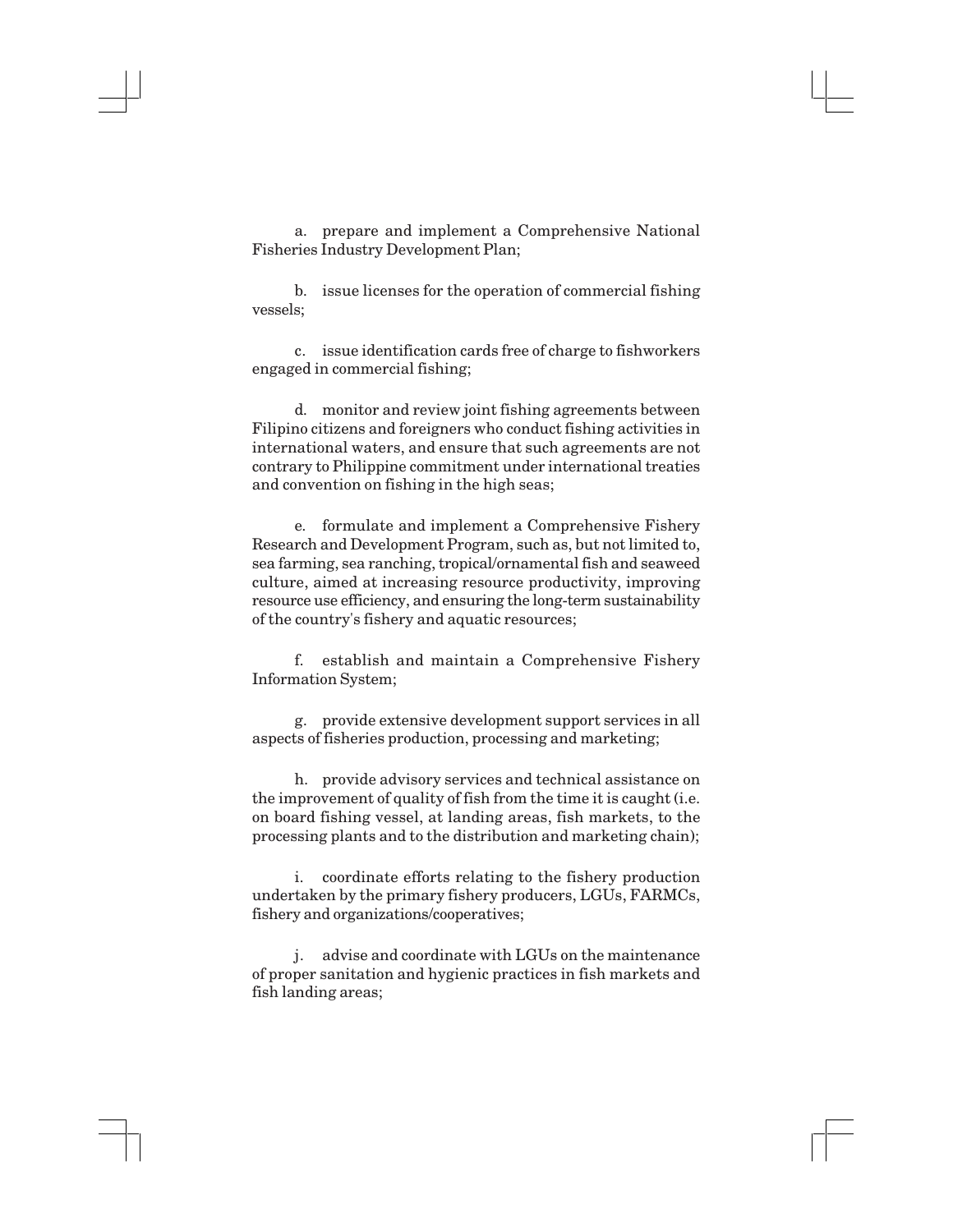k. establish a corps of specialists in collaboration with the Department of National Defense, Department of the Interior and Local Government, Department of Foreign Affairs for the efficient monitoring, control and surveillance of fishing activities within Philippine territorial waters and provide the necessary facilities, equipment and training therefor;

l. implement an inspection system for import and export of fishery/aquatic products and fish processing establishments consistent with international standards to ensure product quality and safety;

m. coordinate with LGUs and other concerned agencies for the establishment of productivity enhancing and market development programs in fishing communities to enable women to engage in other fisheries/economic activities and contribute significantly to development efforts;

n. enforce all laws, formulate and enforce all rules and regulations governing the conservation and management of fishery resources, except in municipal waters, and to settle conflicts of resource use and allocation in consultation with the NFARMC, LGUs and local FARMCs;

o. develop value-added fishery-products for domestic consumption and export;

p. recommend measures for the protection/enhancement of the fishery industries;

q. assist the LGUs in developing their technical capability in the development, management, regulation, conservation, and protection of the fishery resources;

r. formulate rules and regulations for the conservation and management of straddling fish stocks and highly migratory fish stocks; and

s. perform such other related functions which shall promote the development, conservation, management, protection and utilization of fisheries and aquatic resources.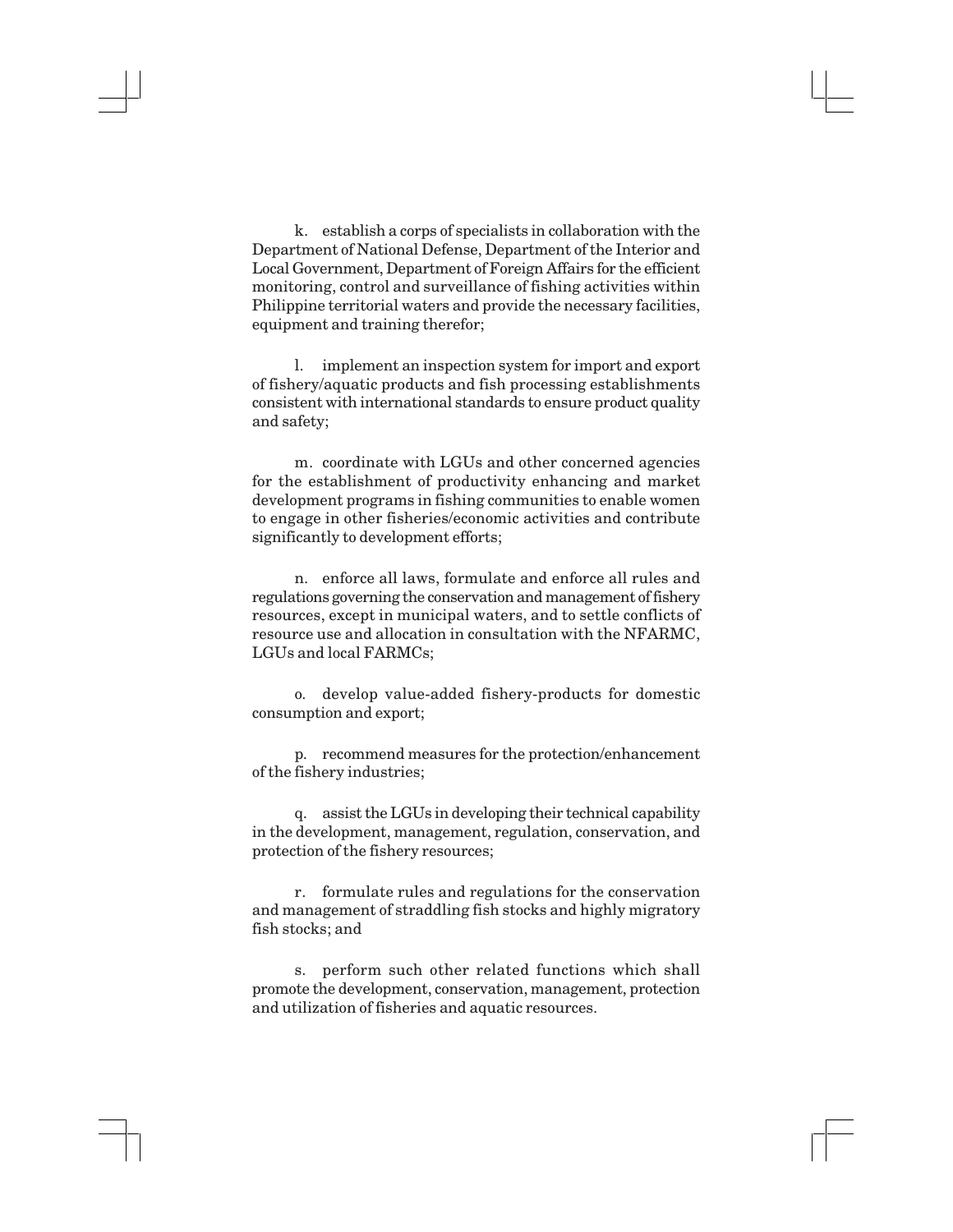SEC. 66. *Composition of BFAR*. – As a line bureau, the BFAR shall be headed by a Director and assisted by two (2) Assistant Directors who shall supervise the administrative and technical services of the bureau, respectively. It shall establish regional, provincial and municipal offices as may be appropriate and necessary to carry out effectively and efficiently the provisions of this Code.

SEC. 67. *Fisheries Inspection and Quarantine Service.* – For purposes of monitoring and regulating the importation and exportation of fish and fishery/aquatic resources, the Fisheries Inspection and Quarantine Service in the BFAR is hereby strengthened and shall have the following functions:

a. conduct fisheries quarantine and quality inspection of all fish and fishery/aquatic products coming into and going out of the country by air or water transport, to detect the presence of fish pests and diseases and if found to harbor fish pests or diseases shall be confiscated and disposed of in accordance with environmental standards and practices;

b. implement international agreements/commitments on bio-safety and bio-diversity as well as prevent the movement or trade of endemic fishery and aquatic resources to ensure that the same are not taken out of the country;

c. quarantine such aquatic animals and other fishery products determined or suspected to be with fishery pests and diseases and prevent the movement or trade from and/or into the country of these products so prohibited or regulated under existing laws, rules and regulations as well as international agreements of which the Philippines is a State Party;

d. examine all fish and fishery products coming into or going out of the country which may be a source or medium of fish pests or diseases and/or regulated by existing fishery regulations and ensure that the quality of fish import and export meet international standards; and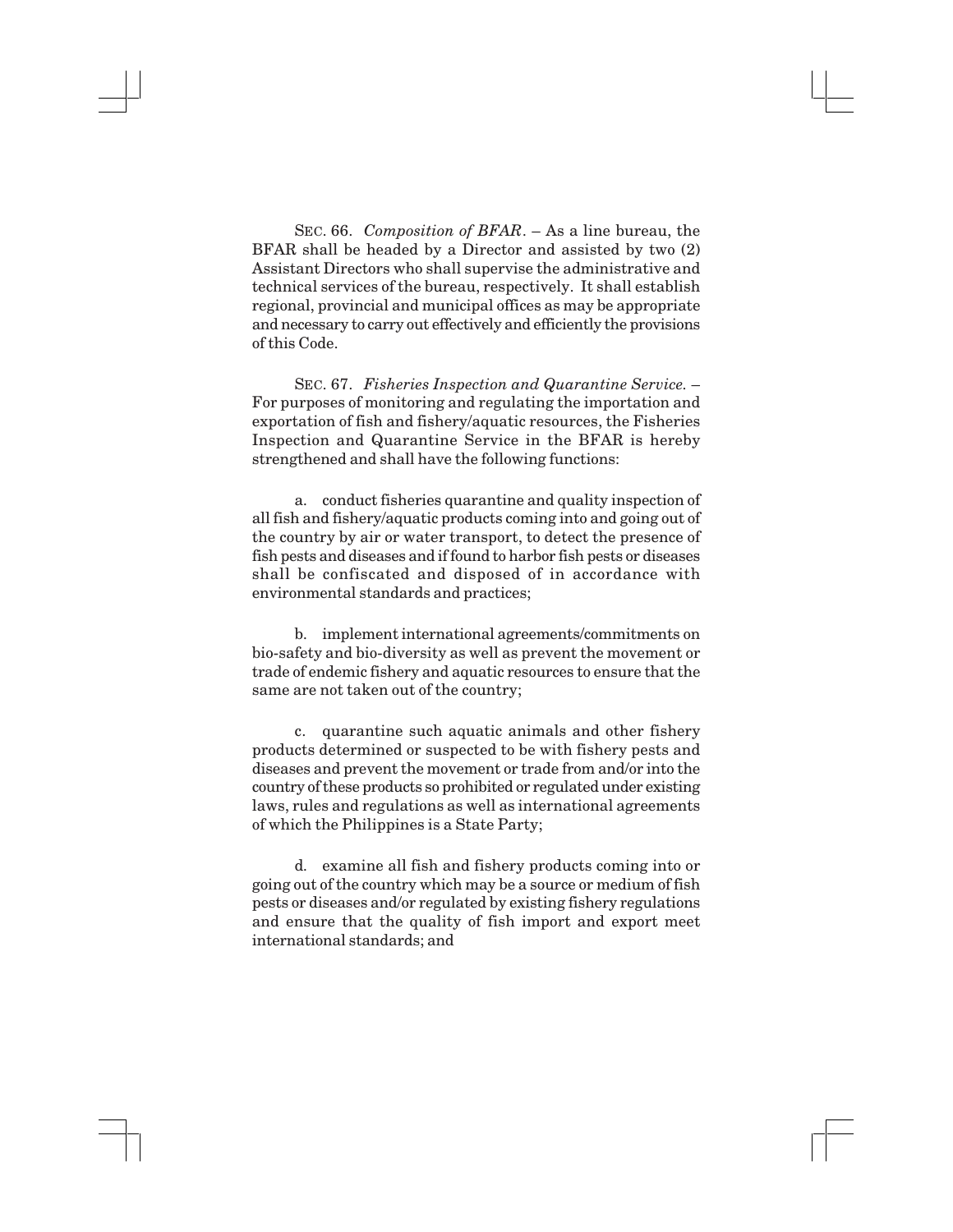e. document and authorize the movement or trade of fish and fishery products when found free of fish pests or diseases and collect necessary fees prescribed by law and regulations.

#### ARTICLE II

## *THE FISHERIES AND AQUATIC RESOURCES MANAGEMENT COUNCILS (FARMCs)*

SEC. 68. *Development of Fisheries and Aquatic Resources in Municipal Waters and Bays.* – Fisherfolk and their organizations residing within the geographical jurisdiction of the barangays, municipalities or cities with the concerned LGUs shall develop the fishery/aquatic resources in municipal waters and bays.

SEC. 69. *Creation of Fisheries and Aquatic Resources Management Councils (FARMCs)*. – FARMCs shall be established in the national level and in all municipalities/cities abutting municipal waters as defined by this Code. The FARMCs shall be formed by fisherfolk organizations/cooperatives and NGOs in the locality and be assisted by the LGUs and other government entities. Before organizing FARMCs, the LGUs, NGOs, fisherfolk, and other concerned POs shall undergo consultation and orientation on the formation of FARMCs.

SEC. 70. *Creation and Composition of the National Fisheries and Aquatic Resources Management Council (NFARMC).* – There is hereby created a National Fisheries and Aquatic Resources Management Council hereinafter referred to as NFARMC as an advisory/recommendatory body to the Department. The NFARMC shall be composed of fifteen (15) members consisting of:

a. the Undersecretary of Agriculture, as Chairman;

b. the Undersecretary of the Interior and Local Government;

c. five (5) members representing the fisherfolk and fishworkers;

d. five (5) members representing commercial fishing and aquaculture operators and the processing sectors;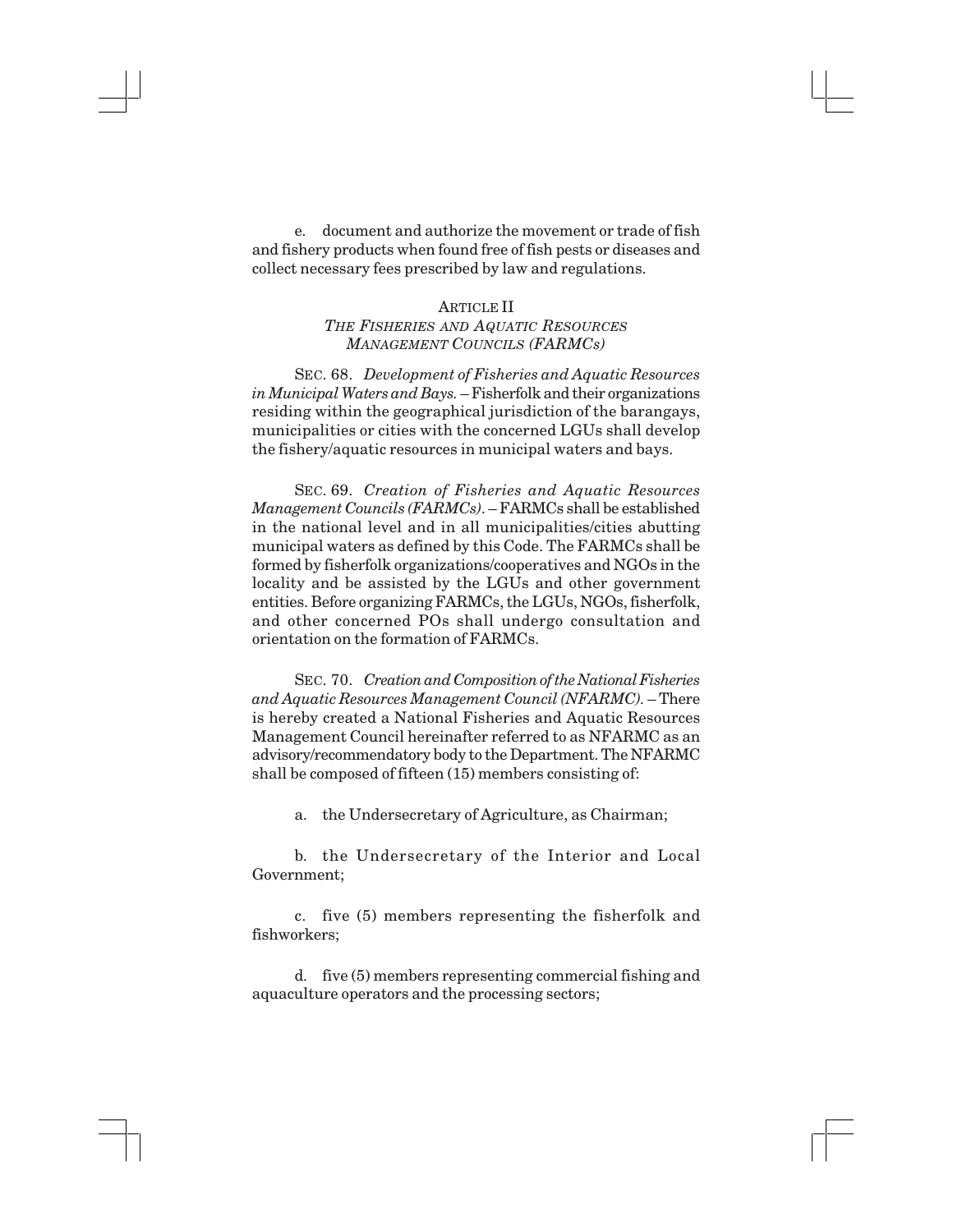- e. two (2) members from the academe; and
- f. one (1) representative of NGOs involved in fisheries.

The members of the NFARMC, except for the Undersecretary of Agriculture and the Undersecretary of the Interior and Local Government, shall be appointed by the President upon the nomination of their respective organizations.

SEC. 71. *Terms of Office*.– The members of NFARMC, except the Undersecretary of Agriculture and the Undersecretary of the Interior and Local Government, shall serve for a term of three (3) years without reappointment.

SEC. 72. *Functions of the NFARMC*. – The NFARMC shall have the following functions:

a. assist in the formulation of national policies for the protection, sustainable development and management of fishery and aquatic resources for the approval of the Secretary;

b. assist the Department in the preparation of the National Fisheries and Industry Development Plan; and

c. perform such other functions as may be provided by law.

SEC. 73. *The Municipality/City Fisheries and Aquatic Resources Management Councils (M/CFARMCs).* – The (M/CFARMCs) shall be created in each of the municipalities and cities abutting municipal waters. However, the LGU may create the Barangay Fisheries and Aquatic Resources Management Councils (BFARMCs) and the Lakewide Fisheries and Aquatic Resources Management Councils (LFARMCs) whenever necessary. Such BFARMCs and LFARMCs shall serve in an advisory capacity to the LGUs.

SEC. 74. *Functions of the M/CFARMCs. –* The M/ CFARMCs shall exercise the following functions: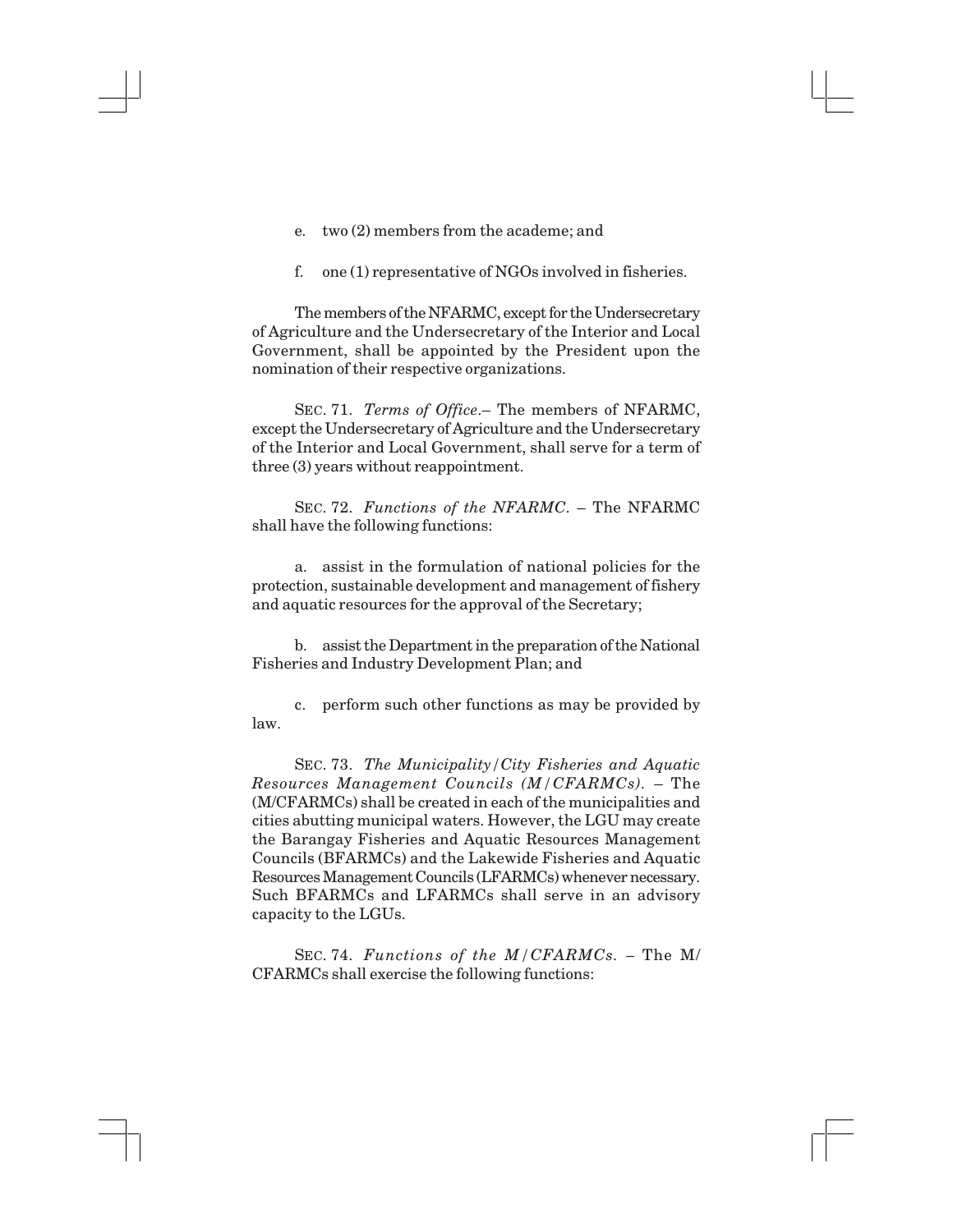a. assist in the preparation of the Municipal Fishery Development Plan and submit such plan to the Municipal Development Council;

b. recommend the enactment of municipal fishery ordinances to the sangguniang bayan/sangguniang panlungsod through its Committee on Fisheries;

c. assist in the enforcement of fishery laws, rules and regulations, in municipal waters;

d. advise the sangguniang bayan/panlungsod on fishery matters through its Committee on Fisheries, if such has been organized; and

e. perform such other functions which may be assigned by the sangguniang bayan/panlungsod.

SEC. 75. *Composition of the M/CFARMCs*. – The regular member of the M/CFARMCs shall be composed of:

a. Municipal/City Planning Development Officer;

b. Chairperson, Agriculture/Fishery Committee of the Sangguniang Bayan/Panlungsod;

c. representative of the Municipal/City Development Council;

d. representative from the accredited non-government organization;

e. representative from the private sector;

f. representative from the Department of Agriculture; and

g. at least eleven (11) fisherfolk representatives (seven (7) municipal fisherfolk, one (1) fishworker and three (3) commercial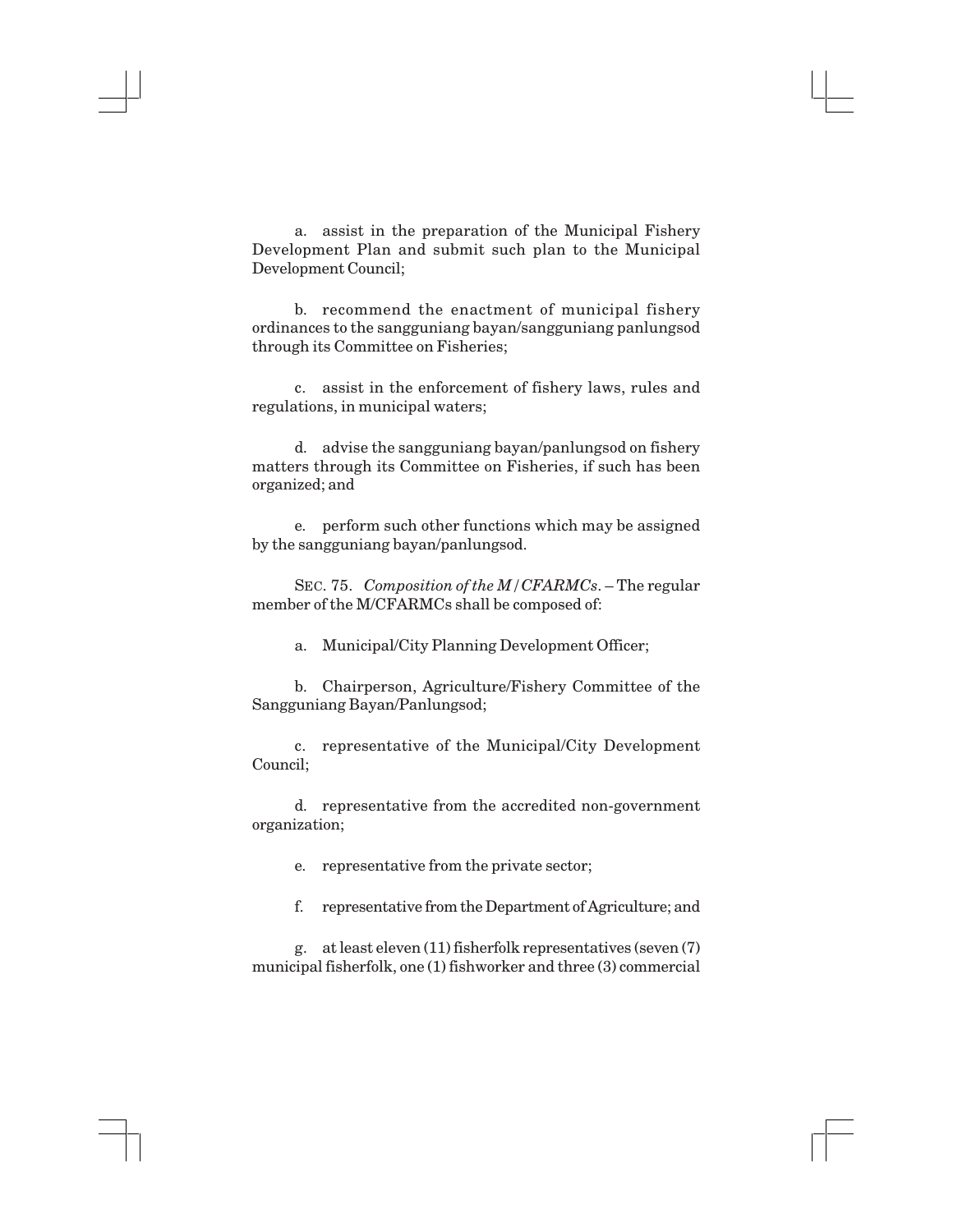fishers) in each municipality/city which include representative from youth and women sector.

The Council shall adopt rules and regulations necessary to govern its proceedings and election.

SEC. 76. *The Integrated Fisheries and Aquatic Resources Management Councils (IFARMCs).* – The IFARMCs shall be created in bays, gulfs, lakes and rivers and dams bounded by two (2) or more municipalities/cities.

SEC. 77. *Functions of the IFARMCs.* – The IFARMC shall have the following functions:

a. assist in the preparation of the Integrated Fishery Development Plan and submit such plan to the concerned Municipal Development Councils;

b. recommend the enactment of integrated fishery ordinances to the concerned sangguniang bayan/panlungsod through its Committee on Fisheries, if such has been organized;

c. assist in the enforcement of fishery laws, rules and regulations in concerned municipal waters;

d. advice the concerned sangguniang bayan/panlungsod on fishery matters through its Committee on Fisheries, if such has been organized; and

e. perform such other functions which may be assigned by the concerned sangguniang bayan/panlungsod.

SEC. 78. *Composition of the IFARMCs.* – The regular members of the IFARMCs shall be composed of the following;

a. the chairperson of the Committee on Agriculture/ Fisheries of the concerned sangguniang bayan/panlungsod;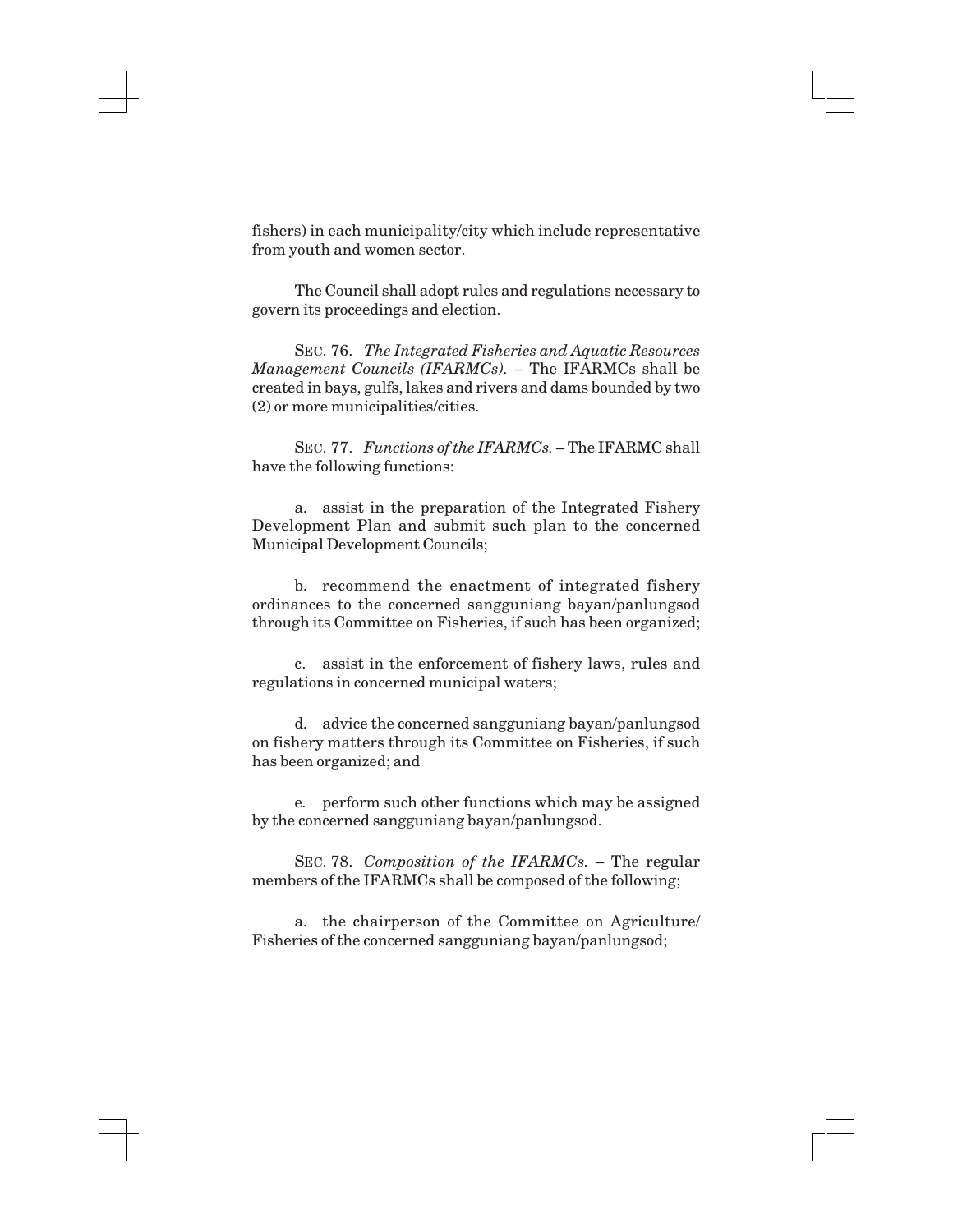b. the Municipal/City Fisheries Officers of the concerned municipalities/cities;

c. the Municipal/City Development Officers of the concerned municipalities/cities;

d. one (1) representative from the accredited nongovernment organization (NGO);

e. one (1) representative from private sector; and

f. at least nine (9) representatives from the fisherfolk sector which include representatives from the youth and women sector.

The Council shall adopt rules and regulations necessary to govern its proceedings and election.

SEC. 79. *Source of Funds of the FARMCs*. – A separate fund for the NFARMC, IFARMCs and M/CFARMCs shall be established and administered by the Department from the regular annual budgetary appropriations.

#### CHAPTER IV

#### FISHERY RESERVES, REFUGE AND SANCTUARIES

SEC. 80. *Fishing Areas Reserves for Exclusive Use of Government.* – The Department may designate area or areas in Philippine waters beyond fifteen (15) kilometers from shoreline as fishery reservation for the exclusive use of the government or any of its political subdivisions, agencies or instrumentalities, for propagation, educational, research and scientific purposes: *Provided*, That in municipalities or cities, the concerned LGUs in consultation with the FARMCs may recommend to the Department that portion of the municipal waters be declared as fishery reserves for special or limited use, for educational, research and/or special management purposes. The FARMCs may recommend to the Department portions of the municipal waters which can be declared as fisheries reserves for special or limited use for educational, research and special management purposes.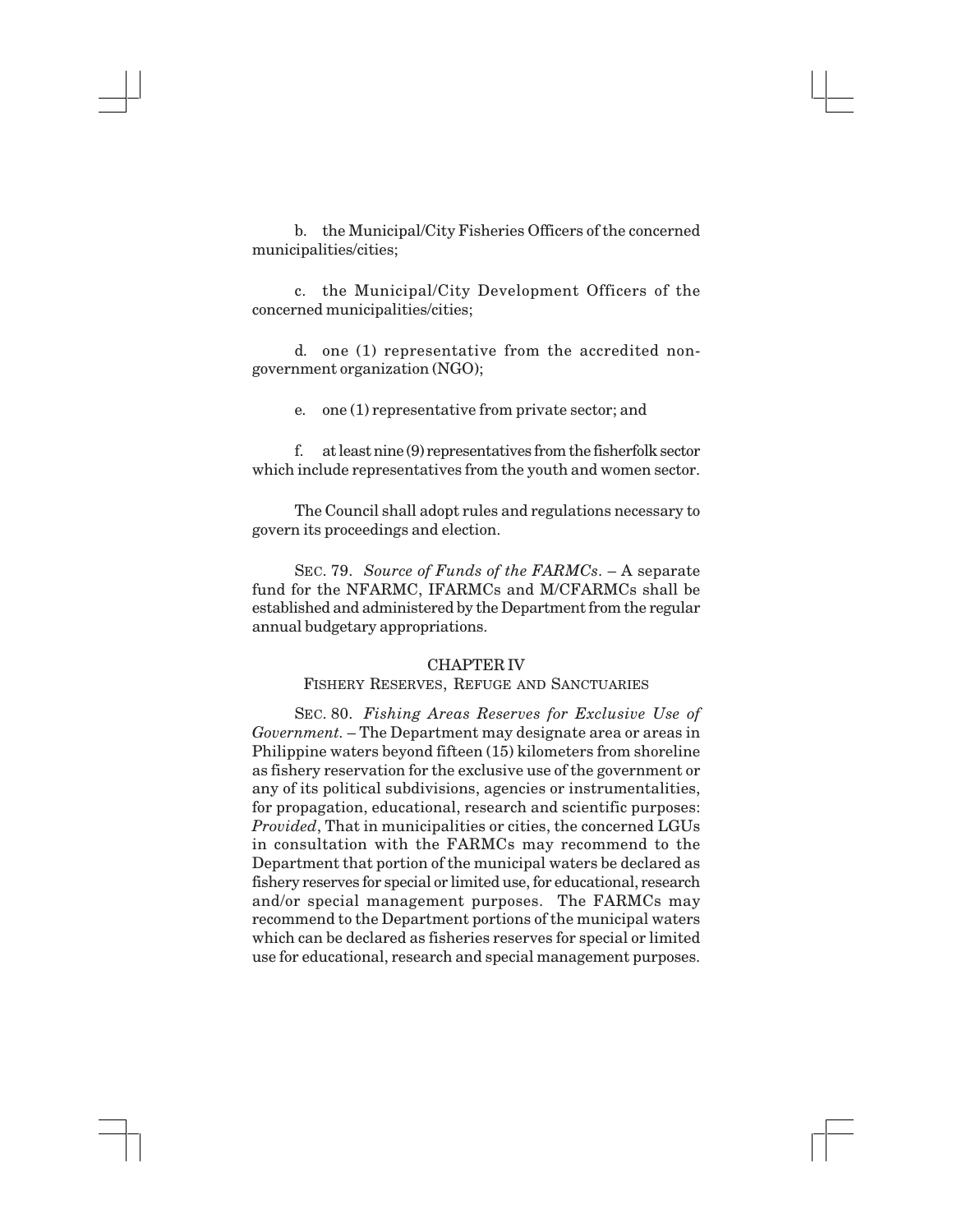SEC. 81. *Fish Refuge and Sanctuaries.* – The Department may establish fish refuge and sanctuaries to be administered in the manner to be prescribed by the BFAR at least twenty-five percent (25%) but not more than forty percent (40%) of bays, foreshore lands, continental shelf or any fishing ground shall be set aside for the cultivation of mangroves to strengthen the habitat and the spawning grounds of fish. Within these areas no commercial fishing shall be allowed. All marine fishery reserves, fish sanctuaries and mangrove swamp reservations already declared or proclaimed by the President or legislated by the Congress of the Philippines shall be continuously administered and supervised by the concerned agency: *Provided, however,* That in municipal waters, the concerned LGU in consultation with the FARMCs may establish fishery refuge and sanctuaries. The FARMCs may also recommend fishery refuge and sanctuaries: *Provided, further*, That at least fifteen percent (15%) where applicable of the total coastal areas in each municipality shall be identified, based on the best available scientific data and in consultation with the Department, and automatically designated as fish sanctuaries by the LGUs in consultation with the concerned FARMCs.

#### CHAPTERV

#### FISHERIES RESEARCH AND DEVELOPMENT

SEC. 82. *Creation of a National Fisheries Research and Development Institute (NFRDI).* – In recognition of the important role of fisheries research in the development, management, conservation and protection of the country's fisheries and aquatic resources, there is hereby created a National Fisheries Research and Development Institute (NFRDI).

The Institute shall form part of the National Research and Development Network of the Department of Science and Technology (DOST).

The Institute, which shall be attached to the Department, shall serve as the primary research arm of the BFAR. The overall governance of the Institute shall be vested in the Governing Board which shall formulate policy guidelines for its operation. The plans, programs, and operational budget shall be passed by the Board.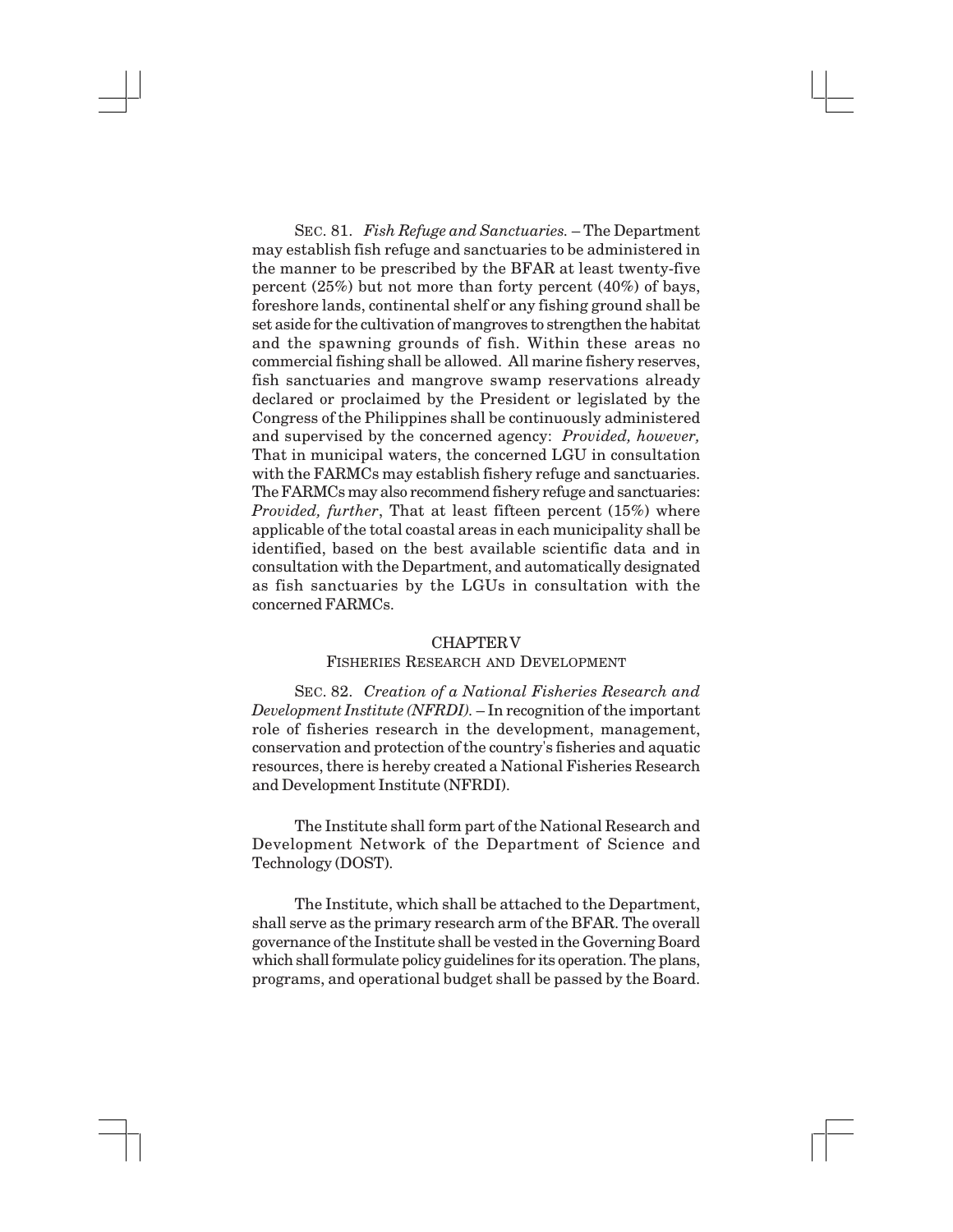The Board may create such committees as it may deem necessary for the proper and effective performance of its functions. The composition of the Governing Board shall be as follows:

- a. Undersecretary for Fisheries Chairman
- b. BFAR Director Vice Chairman
- c. NFRDI Executive Director Member
- d. PCAMRD Executive Director Member
- e. Representative from the Academe Member
- f. Four (4) representatives from the private sector who shall come from the following subsectors: - Members
	- \* Municipal Fisherfolk
	- \* Commercial Fishing Operator
	- \* Aquaculture Operator
	- \* Post-Harvest/Processor

The NFRDI shall have a separate budget specific to its manpower requirements and operations to ensure the independent and objective implementation of its research activities.

SEC. 83. *Qualification Standard.* – The Institute shall be headed by an Executive Director to be appointed by the President of the Philippines upon the recommendation of the governing board. The Executive Director shall hold a Doctorate degree in fisheries and/or other related disciplines. The organizational structure and staffing pattern shall be approved by the Department: *Provided, however*, That the staffing pattern and remunerations for scientific and technical staff shall be based on the qualification standards for science and technology personnel.

SEC. 84. *Research and Development Objectives*. – Researches to be done by the NFRDI are expected to result in the following:

a. To raise the income of the fisherfolk and to elevate the Philippines among the top five (5) in the world ranking in the fish productions;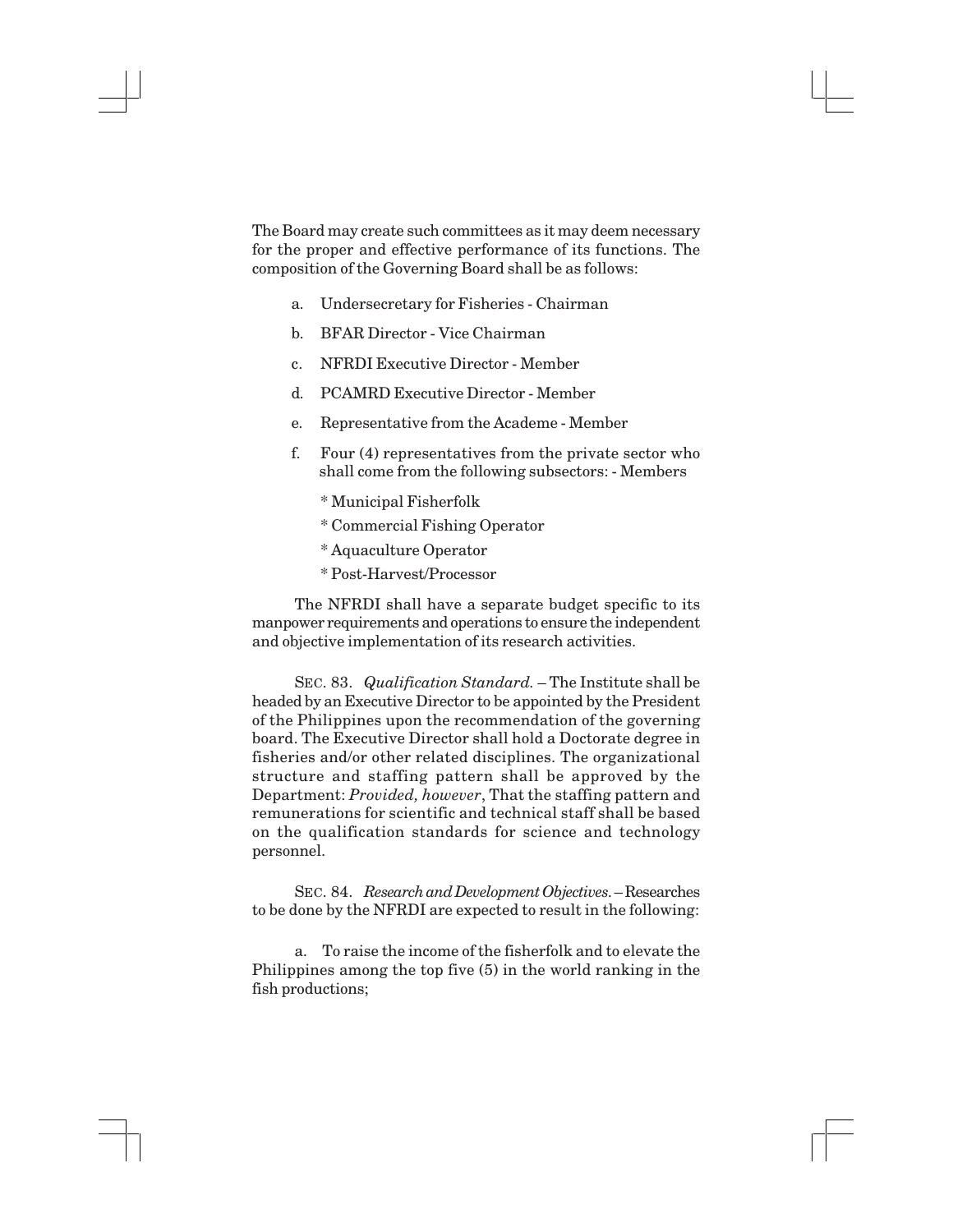b. to make the country's fishing industry in the high seas competitive;

c. to conduct social research on fisherfolk families for a better understanding of their conditions and needs; and

d. to coordinate with the fisheries schools, LGUs and private sectors regarding the maximum utilization of available technology, including the transfer of such technology to the industry particularly the fisherfolk.

SEC. 85. *Functions of the NFRDI*.  $-$  As a national institute, the NFRDI shall have the following functions:

a. establish a national infrastructure unit complete with technologically-advanced features and modern scientific equipment, which shall facilitate, monitor, and implement various research needs and activities of the fisheries sector;

b. provide a venue for intensive training and development of human resources in the field of fisheries, a repository of all fisheries researches and scientific information;

c. provide intensive training and development of human resources in the field of fisheries for the maximum utilization of available technology;

d. hasten the realization of the economic potential of the fisheries sector by maximizing developmental research efforts in accordance with the requirements of the national fisheries conservations and development programs, also possibly through collaborative effort with international institutions; and

e. formally establish, strengthen and expand the network of fisheries-researching communities through effective communication linkages nationwide.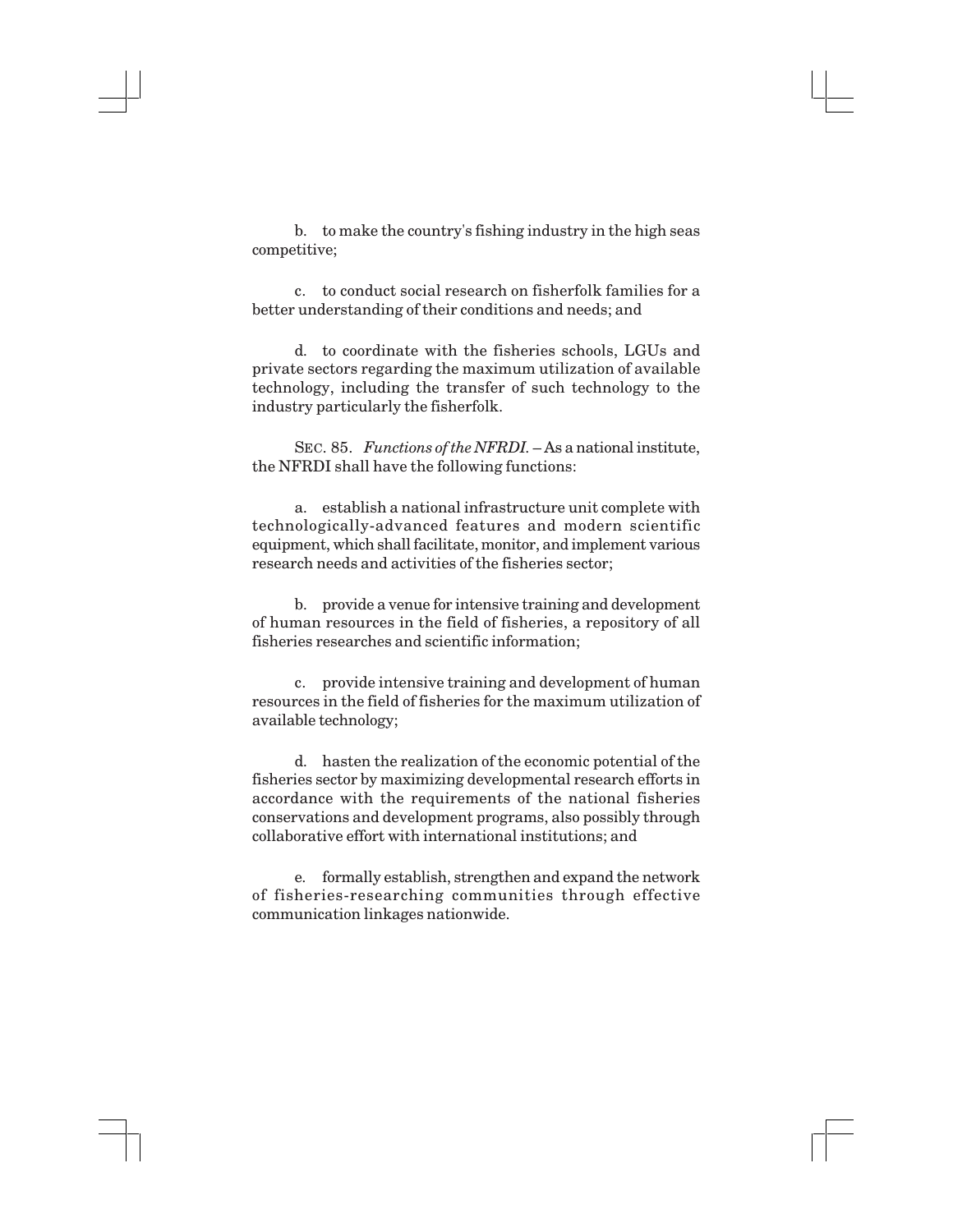## CHAPTER VI PROHIBITIONS AND PENALTIES

SEC. 86. *Unauthorized Fishing or Engaging in Other Unauthorized Fisheries Activities.* – No person shall exploit, occupy, produce, breed, culture, capture or gather fish, fry or fingerlings of any fishery species or fishery products, or engage in any fishery activity in Philippine waters without a license, lease or permit.

Discovery of any person in an area where he has no permit or registration papers for a fishing vessel shall constitute a *prima facie* presumption that the person and/or vessel is engaged in unauthorized fishing: *Provided,* That fishing for daily food sustenance or for leisure which is not for commercial, occupation or livelihood purposes may be allowed.

It shall be unlawful for any commercial fishing vessel to fish in bays and in such other fishery management areas which may hereinafter be declared as over-exploited.

Any commercial fishing boat captain or the three (3) highest officers of the boat who commit any of the above prohibited acts upon conviction shall be punished by a fine equivalent to the value of catch or Ten thousand pesos (P10,000) whichever is higher, and imprisonment of six  $(6)$  months, confiscation of catch and fishing gears, and automatic revocation of license.

It shall be unlawful for any person not listed in the registry of municipal fisherfolk to engage in any commercial fishing activity in municipal waters. Any municipal fisherfolk who commits such violation shall be punished by confiscation of catch and a fine of Five hundred pesos (P500).

SEC. 87. *Poaching in Philippine Waters*. – It shall be unlawful for any foreign person, corporation or entity to fish or operate any fishing vessel in Philippine waters.

The entry of any foreign fishing vessel in Philippine waters shall constitute a *prima facie* evidence that the vessel is engaged in fishing in Philippine waters.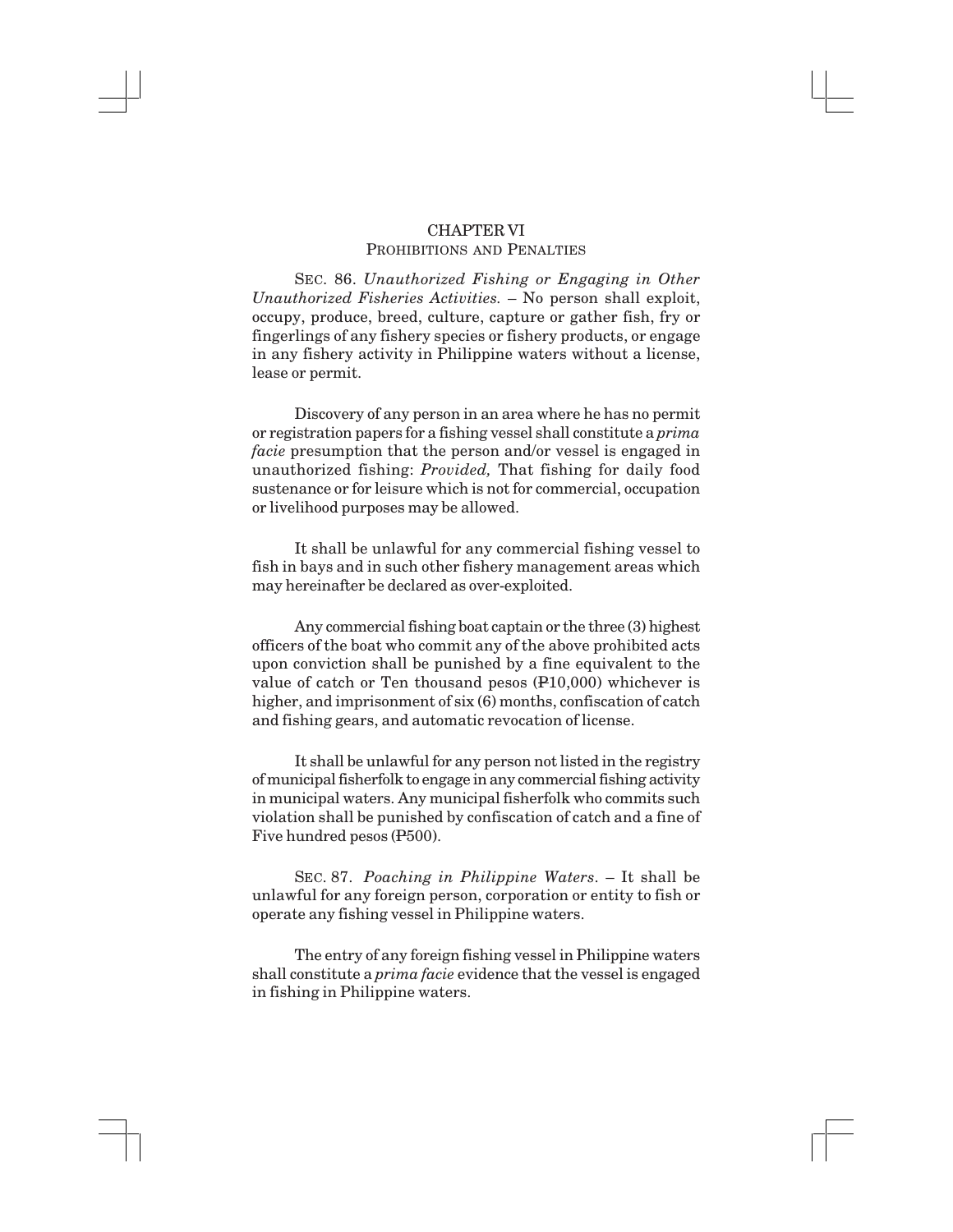Violation of the above shall be punished by a fine of One hundred thousand U.S. Dollars (US\$100,000), in addition to the confiscation of its catch, fishing equipment and fishing vessel: *Provided,* That the Department is empowered to impose an administrative fine of not less than Fifty thousand U.S. Dollars (US\$50,000) but not more than Two hundred thousand U.S. Dollars (US\$200,000) or its equivalent in the Philippine Currency.

SEC. 88. *Fishing Through Explosives, Noxious or Poisonous Substance, and/or Electricity. –*

(1) It shall be unlawful for any person to catch, take or gather or cause to be caught, taken or gathered, fish or any fishery species in Philippine waters with the use of electricity, explosives, noxious or poisonous substance such as sodium cyanide in the Philippine fishery areas, which will kill, stupefy, disable or render unconscious fish or fishery species: *Provided,* That the Department, subject to such safeguards and conditions deemed necessary and endorsement from the concerned LGUs, may allow, for research, educational or scientific purposes only, the use of electricity, poisonous or noxious substances to catch, take or gather fish or fishery species: *Provided, further,* That the use of poisonous or noxious substances to eradicate predators in fishponds in accordance with accepted scientific practices and without causing adverse environmental impact in neighboring waters and grounds shall not be construed as illegal fishing.

It will likewise be unlawful for any person, corporation or entity to possess, deal in, sell or in any manner dispose of, any fish or fishery species which have been illegally caught, taken or gathered.

The discovery of dynamite, other explosives and chemical compounds which contain combustible elements, or noxious or poisonous substances, or equipment or device for electro-fishing in any fishing vessel or in the possession of any fisherfolk, operator, fishing boat official or fishworker shall constitute *prima facie* evidence, that the same was used for fishing in violation of this Code. The discovery in any fishing vessel of fish caught or killed with the use of explosive, noxious or poisonous substances or by electricity shall constitute *prima facie* evidence that the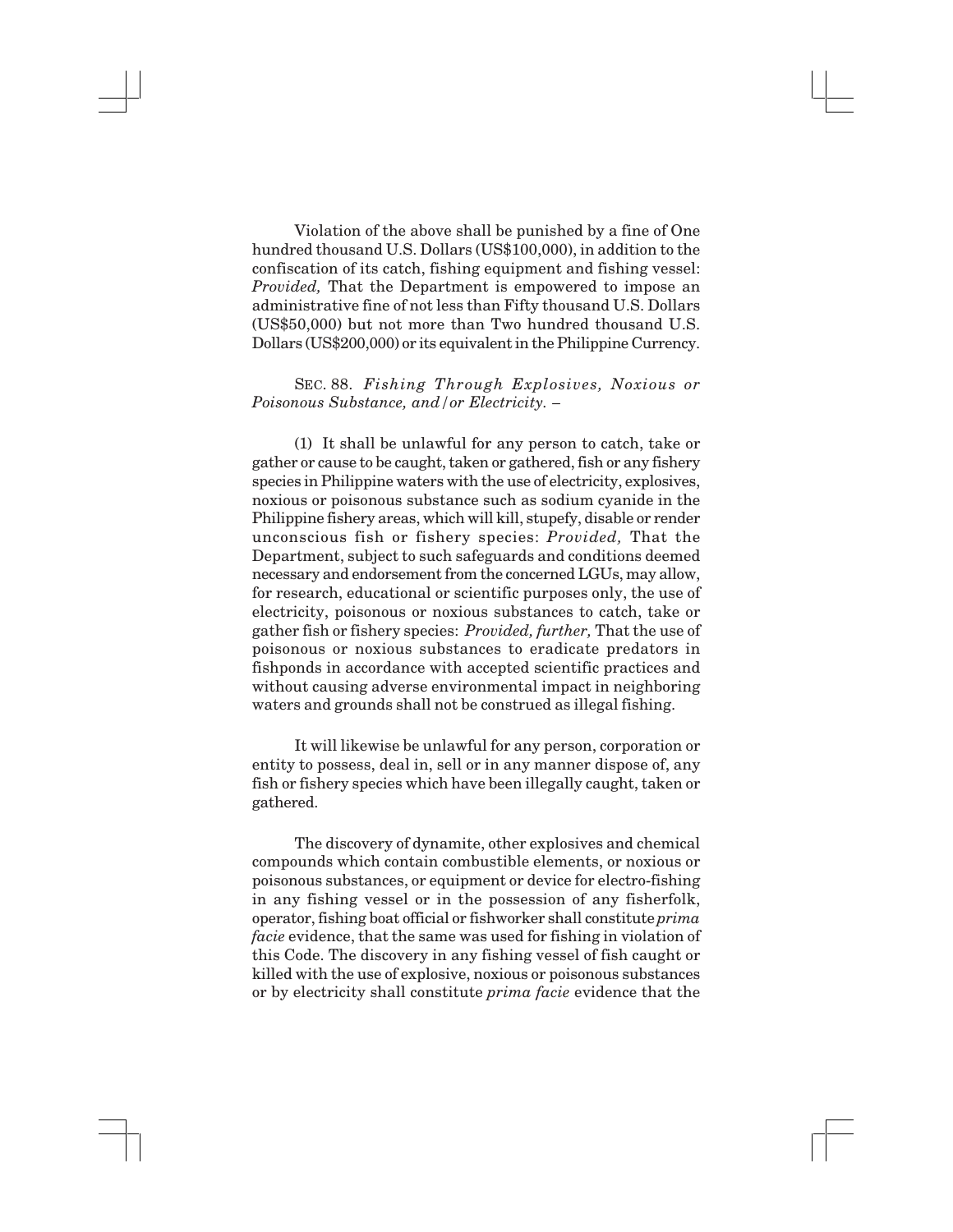fisherfolk, operator, boat official or fishworker is fishing with the use thereof.

(2) Mere possession of explosive, noxious or poisonous substances or electrofishing devices for illegal fishing shall be punishable by imprisonment ranging from six (6) months to two (2) years.

(3) Actual use of explosives, noxious or poisonous substances or electrofishing devices for illegal fishing shall be punishable by imprisonment ranging from five (5) years to ten (10) years without prejudice to the filing of separate criminal cases when the use of the same result to physical injury or loss of human life.

(4) Dealing in, selling, or in any manner disposing of, for profit, illegally caught/gathered fisheries species shall be punished by imprisonment ranging from six (6) months to two (2) years.

(5) In all cases enumerated above, the explosives, noxious or poisonous substances and/or electrical devices, as well as the fishing vessels, fishing equipment and catch shall be forfeited.

SEC. 89. *Use of Fine Mesh Net*. – It shall be unlawful to engage in fishing using nets with mesh smaller than that with which may be fixed by the Department: *Provided*, That the prohibition on the use of fine mesh net shall not apply to the gathering of fry, glass eels, elvers, tabios, and alamang and such species which by their nature are small but already mature to be identified in the implementing rules and regulations by the Department.

Violation of the above shall subject the offender to a fine from Two thousand pesos (P2,000) to Twenty thousand pesos (P20,000) or imprisonment from six (6) months to two (2) years or both such fine and imprisonment at the discretion of the court: *Provided,* That if the offense is committed by a commercial fishing vessel, the boat captain and the master fisherman shall also be subject to the penalties provided herein: *Provided, further,* That the owner/operator of the commercial fishing vessel who violates this provision shall be subjected to the same penalties provided herein: *Provided, finally,* That the Department is hereby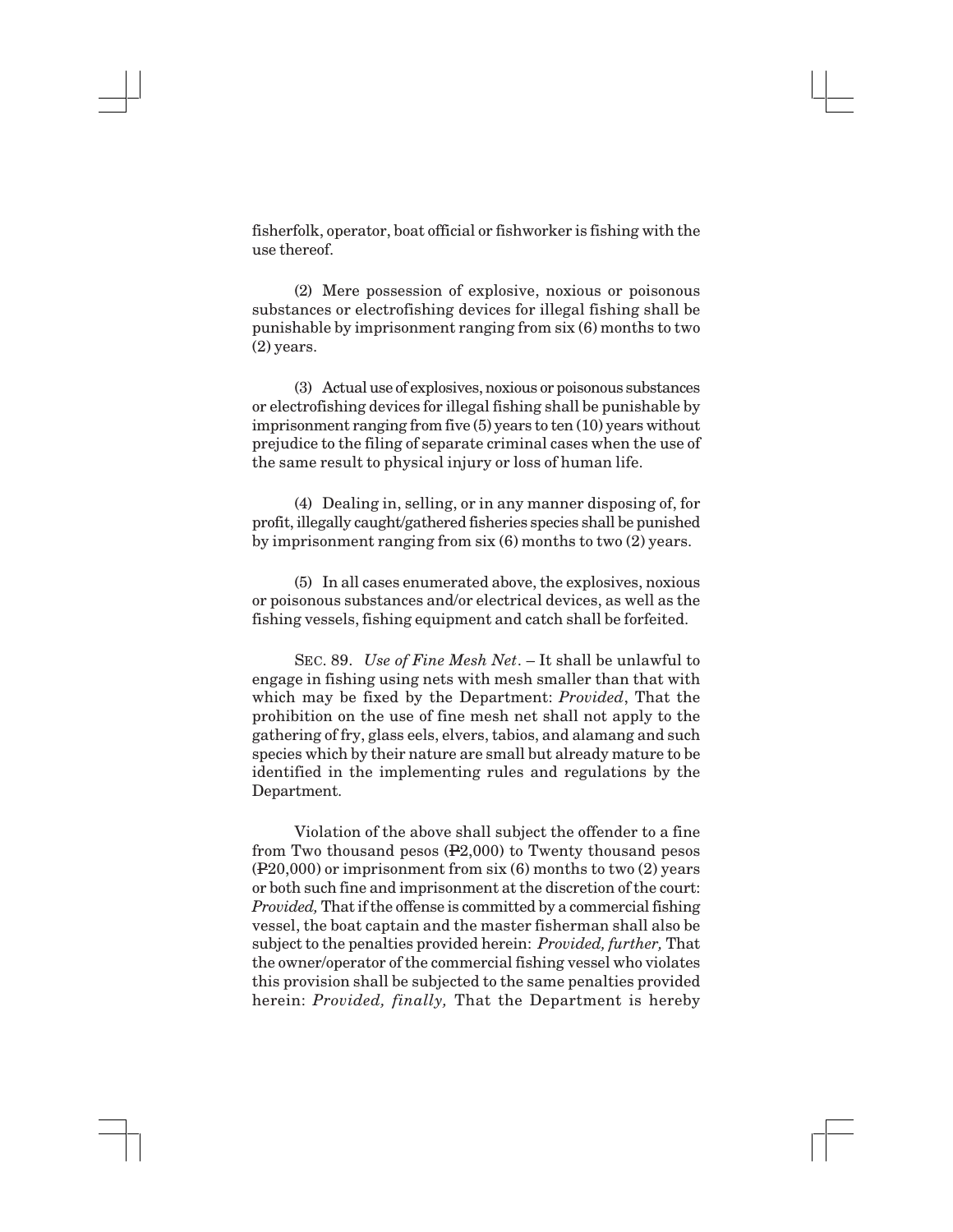empowered to impose upon the offender an administrative fine and/or cancel his permit or license or both.

SEC. 90. *Use of Active Gear in the Municipal Waters and Bays and Other Fishery Management Areas*. – It shall be unlawful to engage in fishing in municipal waters and in all bays as well as other fishery management areas using active fishing gears as defined in this Code.

Violators of the above prohibitions shall suffer the following penalties:

(1) The boat captain and master fisherman of the vessels who participated in the violation shall suffer the penalty of imprisonment from two (2) years to six (6) years;

(2) The owner/operator of the vessel shall be fined from Two thousand pesos (P2,000) to Twenty thousand pesos (P20,000) upon the discretion of the court.

If the owner/operator is a corporation, the penalty shall be imposed on the chief executive officer of the Corporation.

If the owner/operator is a partnership the penalty shall be imposed on the managing partner.

(3) The catch shall be confiscated and forfeited.

SEC. 91. *Ban on Coral Exploitation and Exportation*. – It shall be unlawful for any person or corporation to gather, possess, sell or export ordinary precious and semi-precious corals, whether raw or in processed form, except for scientific or research purposes.

Violations of this provision shall be punished by imprisonment from six (6) months to two (2) years and a fine from Two thousand pesos (P2,000) to Twenty thousand pesos (P20,000), or both such fine and imprisonment, at the discretion of the court, and forfeiture of the subject corals, including the vessel and its proper disposition.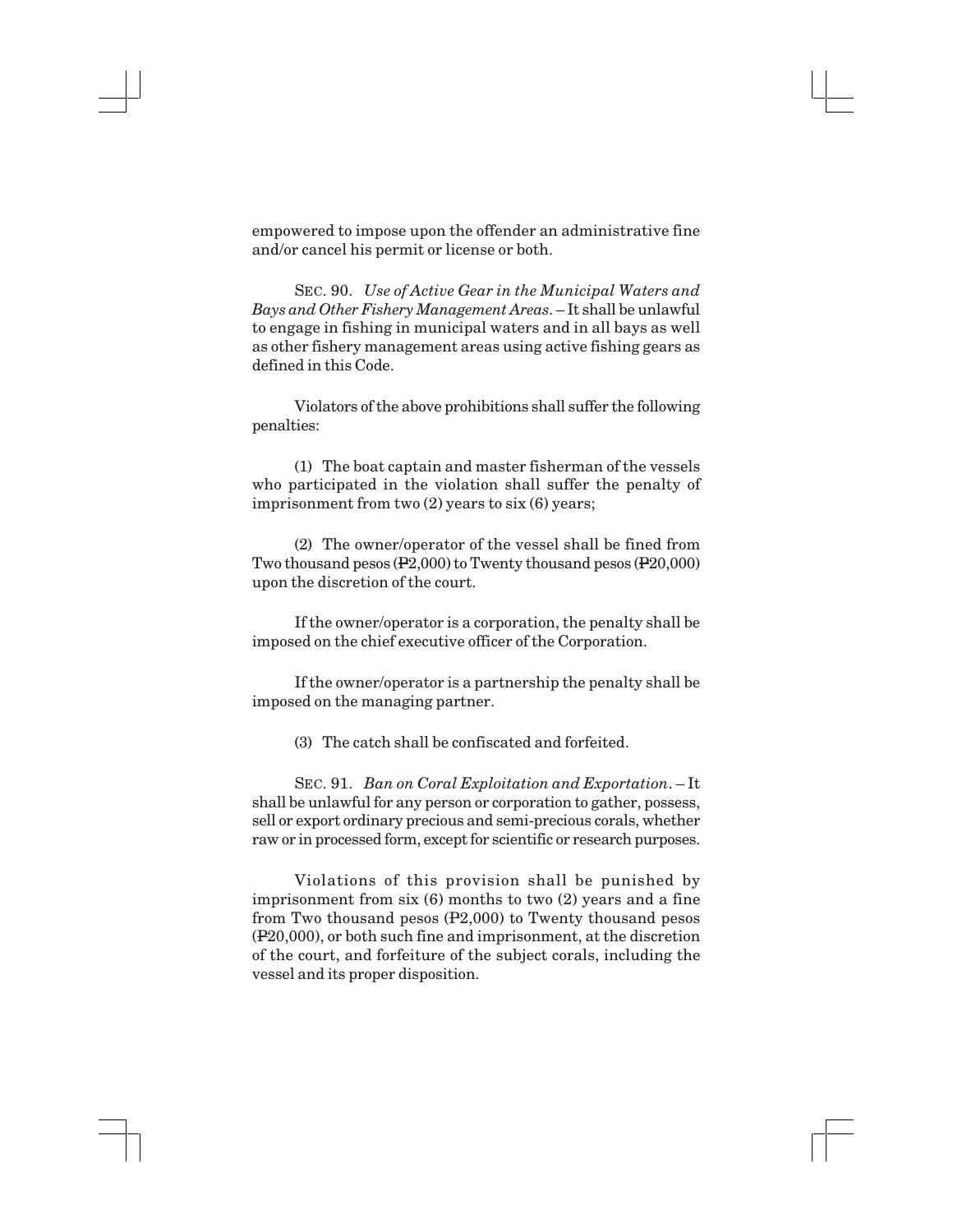The confiscated corals shall either be returned to the sea or donated to schools and museums for educational or scientific purposes or disposed through other means.

SEC. 92. *Ban on Muro-Ami, Other Methods and Gear Destructive to Coral Reefs and Other Marine Habitat.* – It shall be unlawful for any person, natural or juridical, to fish with gear method that destroys coral reefs, seagrass beds, and other fishery marine life habitat as may be determined by the Department. "Muro-Ami" and any of its variation, and such similar gear and methods that require diving, other physical or mechanical acts to pound the coral reefs and other habitat to entrap, gather or catch fish and other fishery species are also prohibited.

The operator, boat captain, master fisherman, and recruiter or organizer of fishworkers who violate this provision shall suffer a penalty of two (2) years to ten (10) years imprisonment and a fine of not less than One hundred thousand pesos (P100,000) to Five hundred thousand pesos (P500,000) or both such fine and imprisonment, at the discretion of the court. The catch and gear used shall be confiscated.

It shall likewise be unlawful for any person or corporation to gather, sell or export white sand, silica, pebbles and any other substances which make up any marine habitat.

The person or corporation who violates this provision shall suffer a penalty of two (2) years to ten (10) years imprisonment and a fine of not less than One hundred thousand pesos (P100,000) to Five hundred thousand pesos (P500,000) or both such fine and imprisonment, at the discretion of the court. The substance taken from its marine habitat shall be confiscated.

SEC. 93. *Illegal Use of Superlights.* – It shall be unlawful to engage in fishing with the use of superlights in municipal waters or in violation of the rules and regulations which may be promulgated by the Department on the use of superlights outside municipal waters.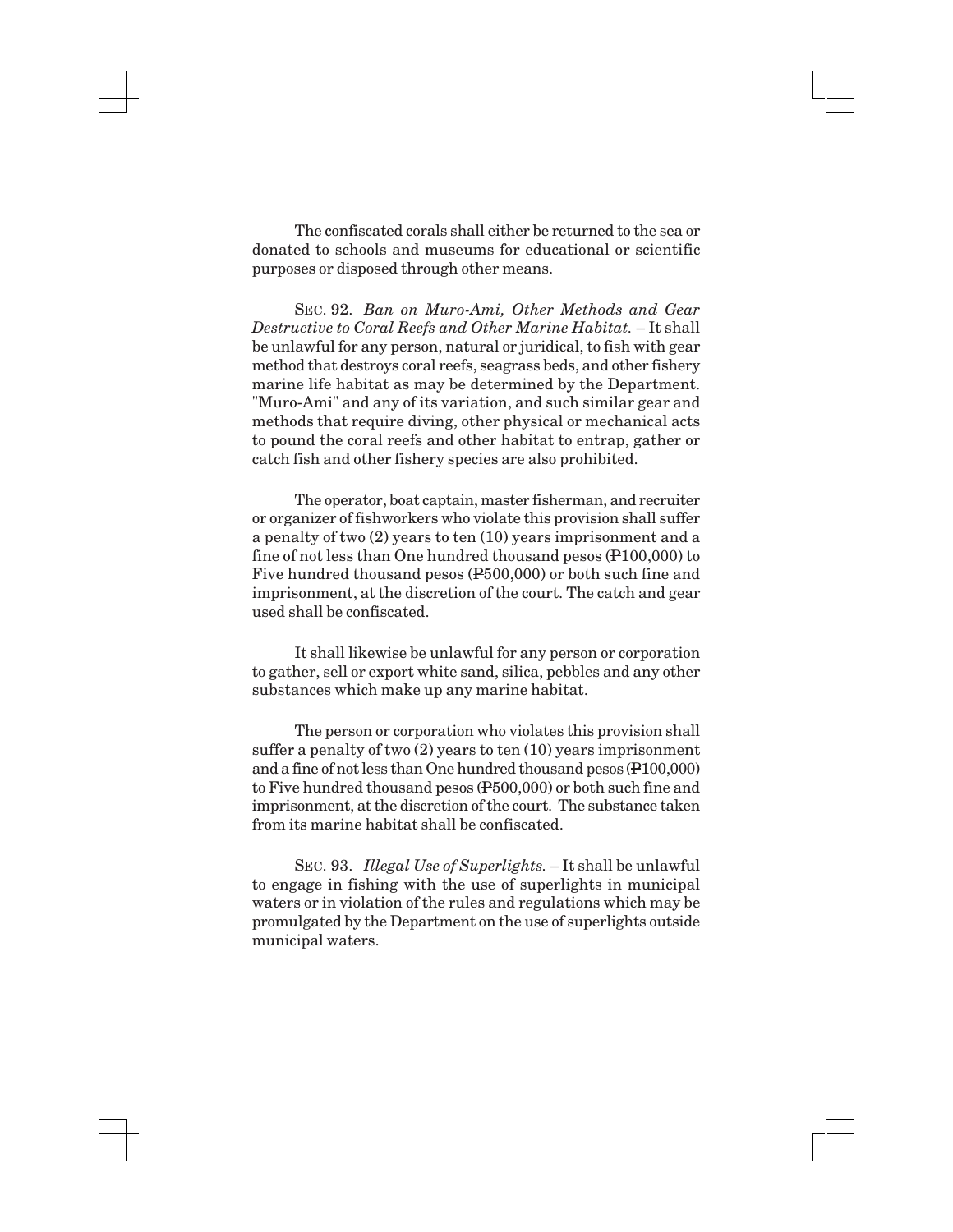Violations of this provision shall be punished by imprisonment from six (6) months to two (2) years or a fine of Five thousand pesos (P5,000) per superlight, or both such fine and imprisonment at the discretion of the courts. The superlight, fishing gears and vessel shall be confiscated.

SEC. 94. *Conversion of Mangroves. –* It shall be unlawful for any person to convert mangroves into fishponds or for any other purposes.

Violation of the provision of this section shall be punished by imprisonment of six (6) years and one (1) day to twelve (12) years and/or a fine of Eighty thousand pesos (P80,000): *Provided,* That if the area requires rehabilitation or restoration as determined by the court, the offender should also be required to restore or compensate for the restoration of the damage.

SEC. 95. *Fishing in Overfished Area and During Closed Season.* – It shall be unlawful to fish in overfished area and during closed season.

Violation of the provision of this section shall be punished by imprisonment of six  $(6)$  months and one  $(1)$  day to six  $(6)$  years and/or fine of Six thousand pesos (P6,000) and by forfeiture of the catch and cancellation of fishing permit or license.

SEC. 96. *Fishing in Fishery Reserves, Refuge and Sanctuaries*. – It shall be unlawful to fish in fishery areas declared by the Department as fishery reserves, refuge and sanctuaries.

Violation of the provision of this section shall be punished by imprisonment of two (2) years to six (6) years and/or fine of Two thousand pesos (P2,000) to Twenty thousand pesos (P20,000) and by forfeiture of the catch and the cancellation of fishing permit or license.

SEC. 97. *Fishing or Taking of Rare, Threatened or Endangered Species.* – It shall be unlawful to fish or take rare, threatened or endangered species as listed in the CITES and as determined by the Department.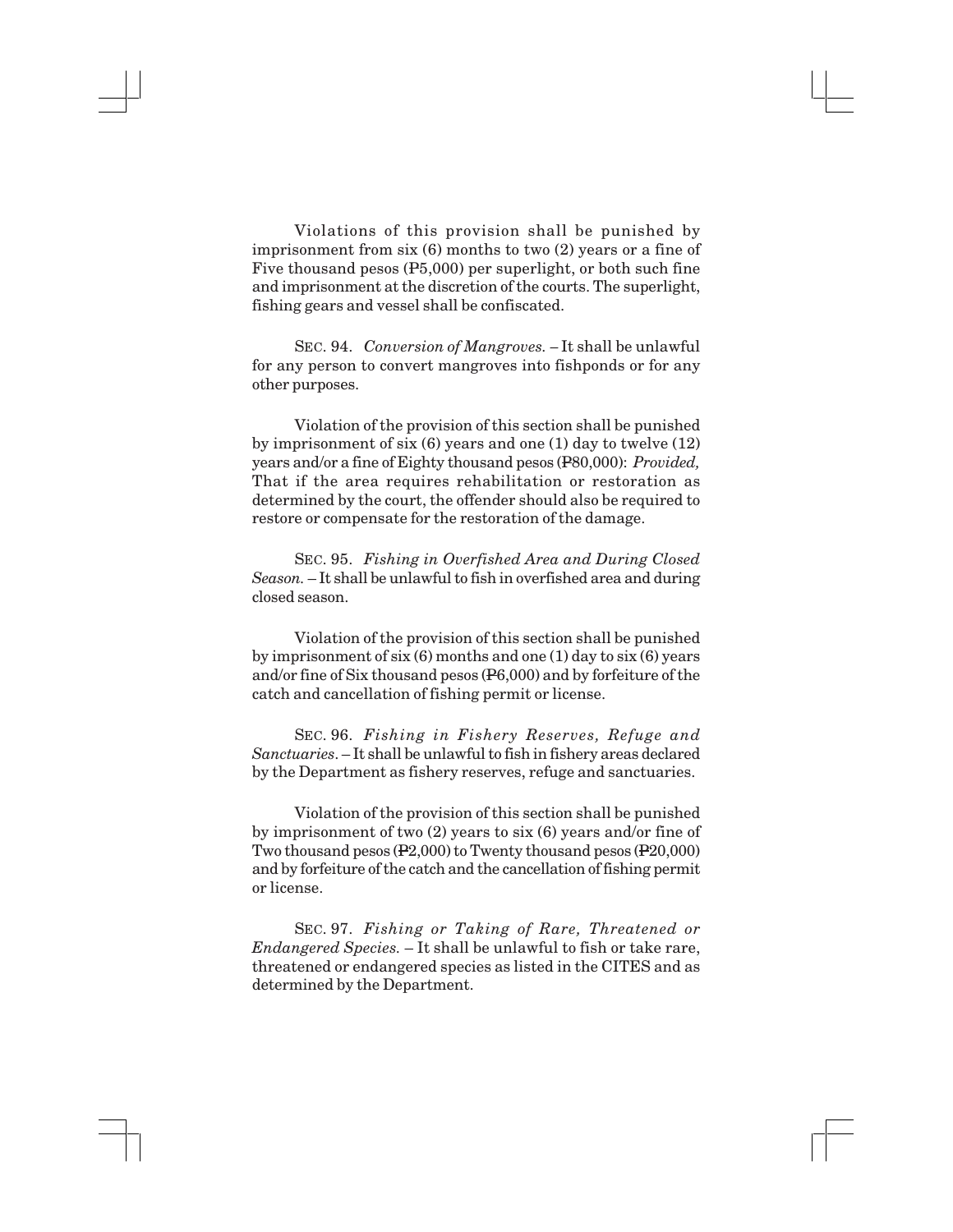Violation of the provision of this section shall be punished by imprisonment of twelve (12) years to twenty (20) years and/or a fine of One hundred and twenty thousand pesos (P120,000) and forfeiture of the catch, and the cancellation of fishing permit.

SEC. 98. *Capture of Sabalo and Other Breeders/Spawners.* – It shall be unlawful for any person to catch, gather, capture or possess mature milkfish or "sabalo" and such other breeders or spawners of other fishery species as may be determined by the Department: *Provided*, That catching of "sabalo" and other breeders/spawners for local breeding purposes or scientific or research purposes may be allowed subject to guidelines to be promulgated by the Department.

Violation of the provision of this section shall be punished by imprisonment of six (6) months and one (1) day to eight (8) years and/or fine of Eighty thousand pesos (P80,000) and forfeiture of the catch, and fishing equipment used and revocation of license.

SEC. 99. *Exportation of Breeders, Spawners, Eggs or Fry.* – Exportation of breeders, spawners, eggs or fry as prohibited in this Code shall be punished by imprisonment of eight (8) years, confiscation of the same or a fine equivalent to double the value of the same, and revocation of the fishing and/or export license/ permit.

SEC. 100. *Importation or Exportation of Fish or Fishery Species.* – Any importation or exportation of fish or fisheries species in violation of this Code shall be punished by eight (8) years of imprisonment, a fine of Eighty thousand pesos (P80,000) and destruction of live fishery species or forfeiture of non-live fishery species in favor of the Department for its proper disposition: *Provided,* That violator of this provision shall be banned from being members or stock holders of companies currently engaged in fisheries or companies to be created in the future, the guidelines for which shall be promulgated by the Department.

SEC. 101. *Violation of Catch Ceilings.* – It shall be unlawful for any person to fish in violation of catch ceilings as determined by the Department. Violation of the provision of this section shall be punished by imprisonment of six (6) months and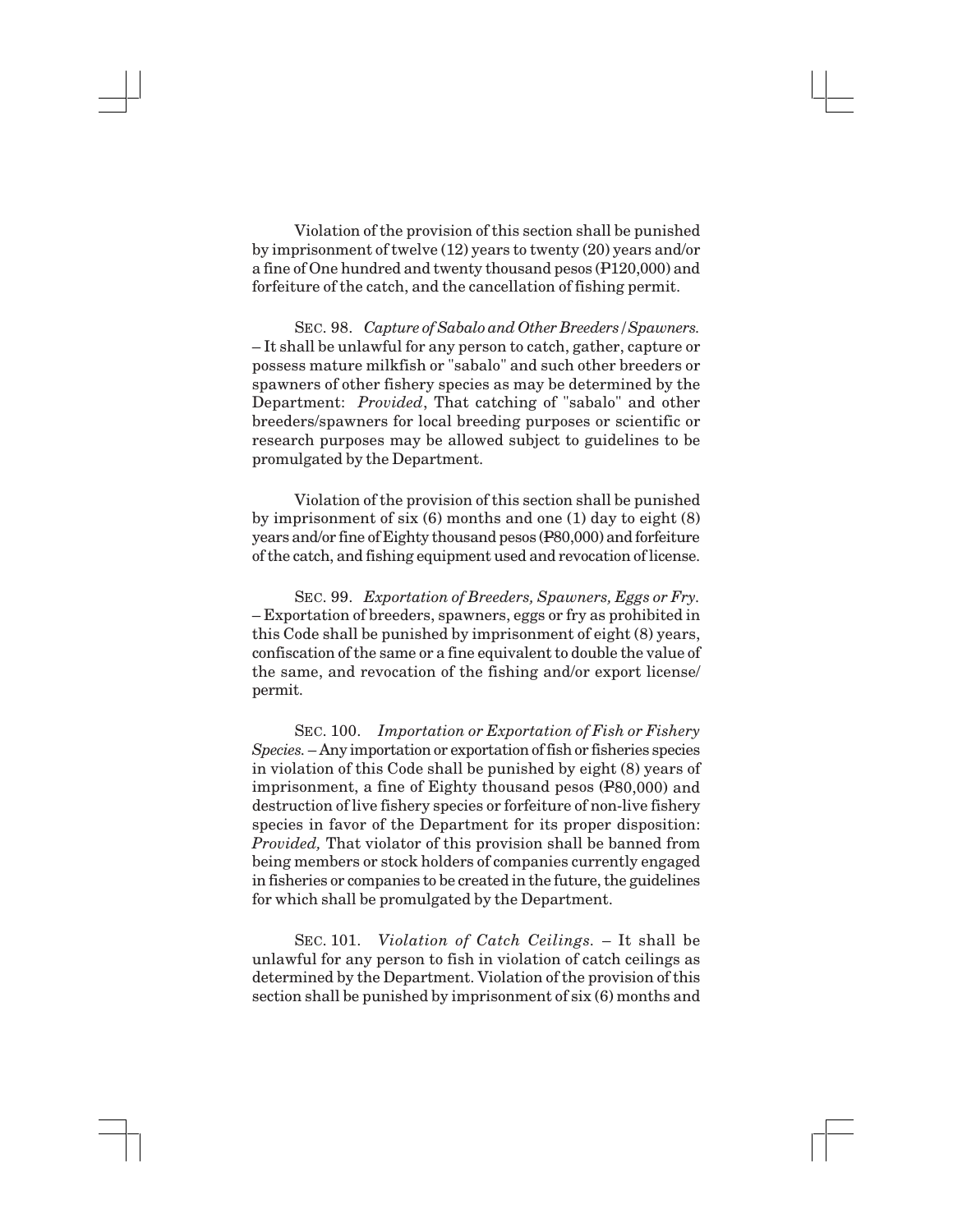one (1) day to six (6) years and/or a fine of Fifty thousand pesos (P50,000) and forfeiture of the catch, and fishing equipment used and revocation of license.

SEC. 102. *Aquatic Pollution*. – Aquatic pollution, as defined in this Code shall be unlawful.

Violation of the provision of this section shall be punished by imprisonment of six (6) years and one (1) day to twelve (12) years and/or a fine of Eighty thousand pesos (P80,000) plus an additional fine of Eight thousand pesos (P8,000) per day until such violation ceases and the fines paid.

SEC. 103. *Other Violations. –* The following fisheries activities shall also be considered as a violation of this Code:

a. *Failure to Comply with Minimum Safety Standards.* - The owner and captain of a commercial fishing vessel engaged in fishing who, upon demand by proper authorities, fails to exhibit or show proof of compliance with the safety standards provided in this Code, shall be immediately prevented from continuing with his fishing activity and escorted to the nearest port or landing point. The license to operate the commercial fishing vessel shall be suspended until the safety standard has been complied with.

b. *Failure to Conduct a Yearly Report on all Fishponds, Fish Pens and Fish Cages.* - The FLA of the holder who fails to render a yearly report shall be immediately cancelled: *Provided*, That if the offender be the owner of the fishpond, fish pen or fish cage, he shall be subjected to the following penalties:

(1) first offense, a fine of Five hundred pesos (P500) per unreported hectare;

(2) subsequent offenses, a fine of One thousand pesos (P1,000) per unreported hectare.

c. *Gathering and Marketing of Shell Fishes.* - It shall be unlawful for any person to take, sell, transfer, or have in possession for any purpose any shell fish which is sexually mature or below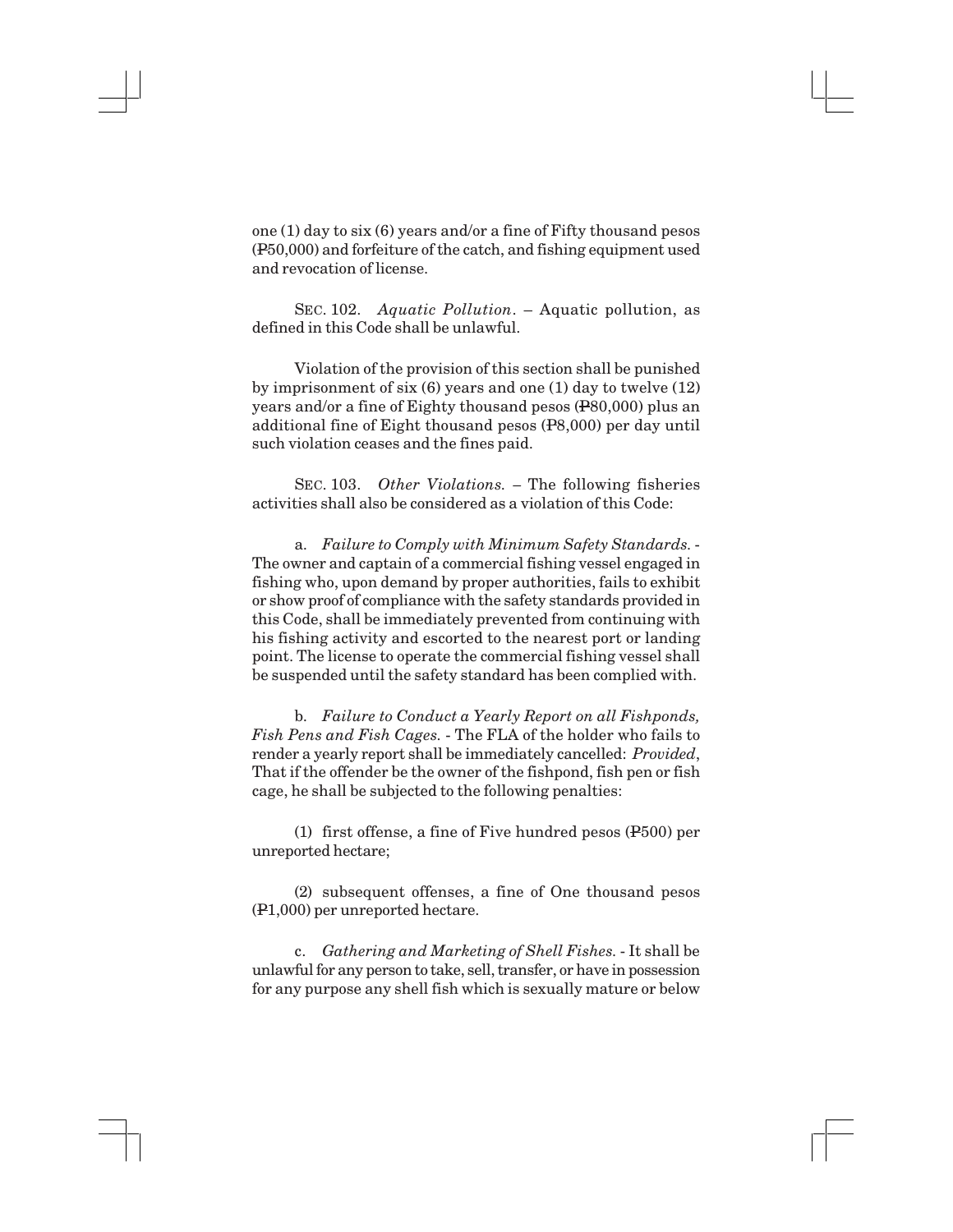the minimum size or above the maximum quantities prescribed for the particular species.

d. *Obstruction to Navigation or Flow and Ebb of Tide in any Stream, River, Lake or Bay*. - It shall be unlawful for any person who causes obstruction to navigation or flow or ebb of tide.

e. *Construction and Operation of Fish Corrals/Traps, Fish Pens and Fish Cages*. - It shall be unlawful to construct and operate fish corrals/traps, fish pens and fish cages without a license/permit.

Subject to the provision of subparagraph (b) of this section, violation of the above-enumerated prohibited acts shall subject the offender to a fine ranging from Two thousand pesos (P2,000) to Ten thousand pesos (P10,000) or imprisonment from one (1) month and one (1) day to six (6) months, or both such fine and imprisonment, upon the discretion of the court: *Provided,* That the Secretary is hereby empowered to impose upon the offender an administrative fine of not more than Ten thousand pesos (P10,000) or to cancel his permit or license, or to impose such fine and to cancel his permit or license, in the discretion of the Secretary: *Provided, further,* That the Secretary, or his duly authorized representative, and law enforcement agents are hereby empowered to impound with the assistance of the Philippine Coast Guard, PNP-Maritime Command: *Provided, finally,* That any person who unlawfully obstructs or delays the inspection and/or movement of fish and fishery/aquatic products when such inspection and/or movement is authorized under this Code, shall be subject to a fine of not more than Ten thousand pesos (P10,000) or imprisonment of not more than two (2) years, or both such fine and imprisonment, upon the discretion of the court.

Every penalty imposed for the commission of an offense shall carry with it the forfeiture of the proceeds of such offense and the instruments or tools with which it was committed.

Such proceeds and instruments or tools shall be confiscated and forfeited in favor of the Government, unless they be the property of a third person not liable for the offense, but those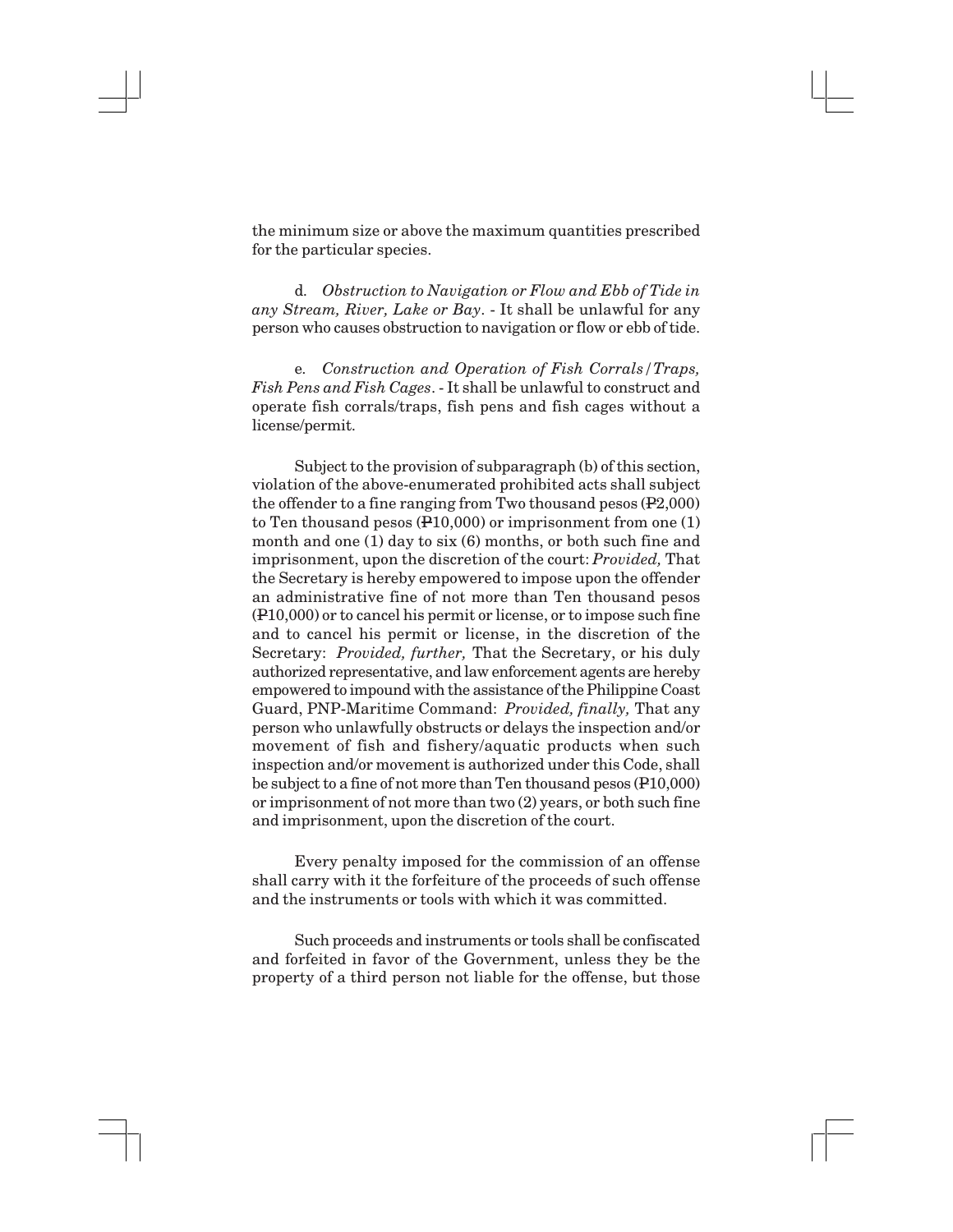articles which are not subject of lawful commerce shall be destroyed.

SEC. 104. *Commercial Fishing Vessel Operators Employing Unlicensed Fisherfolk or Fishworker or Crew.* – The owner/operator of a commercial fishing vessel employing unlicensed fisherfolk or fishworker shall be fined Five hundred pesos (P500) each for every month that the same has been employed and/or One thousand pesos (P1,000) for every month for each unlicensed crew member who has been employed.

SEC. 105. *Obstruction of Defined Migration Paths.* – Obstruction of any defined migration paths of anadromous, catadromous and other migratory species, in areas including, but not limited to river mouths and estuaries within a distance determined by the concerned FARMCs shall be punished by imprisonment of seven (7) years to twelve (12) years or a fine from Fifty thousand pesos (P50,000) to One hundred thousand pesos (P100,000) or both imprisonment and fine at the discretion of the court, and cancellation of permit/license, if any, and dismantling of obstruction shall be at his own expense and confiscation of same.

SEC. 106. *Obstruction to Fishery Law Enforcement Officer.* – The boat owner, master or operator or any person acting on his behalf of any fishing vessel who evades, obstructs or hinders any fishery law enforcement officer of the Department to perform his duty, shall be fined Ten thousand pesos (P10,000). In addition, the registration, permit and/or license of the vessel including the license of the master fisherman shall be canceled.

SEC. 107. *Promulgation of Administrative Orders. –* For purposes of fishery regulation or other fishery adjustments, the Department in consultation with the LGUs and local FARMCs, shall issue Fishery Administrative Orders or regulations for the conservation, preservation, management and sustainable development of fishery and aquatic resources.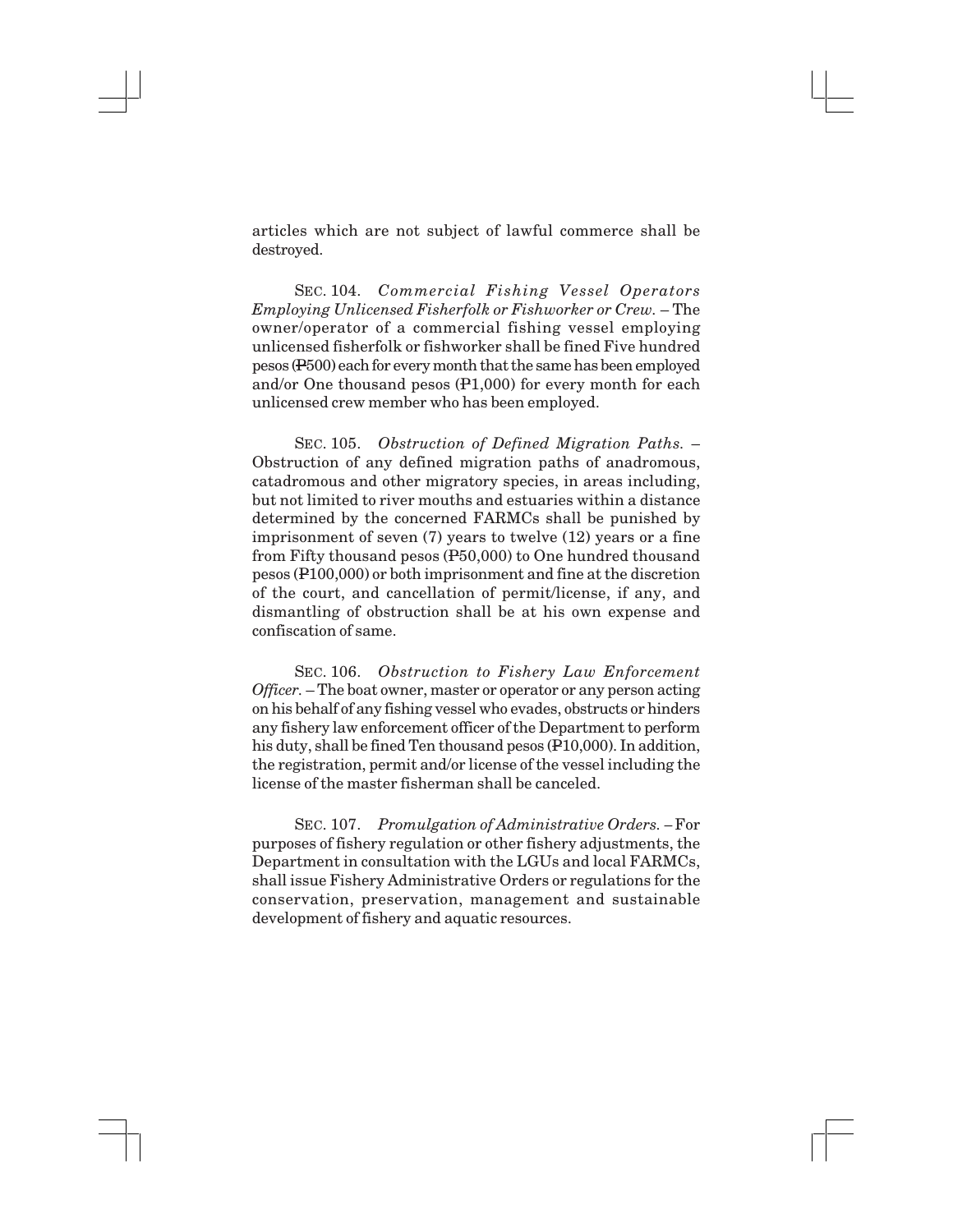## CHAPTER VII GENERAL PROVISIONS

SEC. 108. *Fisherfolk Settlement Areas*. – The Department shall establish and create fisherfolk settlement areas in coordination with concerned agencies of the government, where certain areas of the public domain, specifically near the fishing grounds, shall be reserved for the settlement of the municipal fisherfolk. Nothing in this section shall be construed to vest ownership of any resettlement area to a municipal fisherfolk for whom said areas may have been reserved for or had been actually granted to.

SEC. 109. *Municipal Fisheries Grant Fund.* – For the development, management and conservation of the municipal resources, there is hereby created a Fishery Grant Fund to finance fishery projects of the LGUs primarily for the upliftment of the municipal fisherfolk. The amount of One hundred million pesos (P100,000,000) is hereby appropriated out of the Department's allocation in the General Appropriations Act (GAA) to support the Grant Fund.

For this purpose, the Department may seek financial assistance from any source and may receive donation therefor.

SEC. 110. *Fishery Loan and Guarantee Fund.* – Pursuant to Section 7, Article XIII of the Constitution, there is hereby created a Fishery Loan and Guarantee Fund with an initial of One hundred million pesos (P100,000,000), which shall be administered by the Land Bank of the Philippines. The fund shall be made available for lending to qualified borrowers to finance the development of the fishery industry under a program to be prescribed by the Department.

For the same purpose, the Department may seek financial assistance from any source and may receive any donation therefrom.

SEC. 111. *Fishing Vessels Development Fund*. – There is hereby created a Fishing Vessels Development Fund to enhance the building and/or acquisition of fishing vessels. This shall be a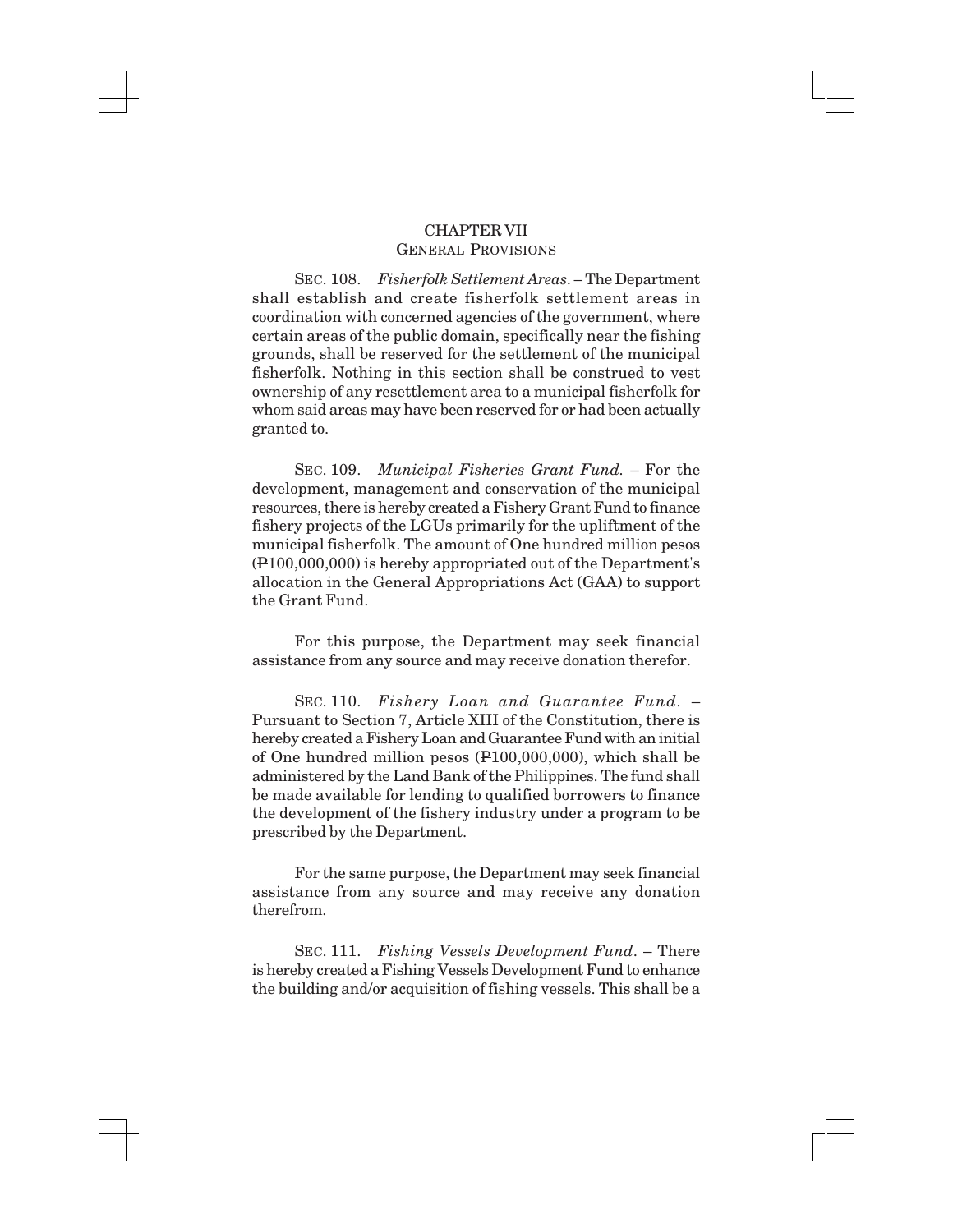long-term loan facility that shall be administered by the Development Bank of the Philippines. The amount of Two hundred and fifty million pesos (P250,000,000) per year for five (5) years is hereby appropriated out of the Department's allocation in the GAA to support this Development Fund.

SEC. 112. *Special Fisheries Science and Approfishtech Fund.* – The Department shall provide subsidy for full technical and financial support to the development of appropriate technology, both in fishery and ancillary industries, that are ecologically sound, locally source-based and labor intensive, based on the requirement and needs of the FARMCs. An initial amount of One hundred million pesos (P100,000,000) shall be authorized for the purpose of a Special Fisheries Science and Approfishtech Fund, and thereafter shall be included in the GAA.

SEC. 113. *Aquaculture Investment Fund.* – An Aquaculture Investment Fund in the minimum amount of Fifty million pesos (P50,000,000) shall be established for soft loans which shall be extended to municipal fisherfolk and their organization who will engage in aquaculture, and for the development of underdeveloped or underutilized inland fishponds.

SEC. 114. *Other Fisheries Financing Facilities. –* In addition to fisheries credit guarantee, grant and other similar facilities granted under this Code, qualified Filipino fisherfolk and fisheries enterprises shall enjoy such other facilities granted them under existing and/or new laws, specially as to rural credit, with preference being given to fisheries cooperatives.

SEC. 115. *Professionalization of Fisheries Graduates*. – There is hereby created a Fisheries Board of Examiners in the Professional Regulation Commission to upgrade the Fisheries Profession: *Provided, however*, That those who have passed the Civil Service Examination for Fisheries shall automatically be granted eligibility by the Fisheries Board of Examiners: *Provided, further,* That they have served the industry in either public or private capacity for not less than five (5) years: *Provided, finally,* That the first Board Examination for B.S. Fisheries graduates shall be conducted within one (1) year from the approval of this Code.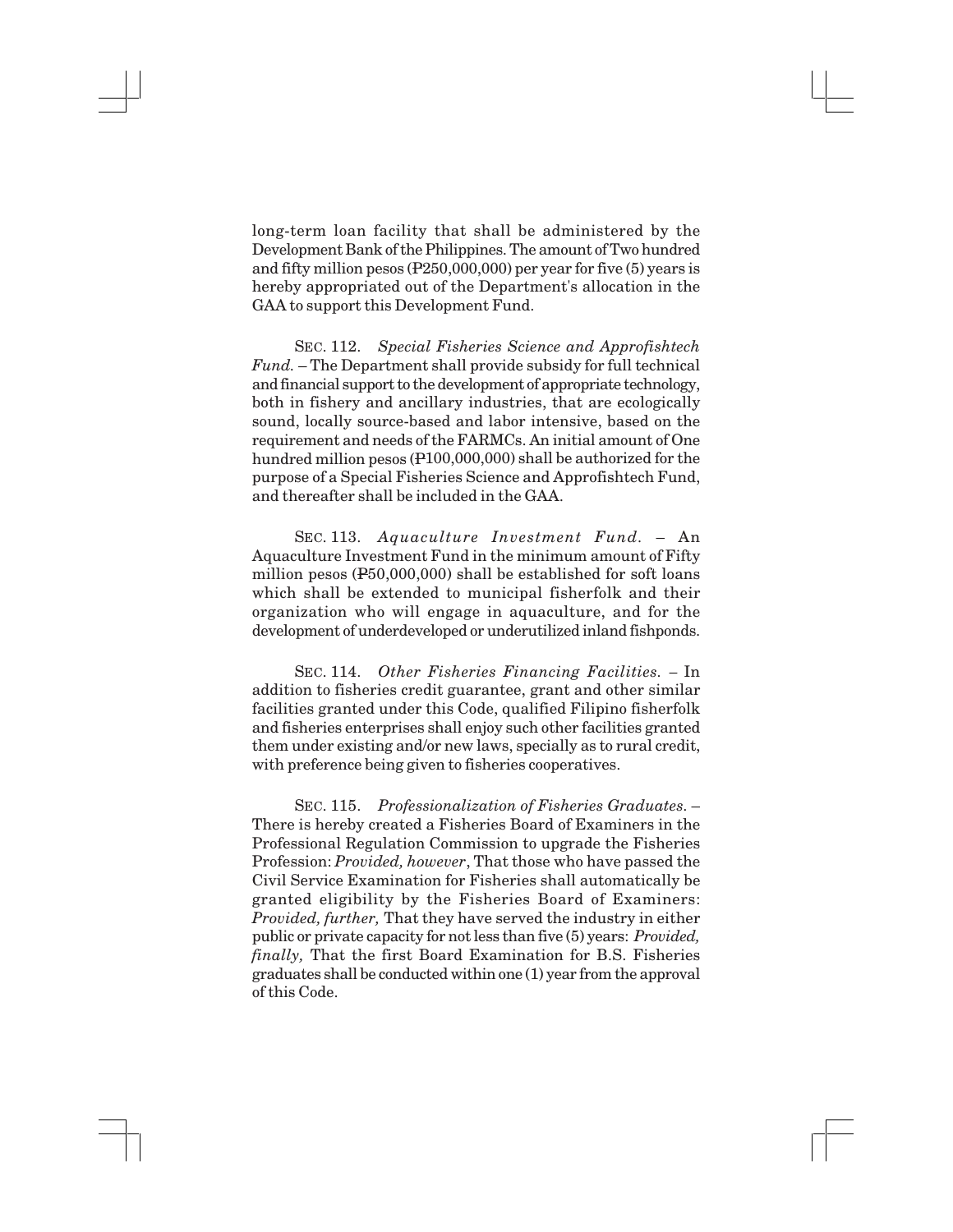SEC. 116. *Upgrading of State Fisheries Schools/Colleges.* – The Department, in coordination with the Commission on Higher Education (CHED), Department of Education, Culture and Sports (DECS), and Technical Education and Skills Development Authority (TESDA), shall upgrade State Fisheries Schools/Colleges which provide both formal and non-formal education: *Provided, however,* That the CHED shall incorporate Approfishtech in the curricula of fisheries schools/colleges.

The Department and the CHED shall jointly formulate standards to upgrade all fisheries schools/colleges. Fisheries schools/colleges that do not meet minimum standards shall be closed.

SEC. 117. *Inclusion of Fisheries Conservation Subjects in School Curriculum*. – Fisheries conservation subjects shall be incorporated in the curricula of elementary and secondary schools both private and public.

SEC. 118. *Educational campaign at all levels.* – The Department, the CHED, the DECS and the Philippine Information Agency shall launch and pursue a nationwide educational campaign to:

a. help realize the policies and implement the provisions of this Code;

b. promote the development, management, conservation and proper use of the environment;

c. promote the principle of sustainable development; and

d. promote the development of truly Filipino-oriented fishing and ancillary industries.

SEC. 119. *Infrastructure Support*. – The Department in cooperation with concerned agencies shall:

a. prepare and implement a nationwide plan for the development of municipal fishing ports and markets;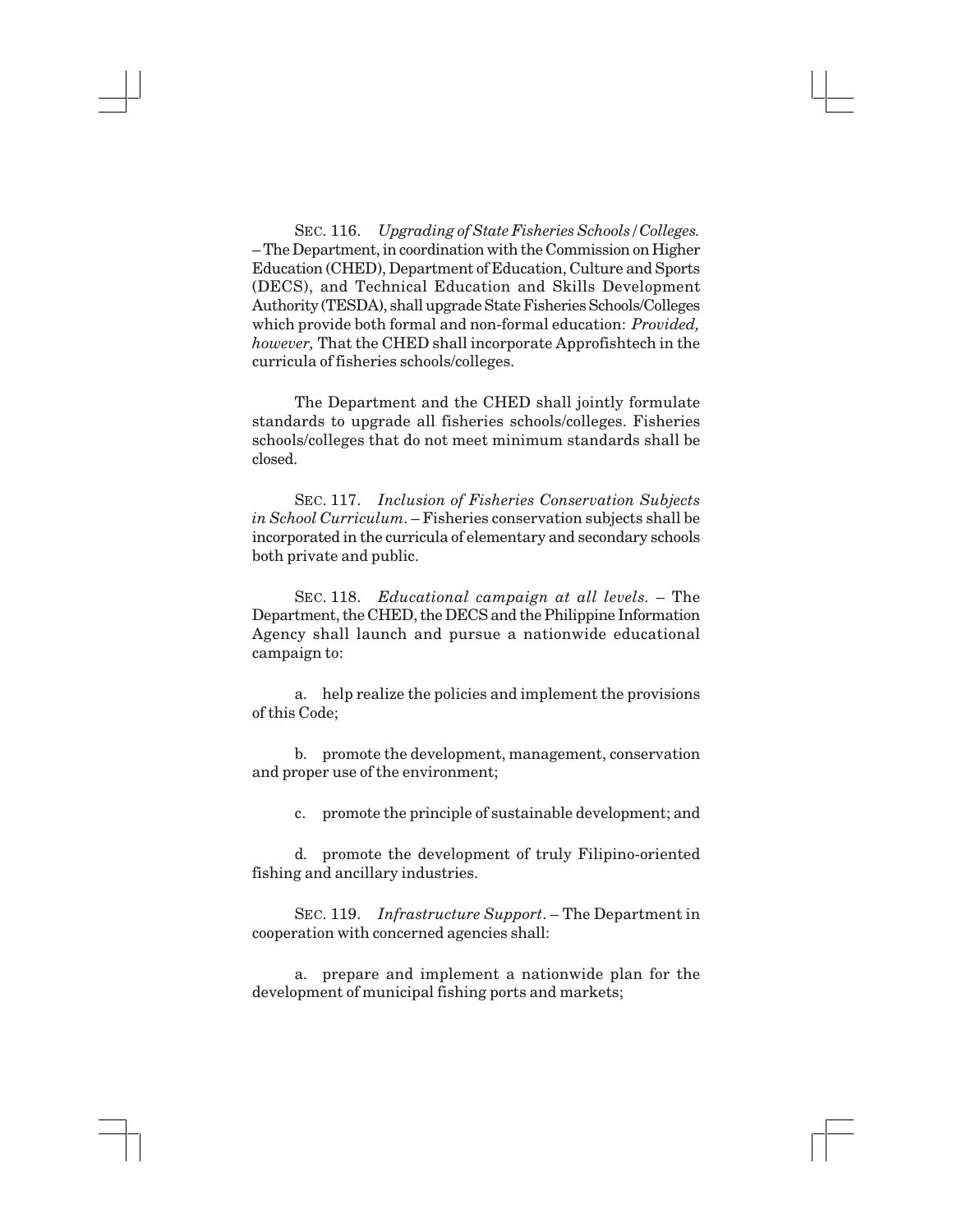b. prioritize the construction of farm-to-market roads linking the fisheries production sites, coastal landing points and other post-harvest facilities to major market and arterial roads/ highways;

c. identify community infrastructure facilities such as fish landing ports, ice plant and cold storage facilities in consultation with fishery cooperatives/associations and prepare plans and designs for their construction that would be consistent with international environmental standards and occupational safety in sanitation and environmental impact;

d. establish and maintain quality laboratories in major fish ports and prescribe the highest standards for the operation and maintenance of such post-harvest facilities;

e. arrange and make representations with appropriate funding institutions to finance such facilities for the use of the fishery cooperatives/associations;

f. develop and strengthen marketing facilities and promote cooperative marketing systems; and

g. promote and strengthen local fisheries ship-building and repair industry.

SEC. 120. *Extension Services.* – The Department shall develop cost-effective, practical and efficient extension services on a sustained basis, in addition to those provided by State educational institutions, especially to municipal fisherfolk in undeveloped areas, utilizing practicable and indigenous resources and government agencies available, and based upon a system of self-reliance and self-help.

SEC. 121. *Protection of Sensitive Technical Information.* – The Department shall take such measures as may be necessary in order to protect trade, industrial and policy information of Filipino fisherfolk, fisheries owners/operators, entrepreneurs, manufacturers and researchers, when disclosure of such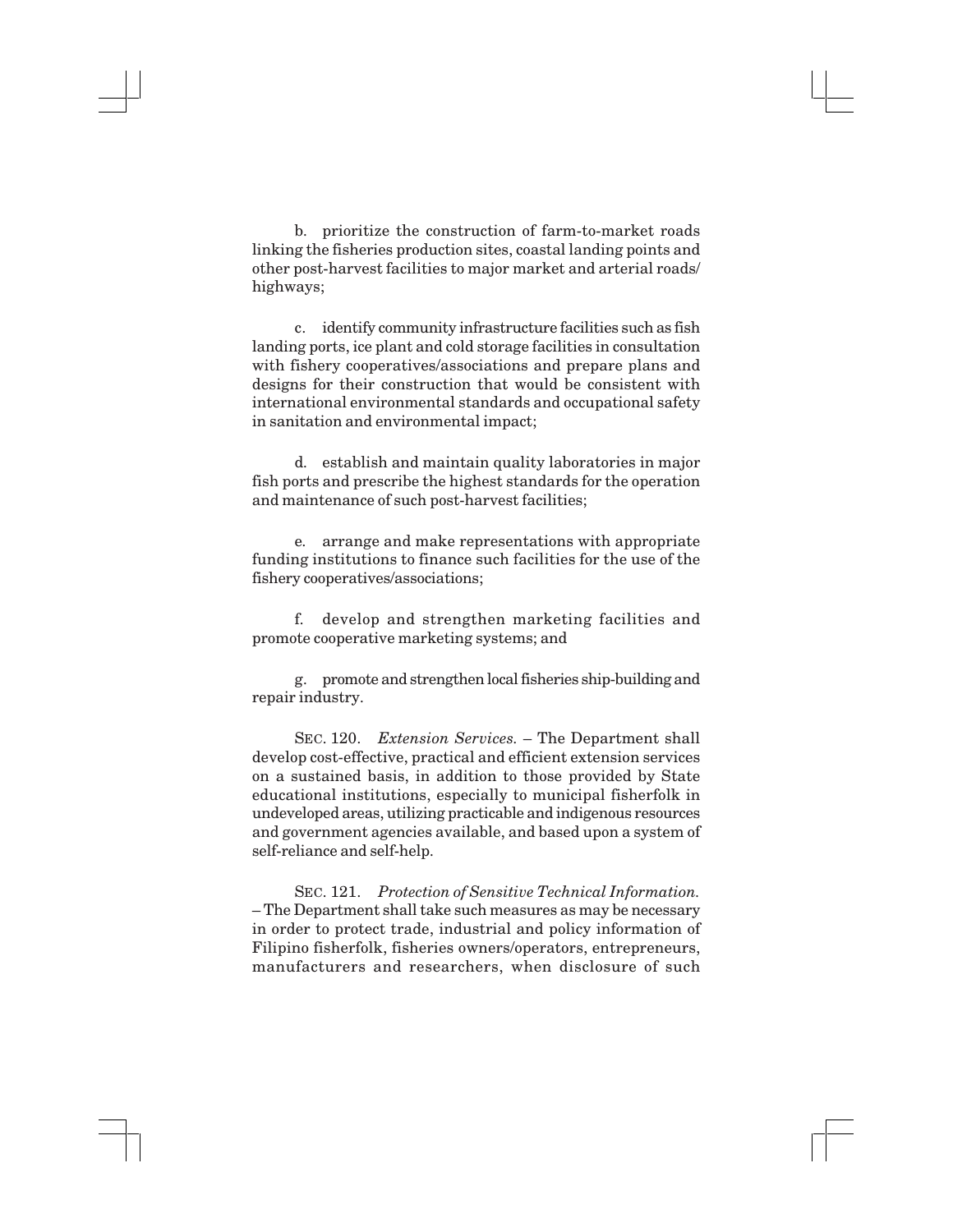information will injure the competitiveness or viability of domestic fisheries.

SEC. 122. *Assistance in Collecting Information.* – The Department, in coordination with other government entities concerned, may require Filipino representatives abroad and foreign-based personnel to assist in the collection of fisheries data and information.

SEC. 123. *Charting of Navigational Lanes and Delineation of Municipal Waters*. – The Department shall authorize the National Mapping and Resource Information Authority (NAMRIA) for the designation and charting of navigational lanes in fishery areas and delineation of municipal waters. The Philippine Coast Guard shall exercise control and supervision over such designated navigational lanes.

SEC. 124. *Persons and Deputies Authorized to Enforce this Code and Other Fishery Laws, Rules and Regulations*. – The law enforcement officers of the Department, the Philippine Navy, Philippine Coast Guard, Philippine National Police (PNP), PNP-Maritime Command, law enforcement officers of the LGUs and other government enforcement agencies, are hereby authorized to enforce this Code and other fishery laws, rules and regulations. Other competent government officials and employees, punong barangays and officers and members of fisherfolk associations who have undergone training on law enforcement may be designated in writing by the Department as deputy fish wardens in the enforcement of this Code and other fishery laws, rules and regulations.

SEC. 125. *Strengthening Prosecution and Conviction of Violators of Fishery Laws*. – The Deputy of Justice (DOJ) shall embark on a program to strengthen the prosecution and conviction aspects of fishery law enforcement through augmentation of the current complement of state prosecutors and through their continuous training and reorientation on fishery laws, rules and regulations.

SEC. 126. *Foreign Grants and Aids.* – All foreign grants, aids, exchange programs, loans, researches and the like shall be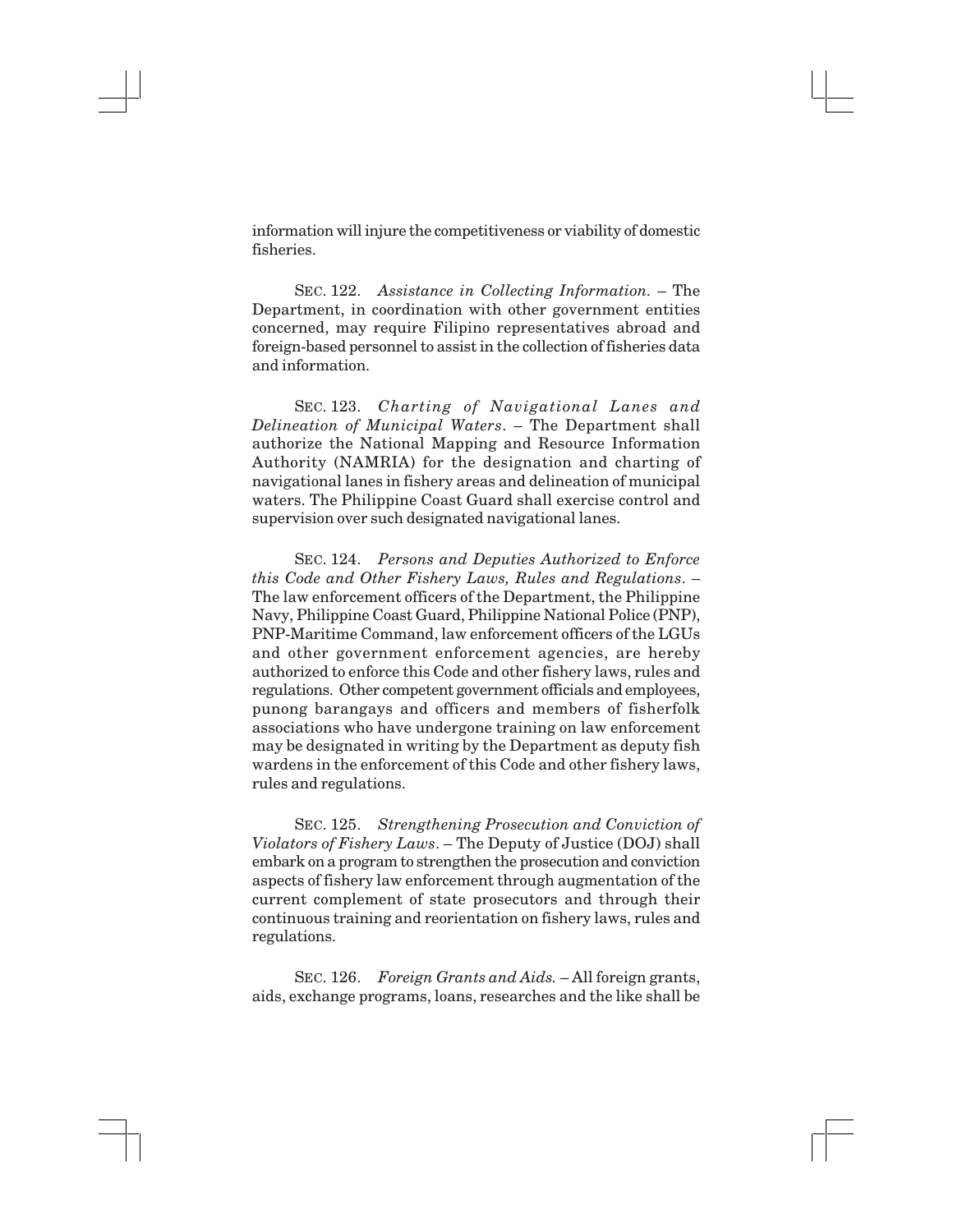evaluated and regulated by the Department to ensure that such are consistent with the Filipinization, democratization and industrialization of fishing industry and the development of the entire country.

SEC. 127. *Mandatory Review*. – The Congress of the Philippines shall undertake a mandatory review of this Code at least once every five (5) years and as often as it may deem necessary, to ensure that fisheries policies and guidelines remain responsive to changing circumstances.

# CHAPTER VIII TRANSITORY PROVISIONS

SEC. 128. *Moratoria.* – The Department shall, upon the recommendation of the Bureau, have the power to declare a *moratorium* on the issuance of licenses for commercial fishing vessels to operate in specified area or areas in Philippine waters for a limited period of time if there are indications of overfishing brought about by a decrease in the volume and sizes of fish caught therein or for conservation or ecological purposes.

No new licenses and similar privileges on exploitation of specific fisheries areas in Philippine waters and aquaculture production areas shall be issued in accordance with this Code. Such *moratoria* shall not exceed five (5) years from the effectivity in this Code.

SEC. 129. *Formulation of Implementing Rules and Regulations.* – An Inter-agency Committee is hereby created to formulate rules and regulations for the full implementation of this Code within ninety (90) days of its effectivity: *Provided, however,* That the formulated rules and regulations shall be submitted to both Houses of Congress for information and guidance. Such rules and regulations shall take effect upon publication in a newspaper of general circulation.

The Inter-agency Committee shall be composed of the following:

a. Secretary of Agriculture as Chairman;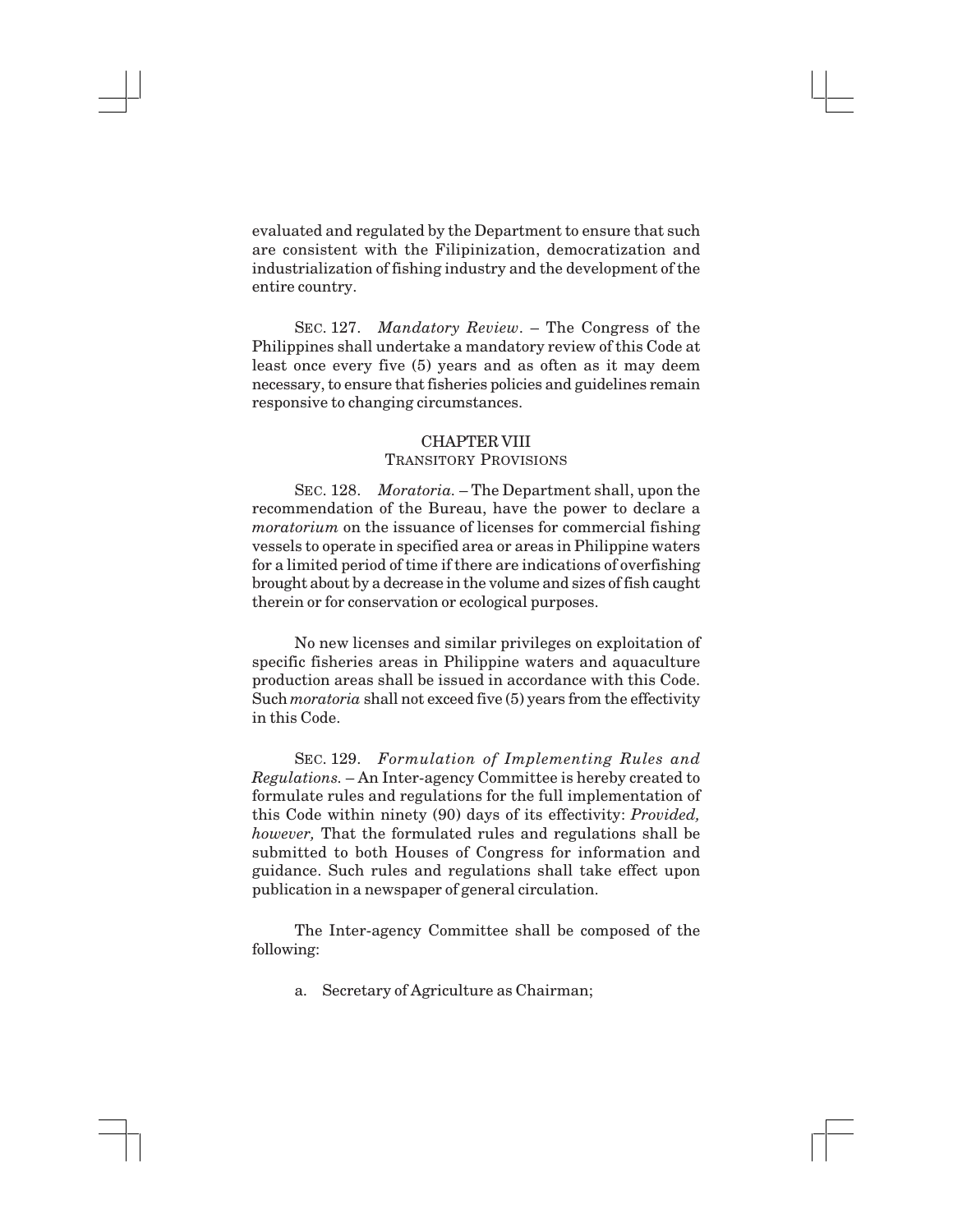- b. Secretary of the Interior and Local Government;
- c. Secretary of Environment and Natural Resources;
- d. Secretary of Justice;
- e. Secretary of Finance;
- f. Secretary of Budget and Management;
- g. Secretary of Labor and Employment;
- h. Secretary of National Defense;
- i. Commissioner of Civil Service Commission;
- j. Director of BFAR;
- k. Executive Director of PCAMRD;
- l. General Manager of PFDA;
- m. One (1) representative from each of the following;
	- a.1 The League of Provinces;
	- a.2 The League of Cities;
	- a.3 The League of Municipalities;
	- a.4 The Liga ng mga Barangay;
- n. Representative of the municipal fisherfolk;
- o. Representative of the commercial fishers;

p. Representative of the non-government organizations involved in fishing concerns; and

q. A representative from the academe coming from the specialized fisheries institutions.